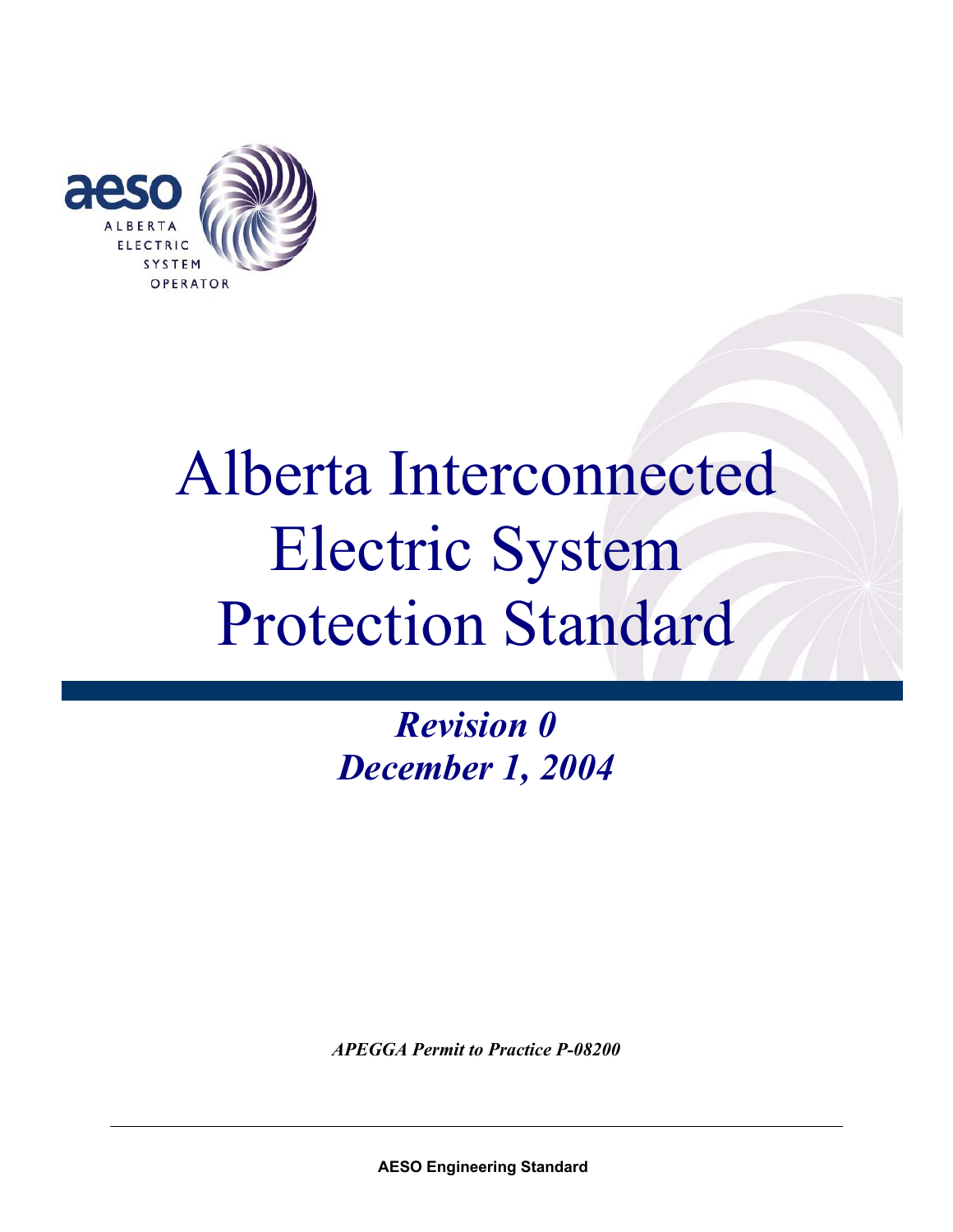# **Signature Page**

|            | <b>Name</b>                       | <b>Signature</b> | Date |  |
|------------|-----------------------------------|------------------|------|--|
|            |                                   |                  |      |  |
| Author     | W.O. (Bill) Kennedy, P.Eng., FEIC | mp               |      |  |
| Approved   | Fred Ritter, P.Eng.               | $\mathbf{v}$     |      |  |
| Management | Neil Millar, P.Eng.               |                  | 2004 |  |

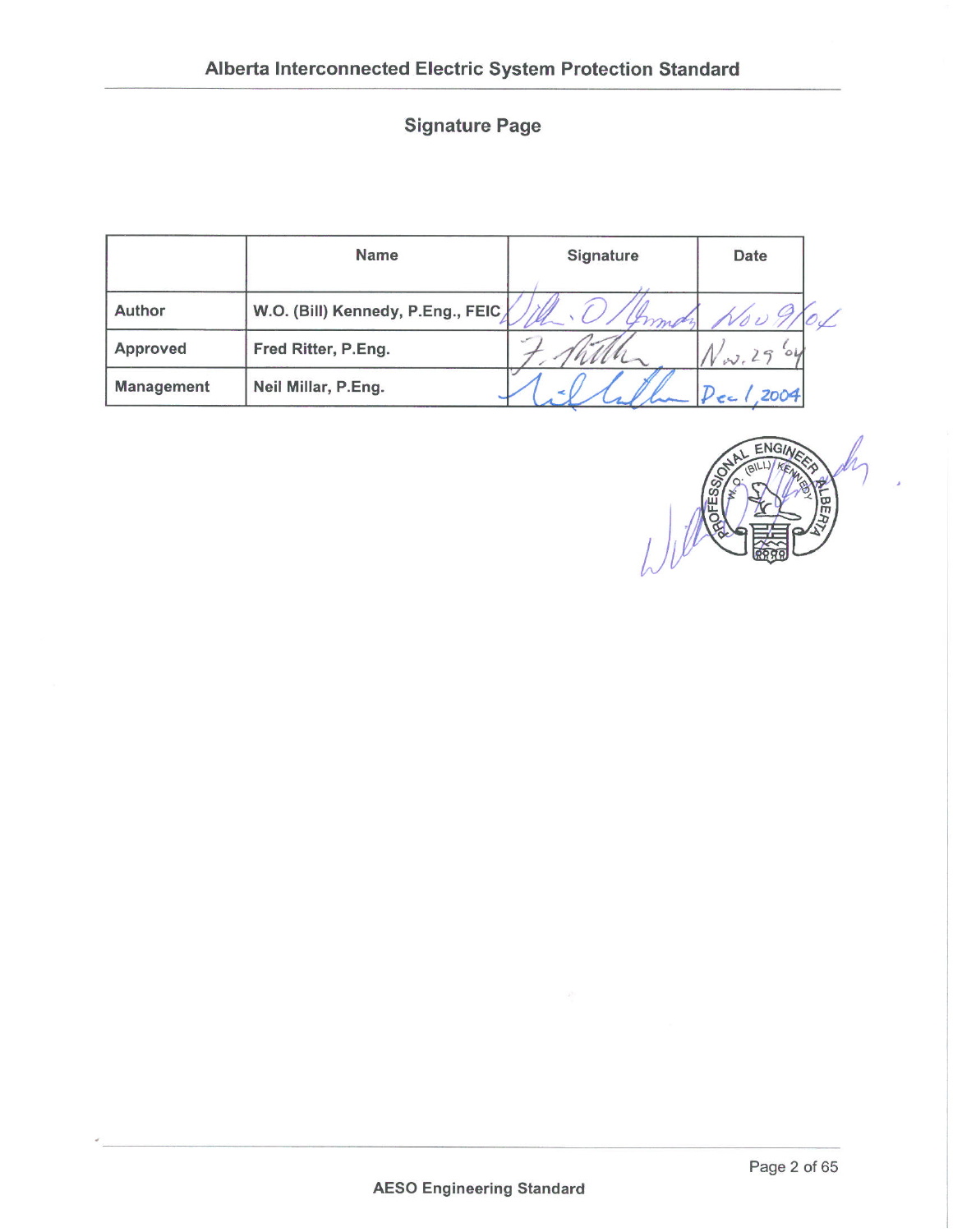# **Table of Contents**

| 1.0 |       |  |  |  |  |
|-----|-------|--|--|--|--|
| 2.0 |       |  |  |  |  |
|     | 2.1.1 |  |  |  |  |
|     | 2.1.2 |  |  |  |  |
|     | 2.1.3 |  |  |  |  |
|     | 2.2   |  |  |  |  |
| 3.0 |       |  |  |  |  |
|     | 3.1   |  |  |  |  |
|     | 3.2   |  |  |  |  |
|     | 3.3   |  |  |  |  |
|     | 3.3.1 |  |  |  |  |
|     | 3.3.2 |  |  |  |  |
|     | 3.4   |  |  |  |  |
|     | 3.5   |  |  |  |  |
|     | 3.6   |  |  |  |  |
|     | 3.7   |  |  |  |  |
|     | 3.8   |  |  |  |  |
|     | 3.8.1 |  |  |  |  |
|     | 3.8.2 |  |  |  |  |
|     | 3.9   |  |  |  |  |
|     | 3.9.1 |  |  |  |  |
|     | 3.9.2 |  |  |  |  |
|     | 3.10  |  |  |  |  |
|     | 3.11  |  |  |  |  |
|     | 3.12  |  |  |  |  |
|     | 3.13  |  |  |  |  |
|     | 3.14  |  |  |  |  |
|     | 3.15  |  |  |  |  |
|     | 3.16  |  |  |  |  |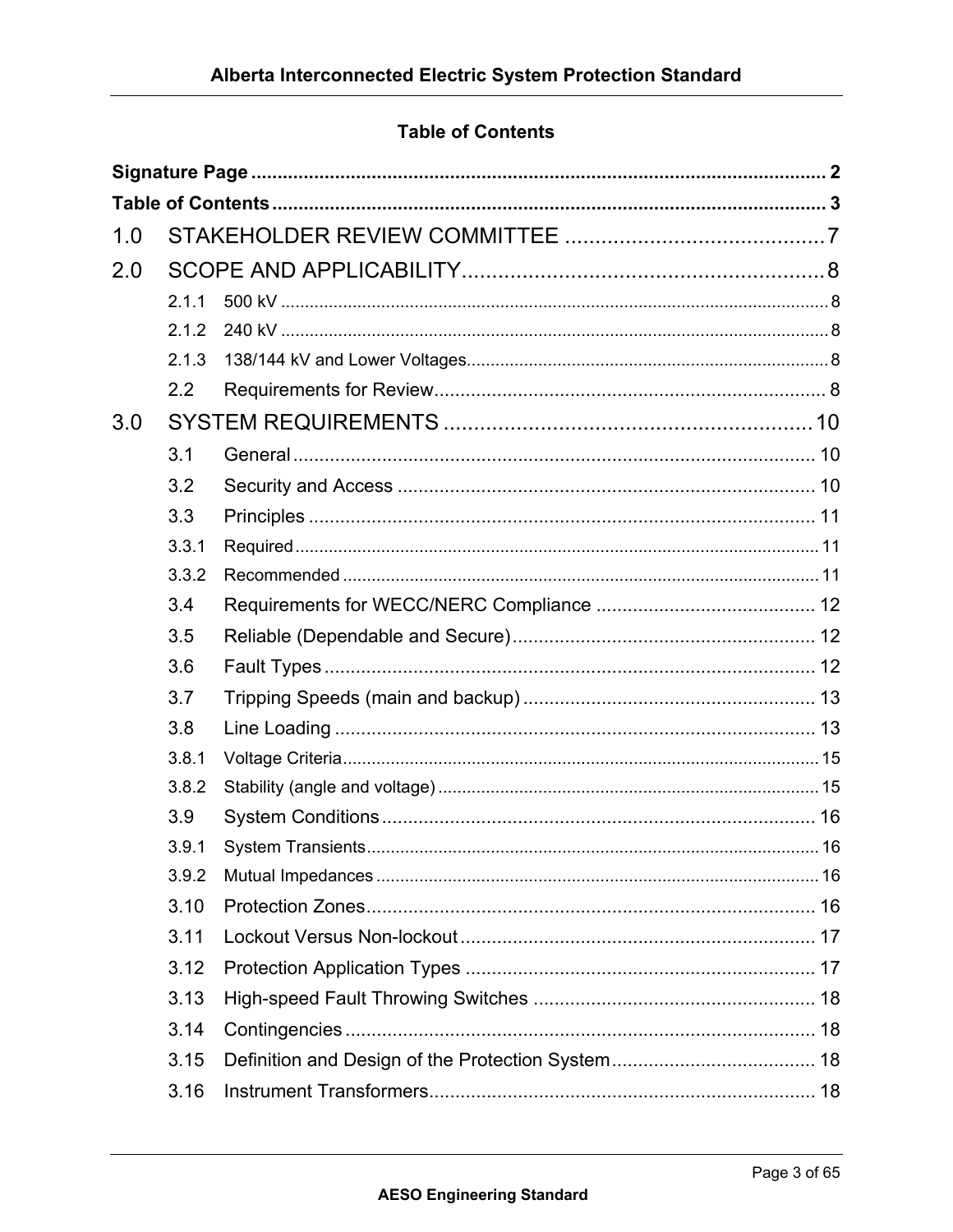|     | 3.17  |  |
|-----|-------|--|
|     | 3.18  |  |
|     | 3.19  |  |
| 4.0 |       |  |
|     | 4.1   |  |
|     | 4.2   |  |
|     | 4.3   |  |
|     | 4.4   |  |
|     | 4.5   |  |
|     | 4.6   |  |
|     | 4.7   |  |
|     | 4.8   |  |
|     | 4.9   |  |
|     | 4.10  |  |
|     | 4.11  |  |
|     | 4.12  |  |
|     | 4.13  |  |
|     | 4.14  |  |
|     | 4.15  |  |
|     | 4.16  |  |
| 5.0 |       |  |
|     | 5.1   |  |
|     | 5.2   |  |
|     | 5.3   |  |
|     | 5.4   |  |
|     | 5.5   |  |
|     | 5.6   |  |
|     | 5.6.1 |  |
|     | 5.7   |  |
|     | 5.8   |  |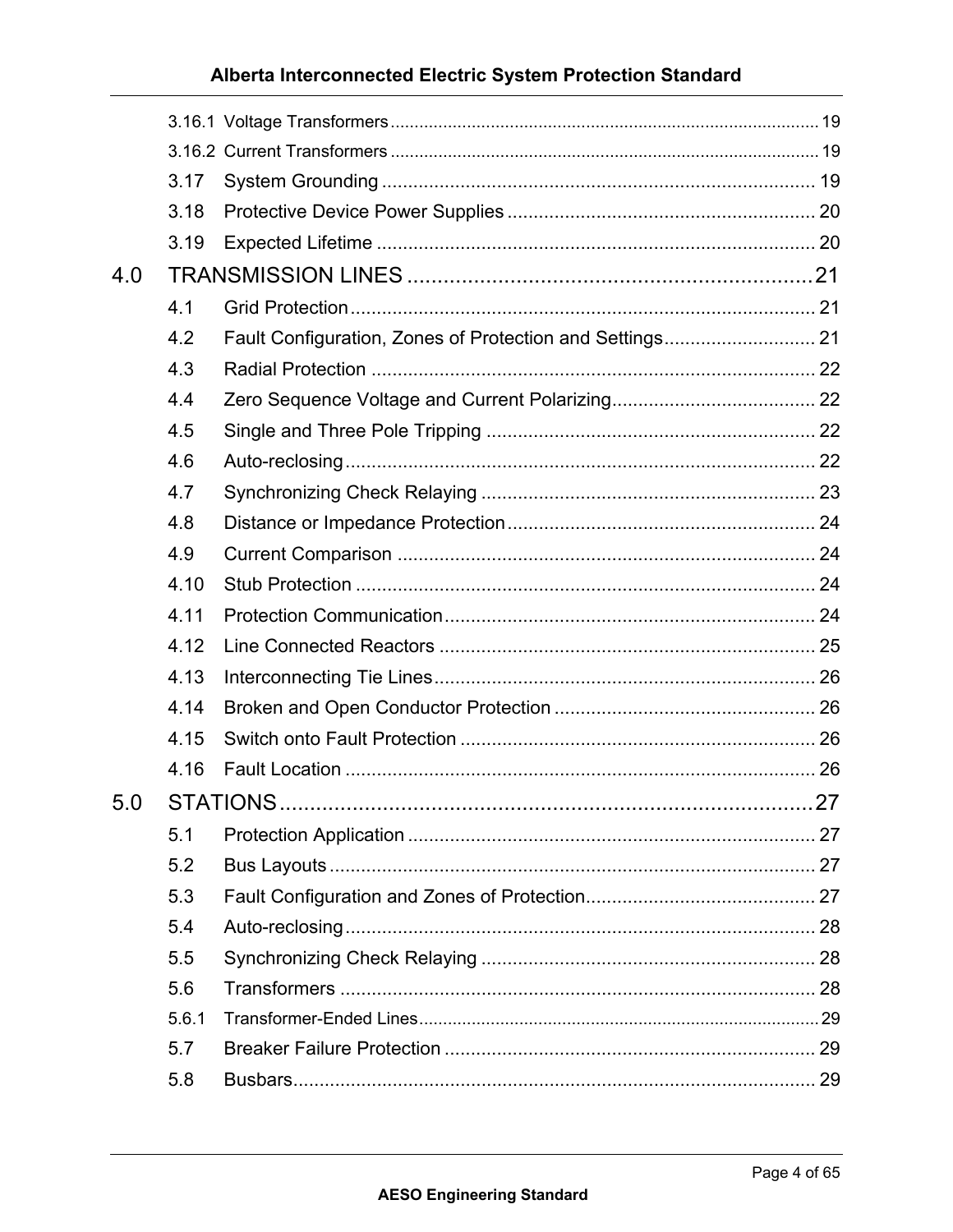|     | 5.9   |  |
|-----|-------|--|
|     | 5.9.1 |  |
|     | 5.9.2 |  |
|     | 5.10  |  |
|     | 5.11  |  |
|     | 5.12  |  |
| 6.0 |       |  |
|     | 6.1   |  |
|     | 6.2   |  |
|     | 6.3   |  |
|     | 6.4   |  |
|     | 6.5   |  |
|     | 6.6   |  |
|     | 6.7   |  |
|     | 6.8   |  |
|     | 6.9   |  |
|     | 6.10  |  |
|     | 6.11  |  |
|     | 6.12  |  |
|     | 6.13  |  |
|     | 6.14  |  |
|     | 6.15  |  |
|     | 6.16  |  |
|     | 6.17  |  |
|     | 6.18  |  |
|     | 6.19  |  |
|     | 6.20  |  |
| 7.0 |       |  |
|     | 7.1   |  |
|     | 7.2   |  |
|     | 7.3   |  |
|     | 7.4   |  |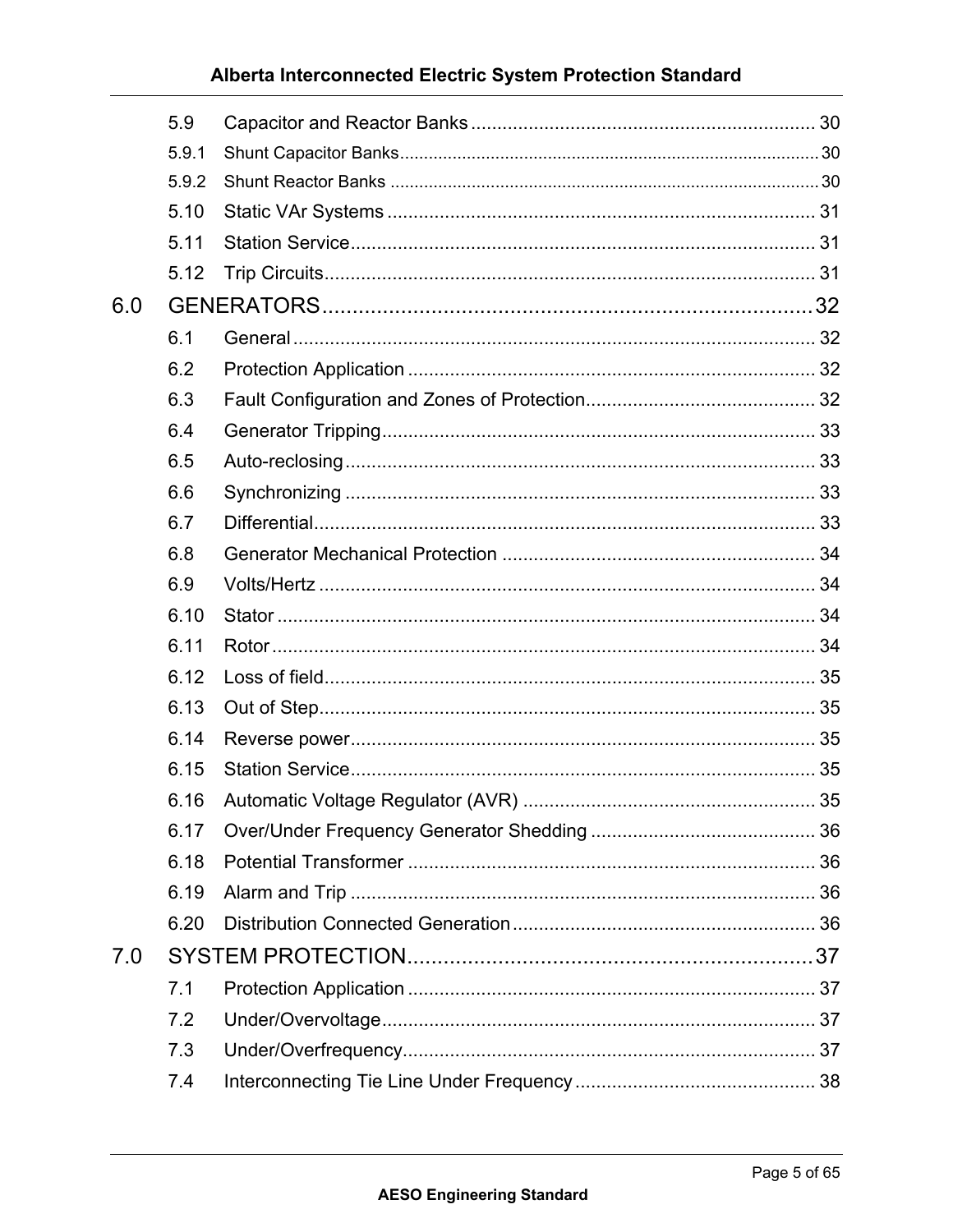|      | 7.5   |                                                                       |  |
|------|-------|-----------------------------------------------------------------------|--|
|      | 7.6   | Generator and Load Remedial Action and Special Protection Schemes. 39 |  |
|      | 7.7   |                                                                       |  |
|      | 7.8   |                                                                       |  |
| 8.0  |       |                                                                       |  |
|      | 8.1   |                                                                       |  |
|      | 8.2   |                                                                       |  |
|      | 8.3   |                                                                       |  |
|      | 8.3.1 |                                                                       |  |
|      | 8.3.2 |                                                                       |  |
|      | 8.3.3 |                                                                       |  |
|      | 8.3.4 |                                                                       |  |
|      | 8.4   |                                                                       |  |
|      | 8.5   |                                                                       |  |
|      | 8.6   |                                                                       |  |
| 9.0  |       |                                                                       |  |
|      | 9.1   |                                                                       |  |
|      | 9.2   |                                                                       |  |
|      | 9.3   |                                                                       |  |
|      | 9.4   |                                                                       |  |
|      | 9.5   |                                                                       |  |
|      | 9.6   |                                                                       |  |
| 10.0 |       |                                                                       |  |
|      |       |                                                                       |  |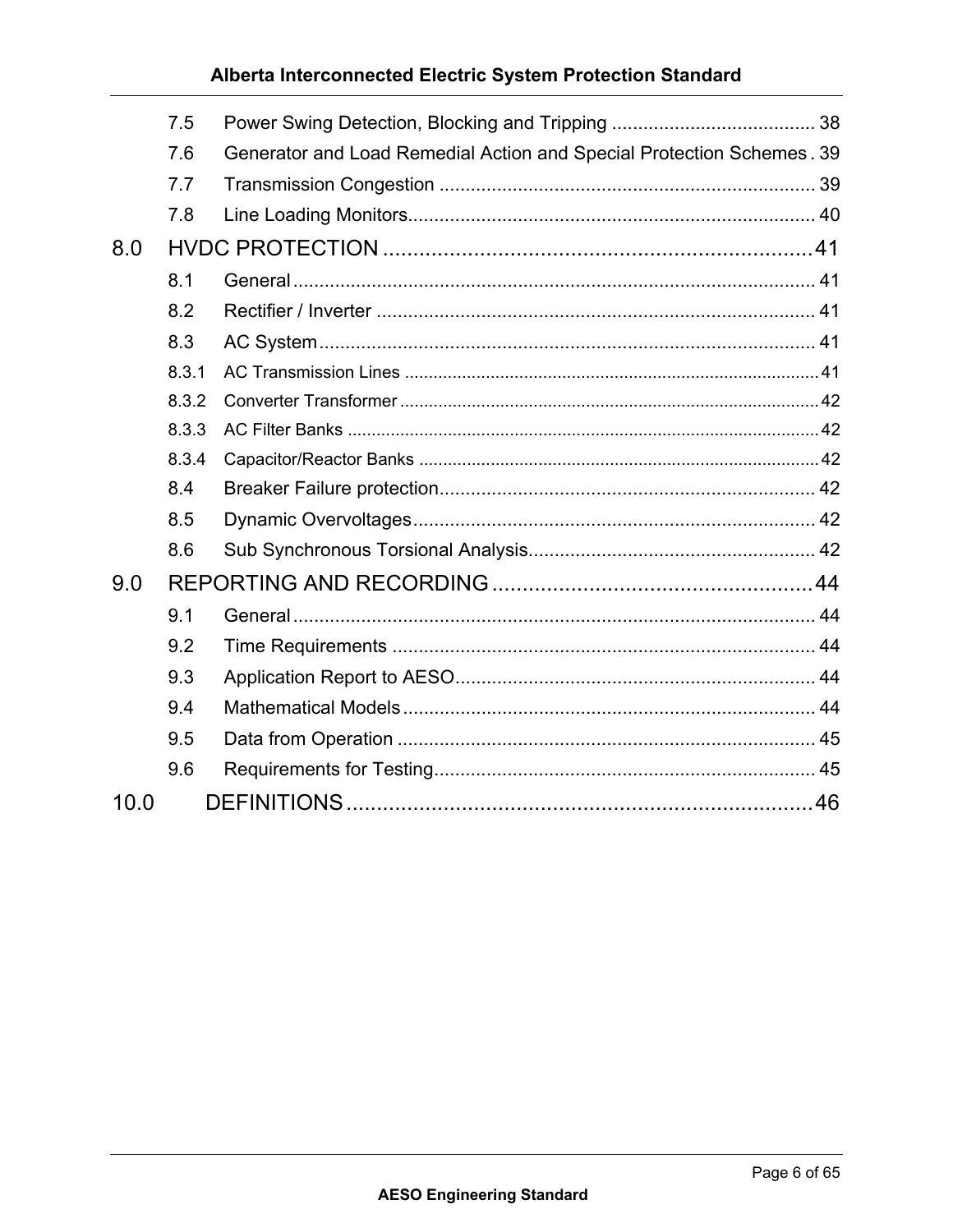# **1.0 STAKEHOLDER REVIEW COMMITTEE**

The Stakeholder Review Committee, listed separately, acknowledges that the Protection Standard is the first overarching protection standard for the AIES. The Stakeholder Review Committee also acknowledges the impact other AESO Engineering Standards may have on the Protection Standard including but not limited to NERC/WECC Planning Standards and AESO Interconnection Standards. The member of the Stakeholder Review Committee are listed following.

| Company                     | Name                    | E-mail                            |  |  |
|-----------------------------|-------------------------|-----------------------------------|--|--|
| <b>ABB</b>                  | Lawrence Broski         | lawrence.p.broski@ca.abb.com      |  |  |
| <b>ABB</b>                  | Max Dagerfelt           | Max.degerfalt@se.abb.com          |  |  |
| <b>AltaLink Management</b>  | Doug Hunchuk            | doug.hunchuk@altalink.ca          |  |  |
| <b>AltaLink Management</b>  | Peter Kemp              | peter.kemp@altalink.com           |  |  |
| <b>ATCO Electric</b>        | Sharon Morganson        | sharon.morganson@atcoelectric.com |  |  |
| <b>AREVA</b>                | <b>Roland Eitle</b>     | roland.eitle@areva-td-com         |  |  |
| <b>ENMAX</b>                | <b>Willis Winter</b>    | wwinter@enmax.com                 |  |  |
| <b>ENMAX</b>                | Mark Apuzzo             | mapuzzo@enmax.com                 |  |  |
| <b>EPCOR</b>                | Asish Desarkar          | adesarkar@epcor.ca                |  |  |
| <b>EPCOR</b>                | <b>Petre Pitulescu</b>  | ppitulescu@epcor.ca               |  |  |
| <b>High Time Industries</b> | Stan Gordeyko           | gordeykos@hightime.ab.ca          |  |  |
| TransCanada                 | <b>Rick Barteluk</b>    | rick barteluk@transcanada.com     |  |  |
| <b>ARC Services Ltd.</b>    | Al Rothbauer            | Arc serv@telus.net                |  |  |
|                             |                         |                                   |  |  |
| <b>AESO</b>                 | <b>Bill Kennedy</b>     | Bill.Kennedy@aeso.ca              |  |  |
| <b>AESO</b>                 | <b>Yvette Maiangowi</b> | Yvette.Maiangowi@aeso.ca          |  |  |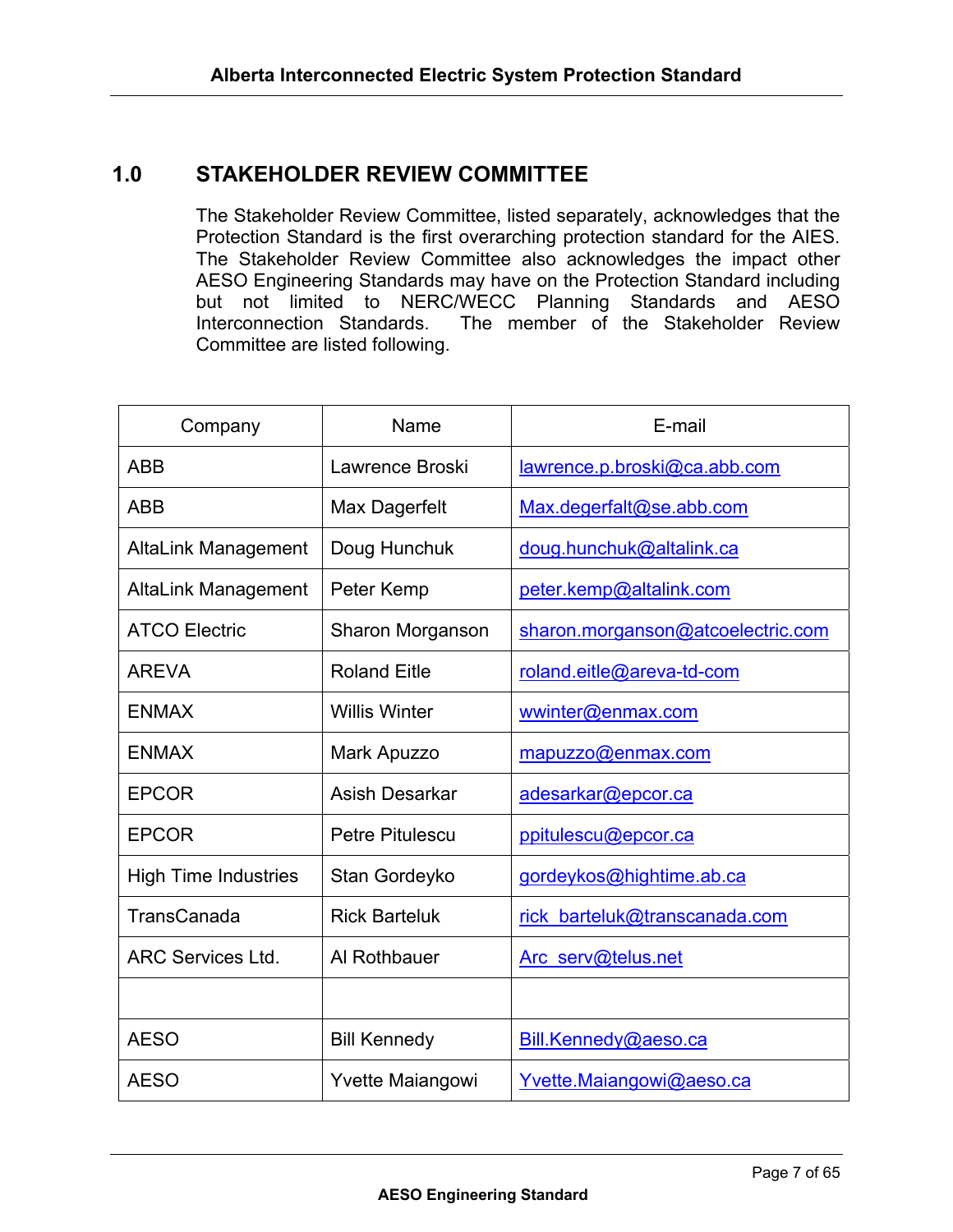# **2.0 SCOPE AND APPLICABILITY**

This Standard defines the minimum level of protection to be applied to equipment connected to the Alberta Interconnected Electric System (AIES). This Standard is applicable to the AIES grid system sometimes referred to as the Bulk Electric System (BES) and covers the protection applied to generators, transmission lines, and interconnecting stations including the first distribution level voltage at the connected station. For example, a station with a 138/25 kV transformer, protection applied to the 25 kV bus and feeders must conform to this Standard with regard to protecting the AIES from disturbances originating on the 25 kV bus and feeders. This means faults or other disturbances on the 25 kV bus must not cascade trip the 138 kV voltage equipment. Distribution lines connected to stations are not covered, however, protection applied to those lines must ensure that faults outside of the stations do not cascade trip back onto the AIES.

The Standard is applicable on a *go forward basis*, that is the Standard shall not be used as justification to retrofit or change existing protection schemes applied to the AIES that are not compliant with this Standard. The AESO reserves the right, on a case-by-case basis, to endorse retrofitting protection not compliant with this Standard for those stations the AESO deems critical to the AIES.

The following voltage levels are covered by this Standard:

#### **2.1.1 500 kV**

The AESO in conjunction with the Equipment Owner will define all protection requirements for 500 kV equipment and facilities. Deviation from the AESO's requirements will require written permission of the AESO.

#### **2.1.2 240 kV**

Protection applied to 240 kV equipment and facilities will be defined by this Standard. Deviation from this Standard will require the Equipment Owner to file an Applications Engineering Summary with the AESO.

#### **2.1.3 138/144 kV and Lower Voltages**

Protection applied to 138/144 kV and lower voltage equipment shall use this Standard as a guide and follow existing Equipment Owner protection application philosophies. Lower voltage equipment connected to 240 kV equipment through step up or step down transformers shall conform to the 240 kV protection requirements.

# **2.2 REQUIREMENTS FOR REVIEW**

This Protection Standard expires and must be reviewed within five (5) years of the effective date shown on the cover page and given below. The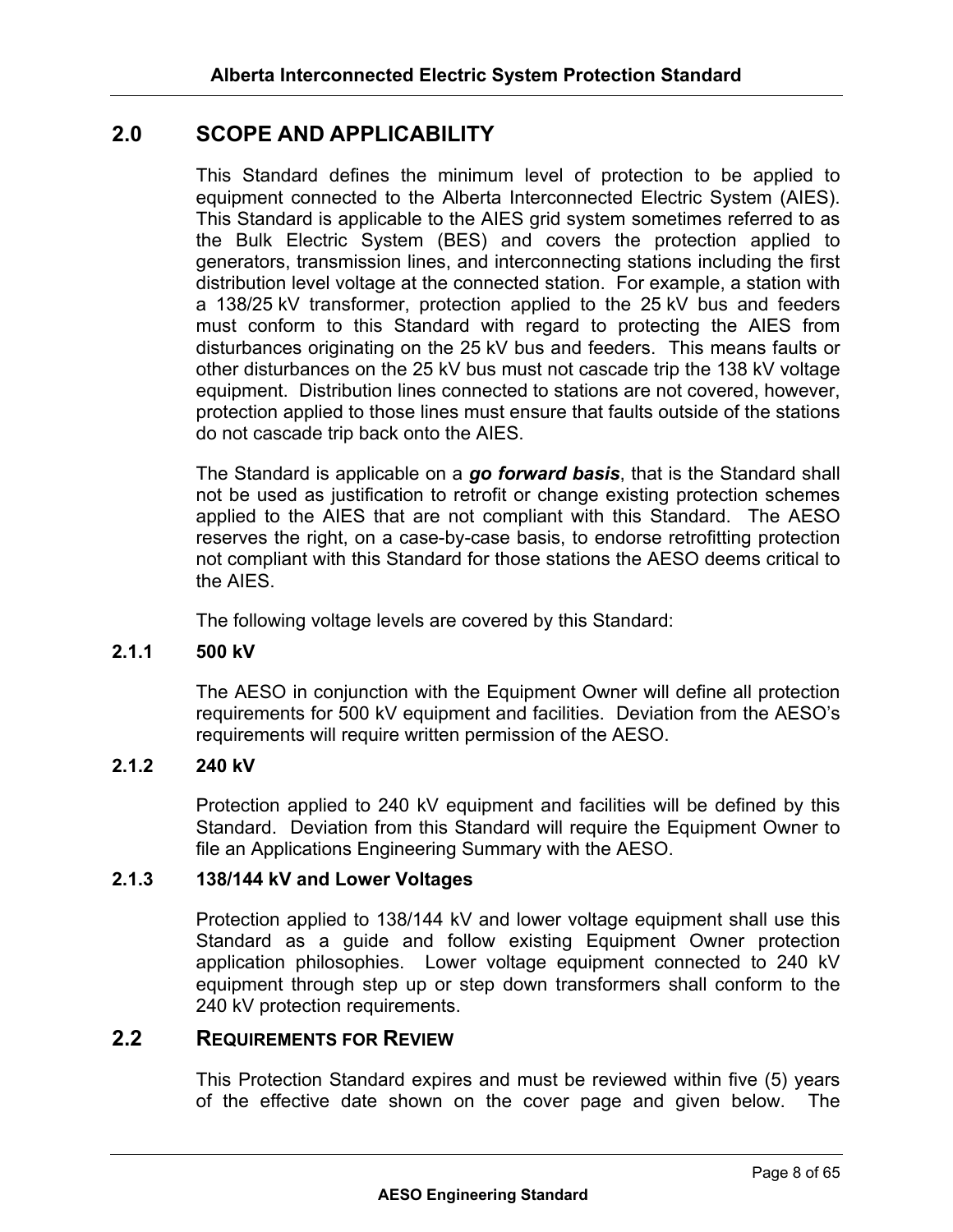Protection Standard may, at the request of the AESO, stay in force during the review period, but shall automatically cease to have force twelve (12) months after the five-year expiry date.

The in-service or effective date for the Standard is *December* 1, 2004.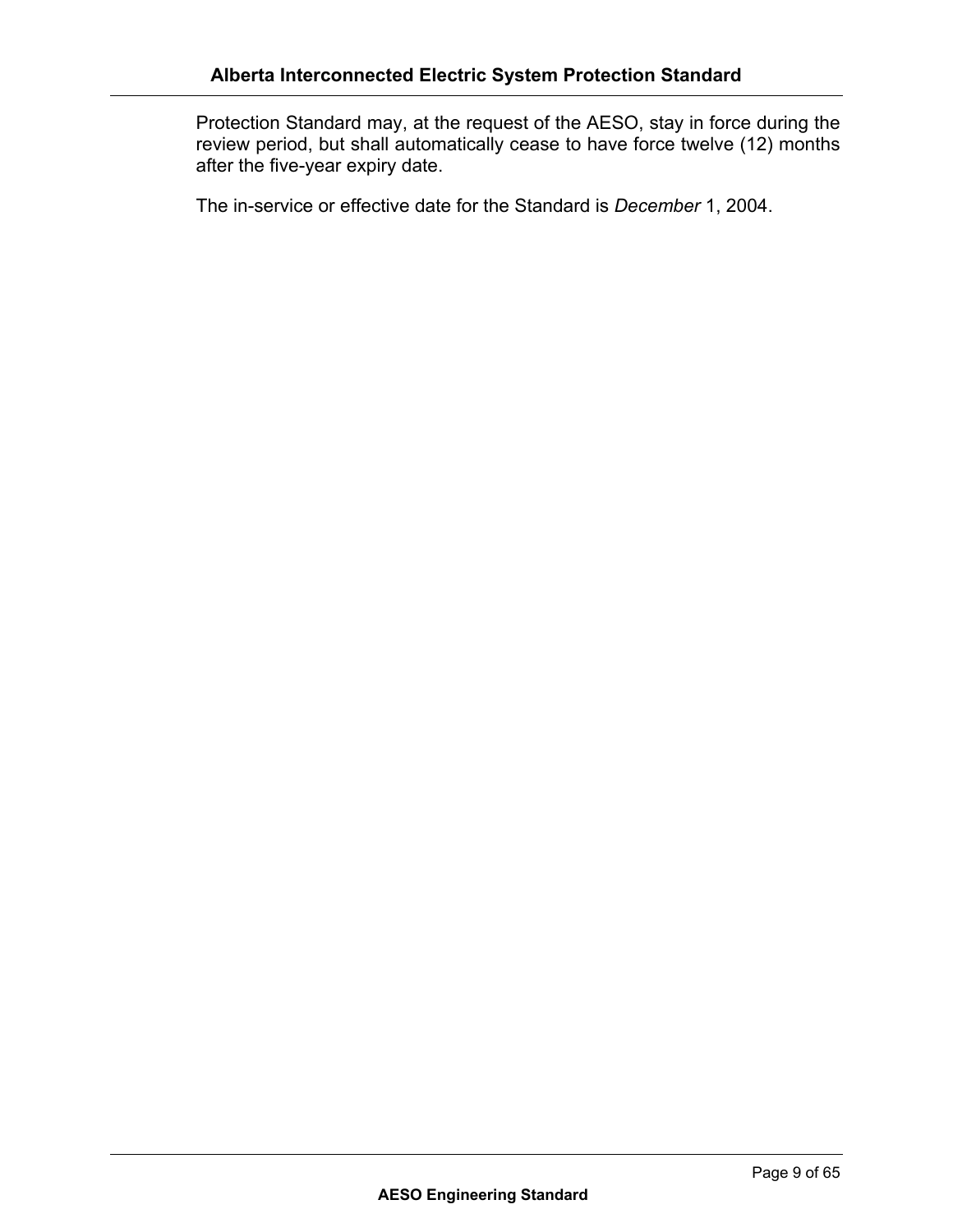# **3.0 SYSTEM REQUIREMENTS**

## **3.1 GENERAL**

The emphasis for protection application is to protect the AIES from the effects of disturbances and faults on protected equipment, minimize the equipment removed from service during these conditions and at the same time allow the interconnected electric system to continue serving native Alberta load.

Public safety and protection of workers in stations is also part of the protection application. Personnel safety is covered by safe operating practices designed and instituted by the Equipment Owner and by the design of equipment, equipment layout and station grounding. While protection application is not specifically designed for personnel safety, it forms part of the safety program.

The Protection Standard recognizes that the development of an overarching standard for Alberta will be an evolutionary process which takes into account the differences in protection application practices employed by the various Equipment Owners, the continuing development of numerical protection and measurement systems and the continuing development of the AIES.

This Standard shall not be used to justify retrofitting of protection to equipment that does not comply with this Standard. The equipment owner shall notify the AESO that their protection is not in compliance with the Protection Standard and submit a proposal to the AESO to bring the protection equipment into compliance with this Standard.

The AESO will not approve any protection application but may at its sole discretion support any protection application that is not in compliance with this Standard provided the Equipment Owner demonstrates that the protection is required to either protect their equipment or protect the AIES from the effects of not removing their equipment from the AIES.

# **3.2 SECURITY AND ACCESS**

#### **Implementation of Section 3.2 is deferred until a later date.**

Numerical protection systems allow remote access to either or both change the relay settings or download data captured by the protection system's fault or data recorder.

Remote access to the protection system shall incorporate a two level password system. The first password shall gain access to the protection system. The second password shall allow the relay settings to be remotely changed. If applicable, a third password shall allow access to captured data. Passwords shall be changed a minimum of four (4) times annually.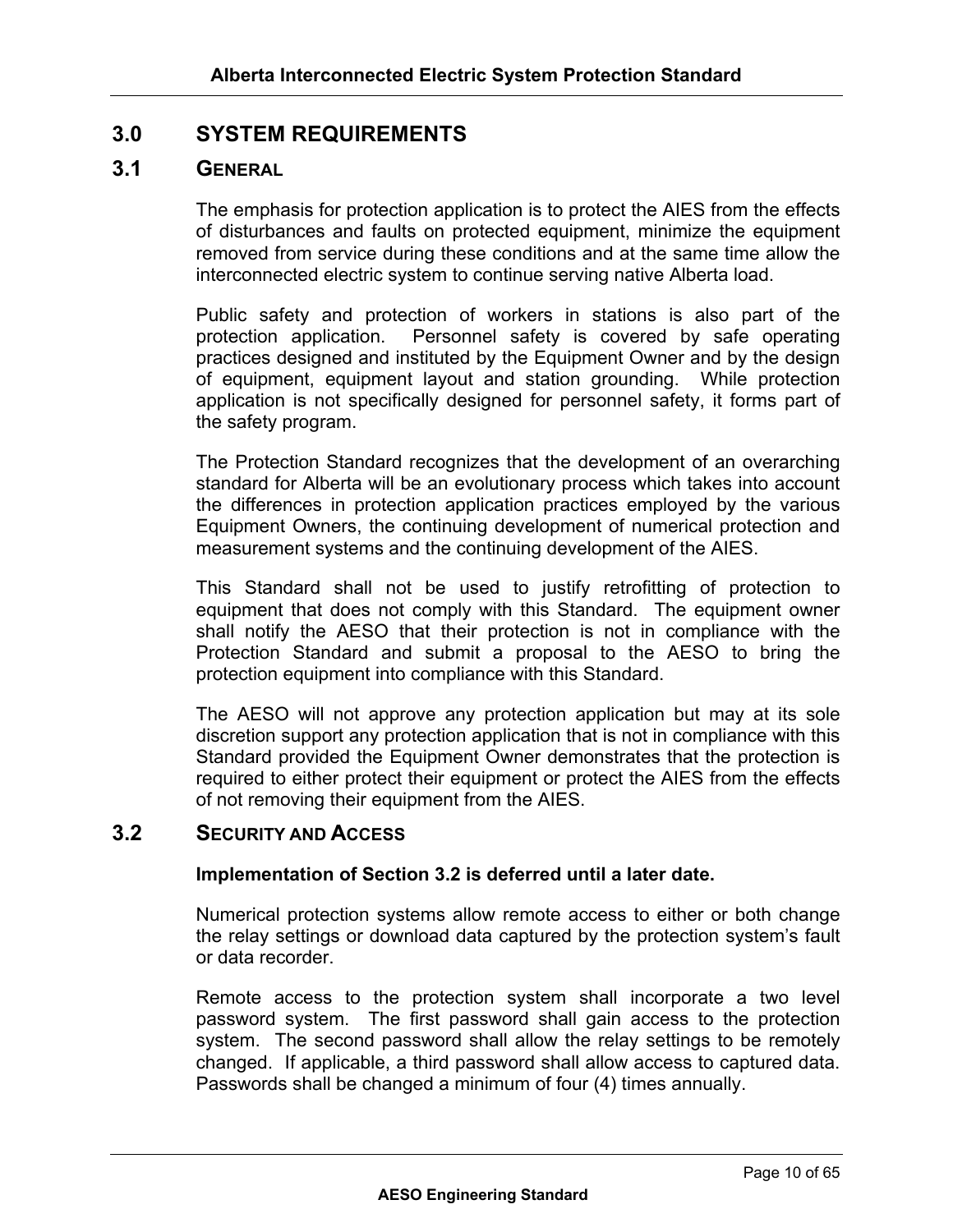The use of the manufacturer's default passwords is expressly forbidden.

# **3.3 PRINCIPLES**

Principles are divided into required and recommended. Required principles are a requirement of the AESO and recommended principles are preferred application.

The application of protection to the AIES takes into consideration many factors. Consequently, protection settings for the most part can not be prescribed by the AESO. Settings for protection equipment, except where specifically noted, are for illustration purposes only.

#### **3.3.1 Required**

- $\triangleright$  At the request of the AESO, the Equipment Owner shall prepare an Applications Engineering Summary and submit the report to the AESO.
- $\triangleright$  Where the protection application has deviated from this Standard, the Equipment Owner will file an Applications Engineering Summary with the AESO.
- $\triangleright$  Protection application, including relay choices and settings, are the sole responsibility of the Equipment Owner and not the AESO. The AESO accepts no responsibility for improper application of protection devices.
- $\triangleright$  In cases where the protection application for the equipment conflicts with the AIES system requirements, precedence shall be given to protecting the equipment. Sufficient studies shall be completed by the Equipment Owner to: a) document that a conflict exists and b) provide sufficient evidence that cascade tripping or mis-coordination will not occur for the proposed protection application.
- $\triangleright$  The AESO will define the protection requirements for applications related to system protection. It is the responsibility of the Equipment Owner to ensure that the protection requirements defined by the AESO to protect the AIES are reliable and secure, and are adequate for their operation.
- $\triangleright$  For AIES grid stations where equipment is paralleled, e.g. transformers, or stations with ring or breaker and half/third bus configurations, the AESO will define the requirements for auto isolation of faulted equipment. It shall be possible to reclose automatically the unfaulted equipment and/or restore the ring bus after auto isolation of the faulted equipment.

#### **3.3.2 Recommended**

 $\triangleright$  The AESO may recommend to the Equipment Owner that the protection application be modified; however, the Equipment Owner is under no obligation to accept the AESO's recommendation.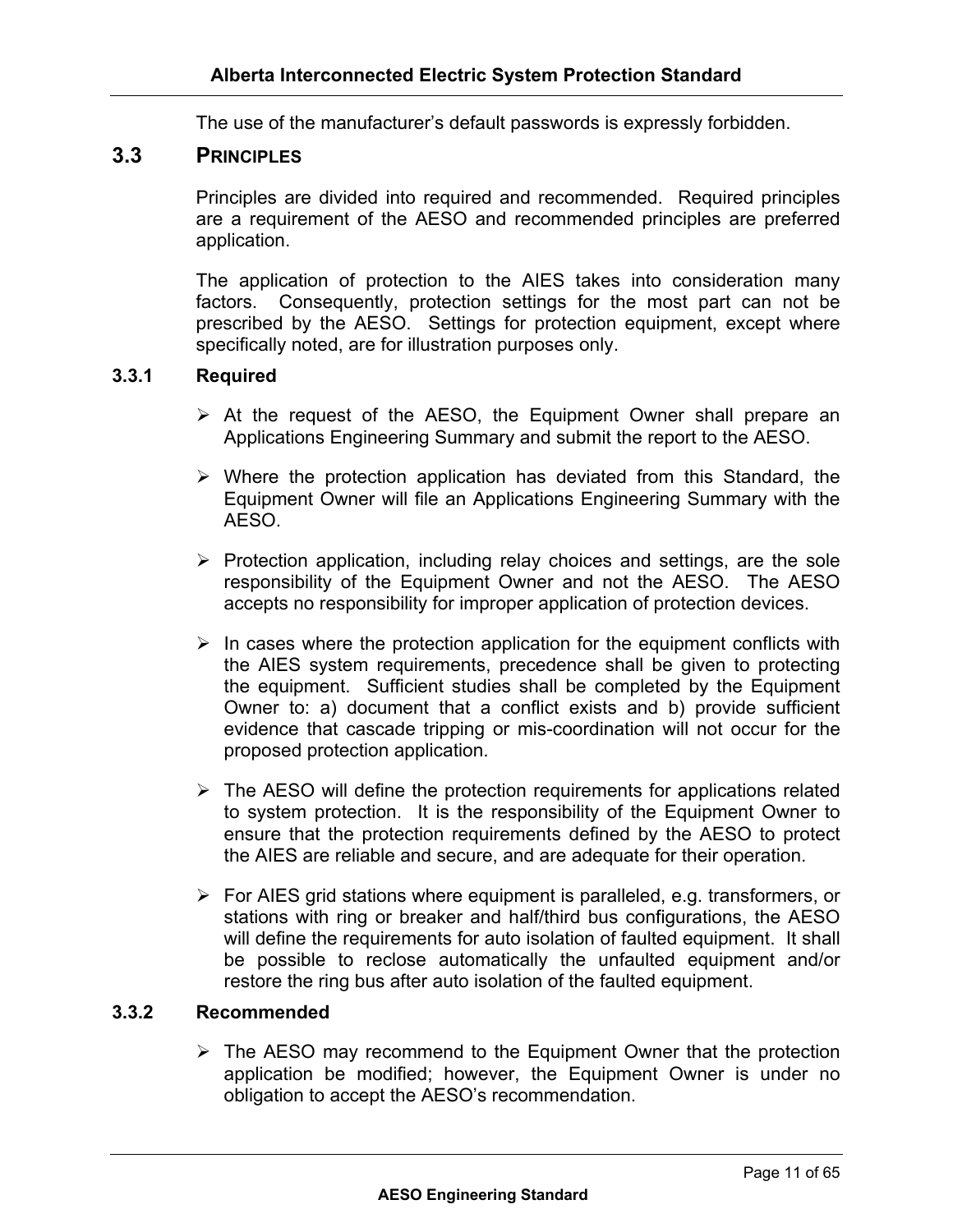$\triangleright$  Protection applied to the AIES is designed to protect equipment and facilities connected to the AIES.

# **3.4 REQUIREMENTS FOR WECC/NERC COMPLIANCE**

The protection applied to the AIES shall comply with the WECC/NERC Planning Standards. Where the requirements for protection application in this Standard exceed the WECC/NERC requirements, this Standard shall prevail.

The AESO has issued draft Reliability Criteria dated June 18, 2004. Where applicable, the application of protection to the AIES shall comply with the Reliability Criteria. The AESO Reliability Criteria follows with some clarification the WECC/NERC Planning and Operating Standards.

For application of protection to the AIES and compliance with WECC/NERC Standards, the following statement shall serve as a guideline.

*All transmission equipment rated 240 kV and above including generation and/or load connected via step up or step down transformers is defined as transmission that is to be WECC/NERC compliant. At the AESO's discretion, this may also include lower voltage equipment and facilities connected to 240 kV equipment.* 

## **3.5 RELIABLE (DEPENDABLE AND SECURE)**

All protection applied to the AIES shall be reliable, that is both dependable and secure. Dependable means the protection shall operate correctly for all faults within the zone of protection and secure means the protection shall remain stable and not operate for faults outside the zone of protection.

# **3.6 FAULT TYPES**

Protection applied to the AIES is designed to detect successfully all faults on the protected equipment, initiate isolation of the faulted equipment from the AIES and, where applicable, initiate auto-isolation of faulted equipment and/or initiate high-speed auto-reclose.

System planning criteria is based on clearing a three phase bolted fault on the equipment terminals in a time frame, usually given in cycles at 60 Hz, that will ensure system stability. The criterion assumes no dc offset.

Protection applied to the AIES must be capable of successfully detecting and initiating isolation and, where applicable, initiating auto-isolation and/or reclose of the following fault types:

- $\triangleright$  Single line to ground faults with 20 $\Omega$  (tower footing plus arc) impedance
- $\triangleright$  Phase to phase faults
- $\triangleright$  Phase to phase to ground with 20 $\Omega$  (tower footing plus arc) impedance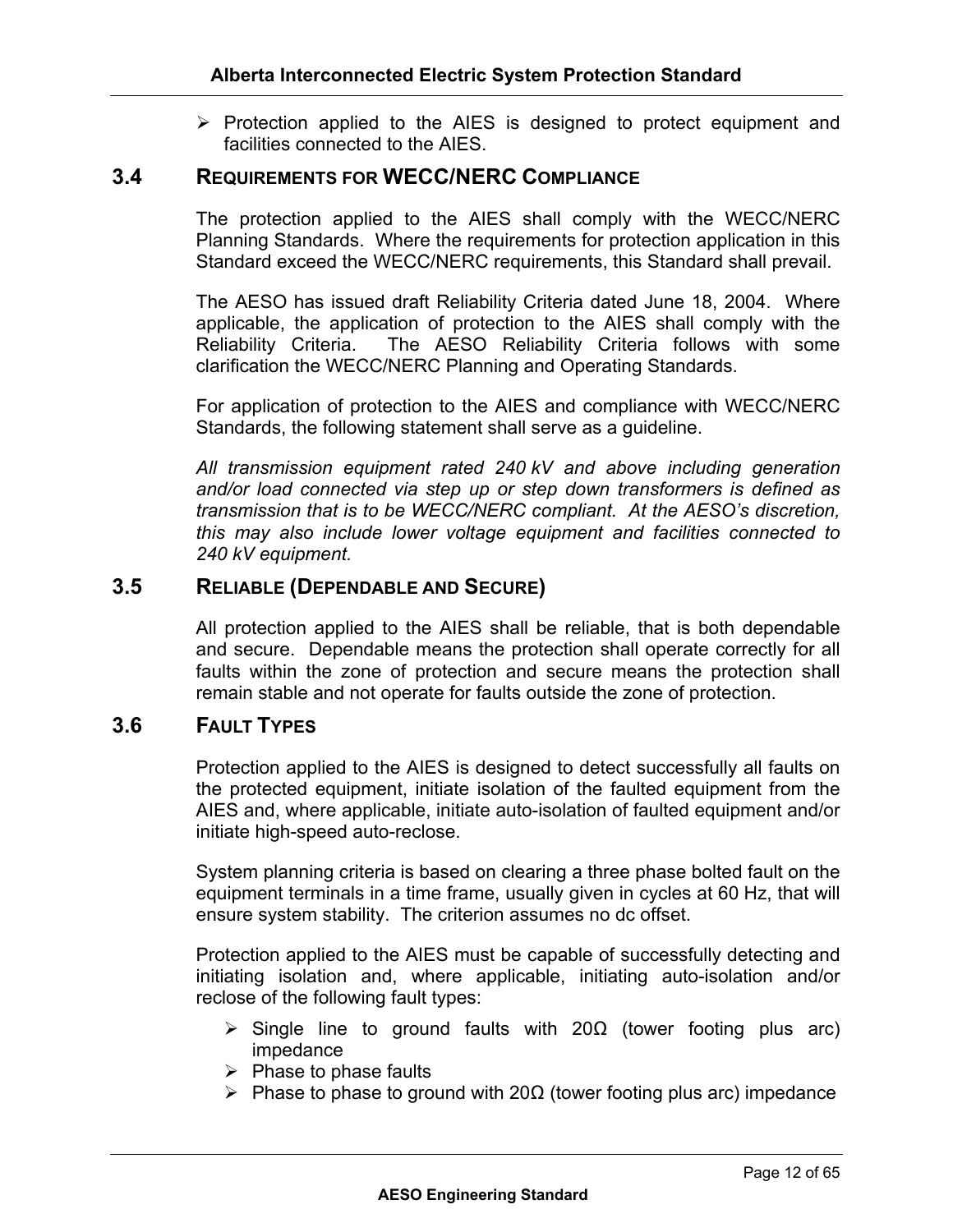## $\triangleright$  Three phase to ground

The AIES shall remain stable following the isolation of the faulted equipment by the protection system. All protection applied to the AIES shall be designed such that cascade tripping does not occur. Specific applicability of these criteria is discussed in more detail in the following section dealing with the protection applied to individual pieces of equipment.

# **3.7 TRIPPING SPEEDS (MAIN AND BACKUP)**

NERC/WECC Planning Standards do not address required tripping speeds. Rather the Standard requires the electric system to remain stable without cascade tripping (WECC/NERC Category B and C).

Maximum primary protection tripping times for AIES voltage levels shall be:

- ¾ **500 kV 0.067 seconds (4 cycles)**
- ¾ **240 kV 0.083 seconds (5 cycles)**
- ¾ **138/144 kV 0.1 seconds (6 cycles)**

Tripping times are based on clearing a three phase symmetrical fault on the affected bus with no dc offset and are for the local bus only. High-speed clearing of the fault by the remote bus may occur approximately one to two cycles later.

Speed of operation includes relay detection time, auxiliary relay time, communication time and maximum breaker interruption time. High-speed tripping means that no intentional time delay is applied. Slow-speed tripping means that a time delay is incorporated into the protection system. This time delay can be either in the fault detection apparatus or in the tripping circuit.

## **3.8 LINE LOADING**

Transmission line loading shall be based on the St. Clair Curve as shown below. Line loading shall include normal operating conditions (all equipment in service) and contingency conditions (equipment out of service for maintenance or forced out due to a fault).

Line loading is given in MVA at 0.9 pf. The equivalent sending and receiving end sources are based on a breaker fault current rating of 40 kA. For determining load encroachment, the load angle will be assumed  $30^{\circ}$  lead and lag.

In general, all lines less than or equal to 80 km are designed for three times Surge Impedance Loading (SIL) in MW. The St. Clair Curve assumes line loading is independent of conductor thermal ratings. Lines greater than 80 km shall follow the line loading shown in the St. Clair Curve.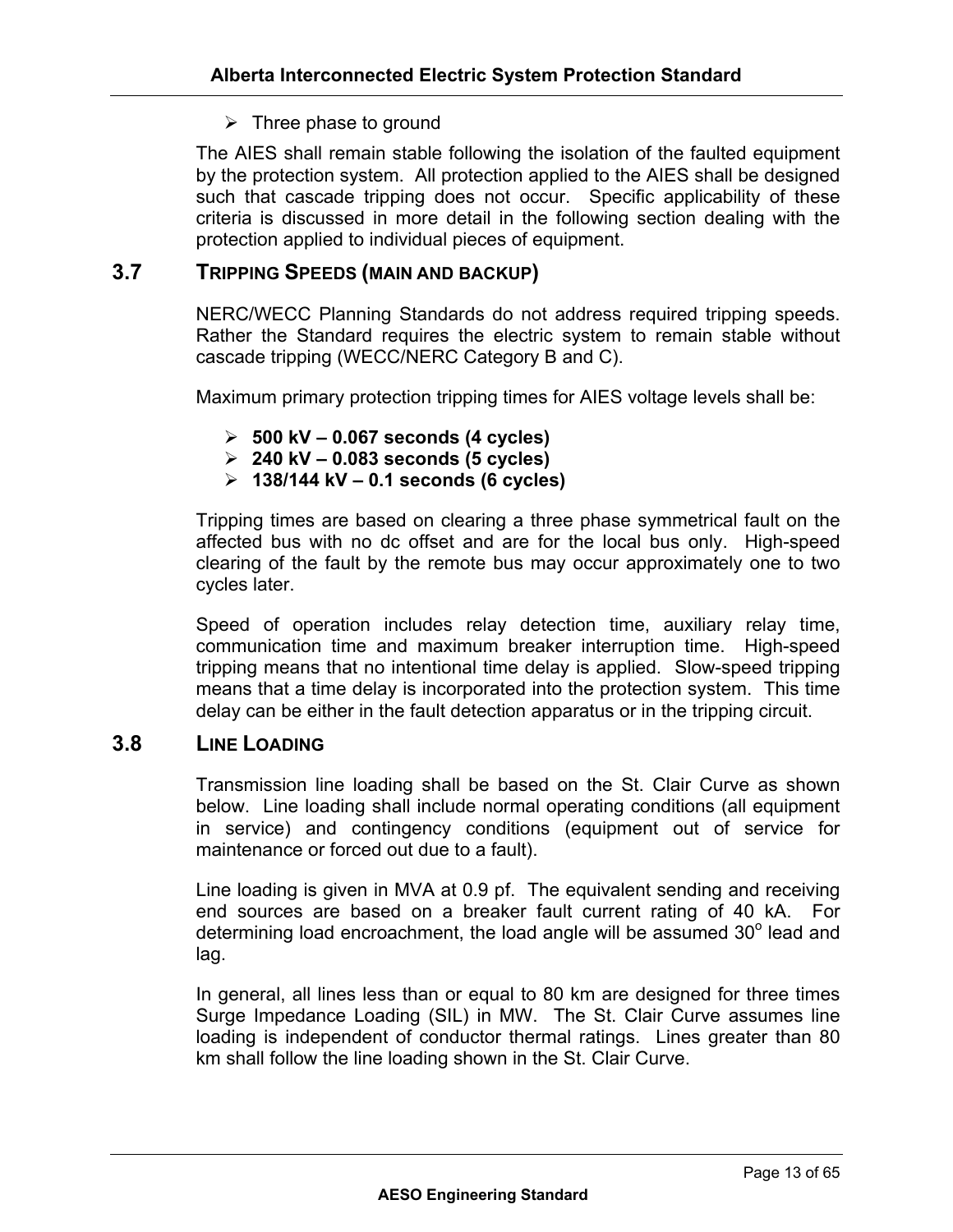Line loading given by the St. Clair Curve assumes point-to-point transmission in the electric system. The loading of the line in the AIES is impacted by the surrounding system including but not limited to transformers, generators and other transmission lines of equal, higher or lower voltage. Consequently, the St. Clair Curve gives an optimistic value of loadability. In actual practice, the line loading will be less. However, the protection application engineer should be aware of the line loading as defined by the St. Clair Curve and consider that loading in designing the line protection, especially as it affects higher zone impedance relay load encroachment.

Below approximately 350 km the voltage drop determines line loading across the transmission line from terminal to terminal. Above approximately 350 km line loading is determined by the steady state stability criteria. Values for both are given in the following subsections of this Standard.

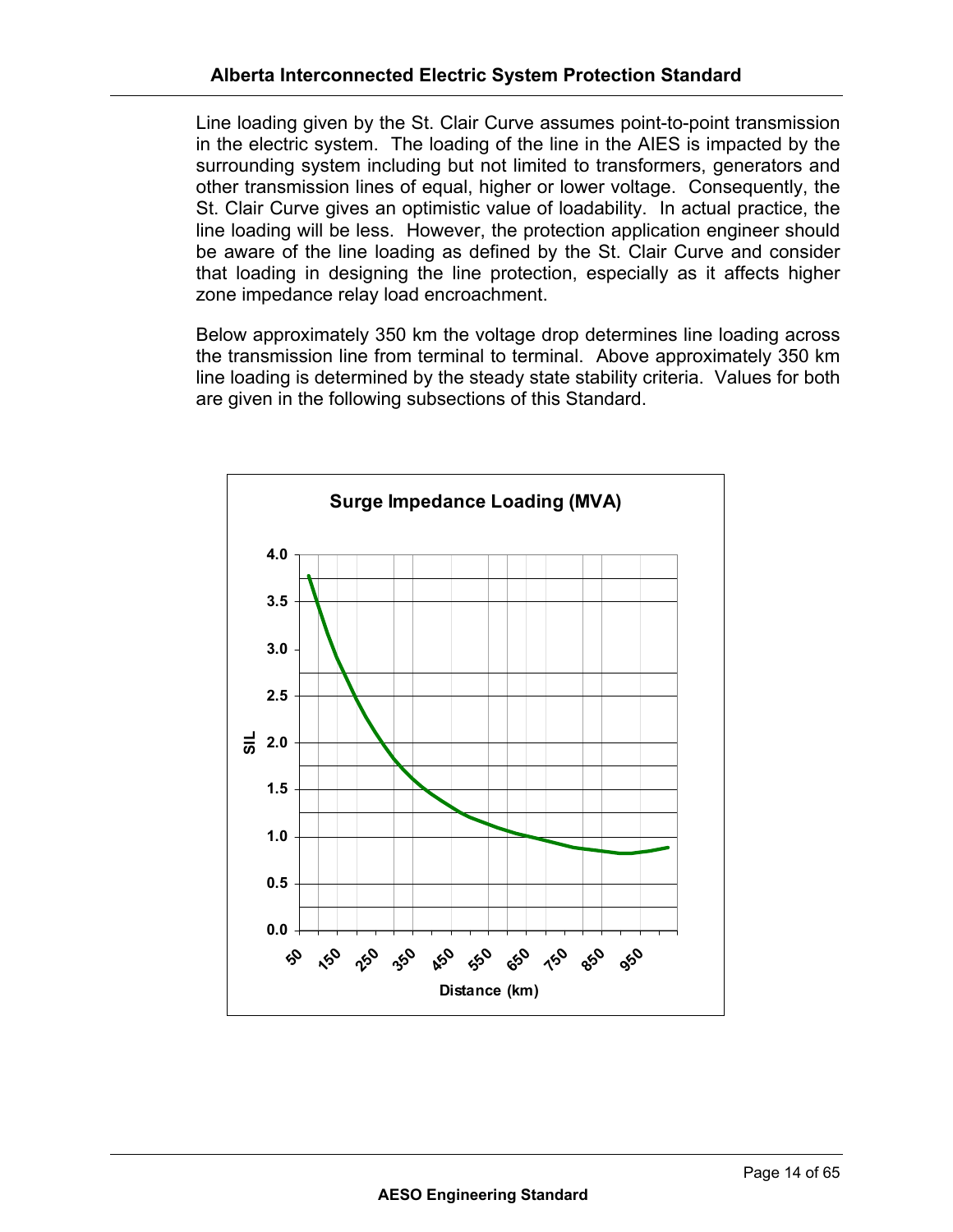| Voltage<br>(kV) | $SI(\Omega)$ | $R(\Omega/km)$ | $X(\Omega/km)$ | Charging<br>(kVAr/km) | <b>SIL</b><br>(MW) | X/R |
|-----------------|--------------|----------------|----------------|-----------------------|--------------------|-----|
| 69/72           | 370          | 0.4            | 0.5            | 15                    | 13/14              | 1.2 |
| 138/144         | 370          | 0.2            | 0.5            | 70                    | 50/55              | 2.5 |
| 240 single      | 340          | 0.07           | 0.45           | 225                   | 170                | 6   |
| 240 bundle      | 300          | 0.07           | 0.4            | 290                   | 195                | 6   |
| 500             | 250          | 0.018          | 0.345          | 1340                  | 990                | 20  |

Characteristics of AIES Transmission Lines

Protection application shall include recognition of both angular and voltage criteria. Protection applied to the AIES shall be capable of detecting violations of both conditions and initiating corrective actions to mitigate the effects of exceeding these criteria.

# **3.8.1 Voltage Criteria**

Line voltage drop is defined as the absolute difference between the voltage measured at the sending end and the voltage measured at the receiving end divided by the sending end voltage all at the same voltage level. Voltage drop across any transmission line during steady state operating conditions is typically limited to 0.05pu.

Voltage drop across any transmission line during a single contingency event is limited to 0.1 pu. For example, on a parallel transmission line, the voltage drop across the two lines in service is limited to 0.05pu at the full load carrying capability defined by the St. Clair Curve. For one line out of service, the voltage drop across the remaining line is limited to 0.1 pu.

# **3.8.2 Stability (angle and voltage)**

Angular stability criteria are defined by the maximum electrical angle allowed across a portion of the AIES. The measured angle includes the angles across the equivalent Thévenin impedances behind the protected equipment at both the sending and receiving ends. This represents an angle of between  $40^{\circ}$  to 45  $^{\circ}$  across that portion of the system. Typical design loading (angle) for AIES transmission lines shall be  $20^\circ$  for non-contingency conditions. During contingency conditions, the angle may increase to  $30^{\circ}$ .

Steady State Stability Limit is defined as the difference between maximum line loading and line loading divided by the maximum line loading and expressed as a percent. Typical values are between 30% to 35%.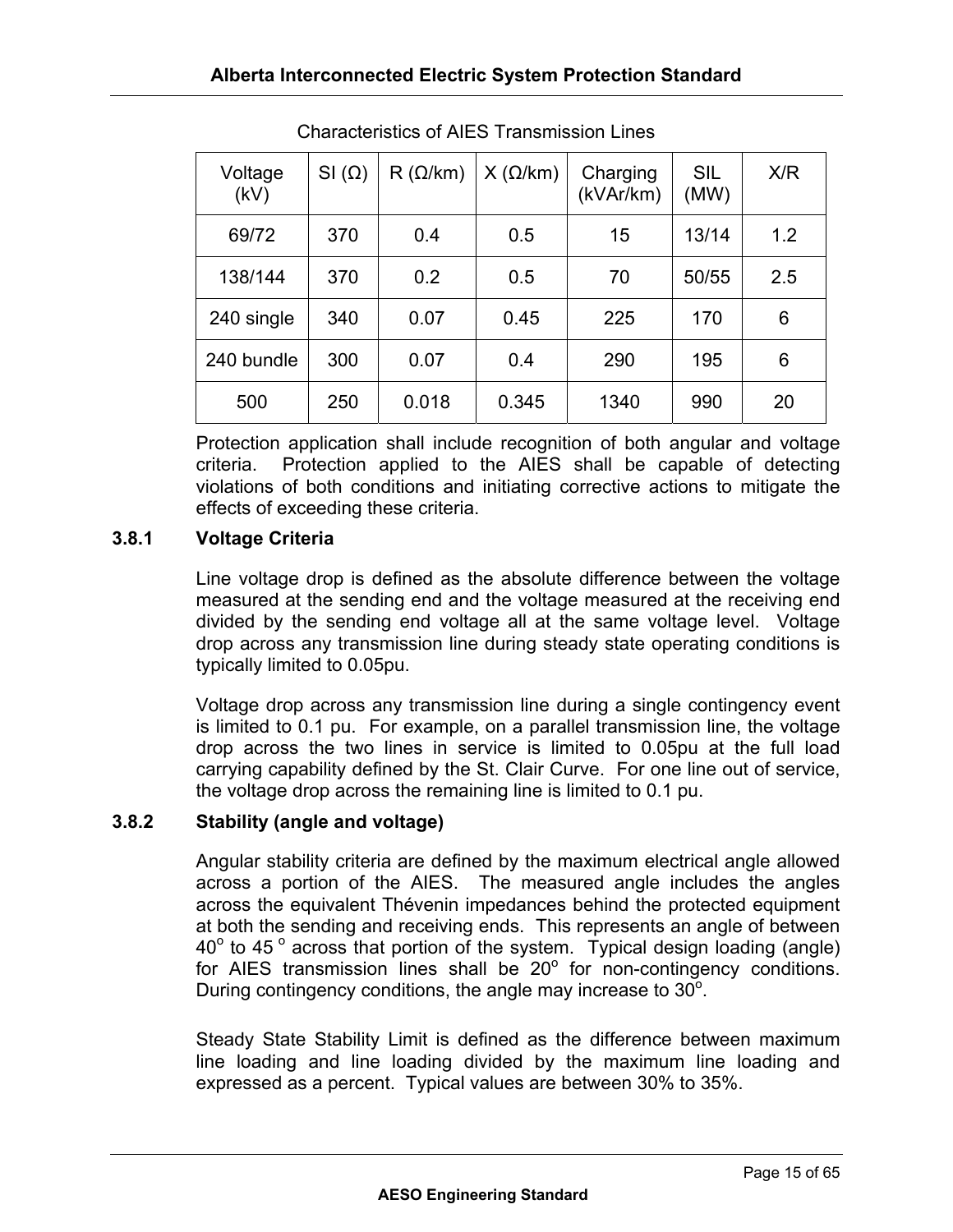Voltage stability criteria are defined in terms of the requirement to have sufficient VAr margin on the transmission system to allow the transmission system to continue to supply some of or the entire connected load. Two measures are used; load margin and reactive margin. Undervoltage load shedding is applied to mitigate the effects of deficient VAr supply.

# **3.9 SYSTEM CONDITIONS**

Protection applied for system conditions assumes the equipment is not in a fault condition, but there exist on the AIES or outside of the AIES conditions that may cause the AIES to go unstable or operate outside defined limits if the condition persists for more than a predefined time. System protection requirements include under/over frequency and under/overvoltage detection systems. Remedial Action Schemes are also included. For these cases protection application and protection settings will be established by the AESO in conjunction with the Equipment Owner. This system condition may have the potential to damage equipment connected to the AIES and the protection application engineer is responsible for: a) ensuring that their equipment does not contribute to the potential instability on the AIES and b) protecting their equipment from the effects of the abnormal system condition.

## **3.9.1 System Transients**

The protection system shall be designed to remain stable during system transients and out of zone faults, but shall be capable of detecting faults and tripping during the dc time constants relevant to the system X/R ratios at the protection equipment location and shall operate correctly regardless of prior system conditions. System X/R ratios vary from 50 to 2.

#### **3.9.2 Mutual Impedances**

For transmission line protection, the application shall take into account the zero sequence mutual coupling during fault conditions. The under/over reach of the distance element shall be either mitigated or the Zone 1 reach adjusted accordingly.

Protection application must take into account the possibility of zero sequence voltage reversal during line to ground faults due to the mutual coupling effect from adjacent lines not connected to the same source.

# **3.10 PROTECTION ZONES**

Three protection zones are defined: detection, clearing and isolation.

Detection zones are defined by the location of the current transformers or voltage transformers or a combination of both.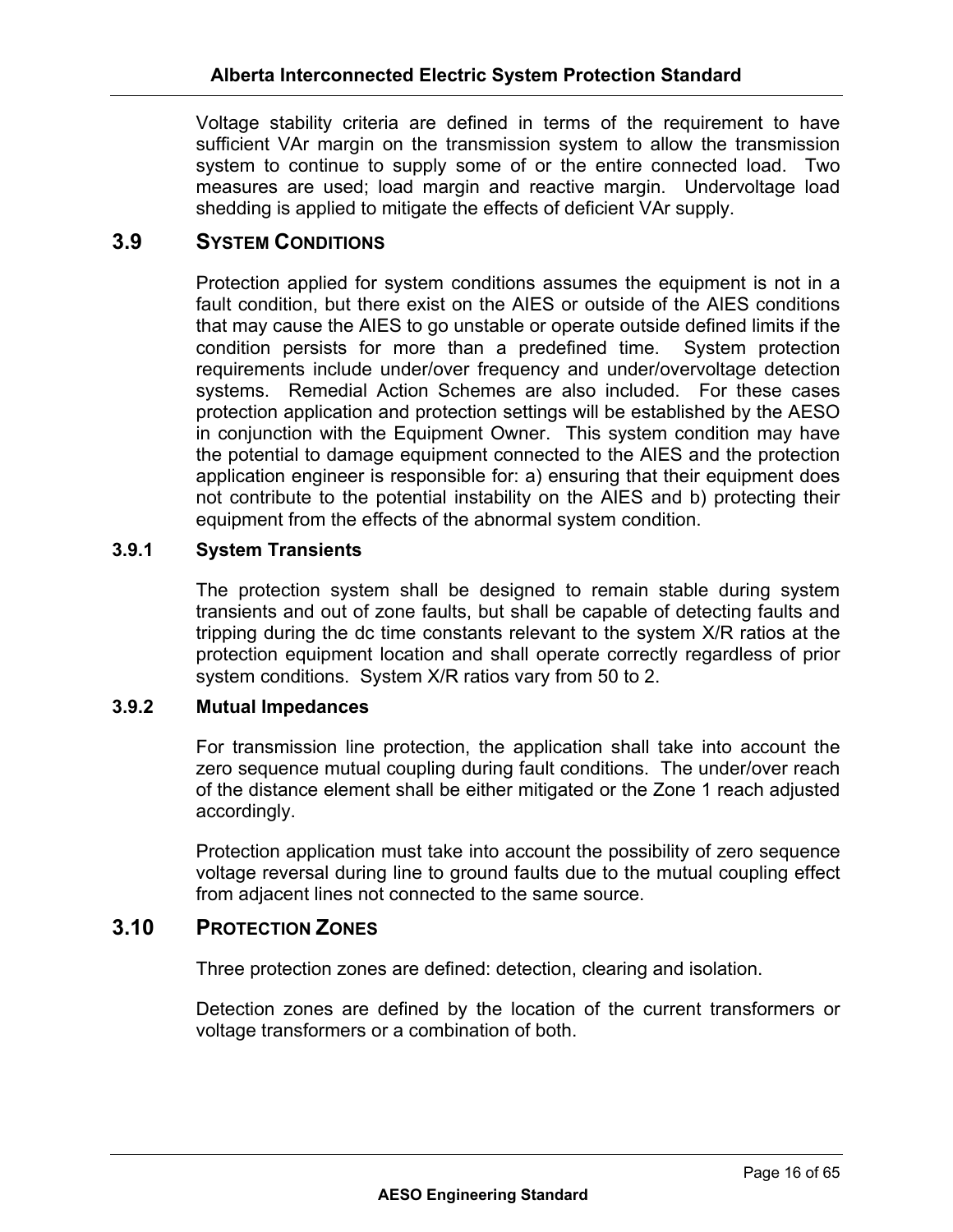Clearing zones are defined by breakers. The breakers may be at the same voltage or different voltages. The clearing zone may be defined by the remote end breaker.

Isolation zones are defined by breakers or disconnects or a combination of both.

Protection zones shall minimize the interference with unfaulted equipment. Automatic sectionalizing of paralleled equipment shall be employed for parallel connected equipment. Auto restoration of unfaulted equipment may be required after auto sectionalizing of paralleled equipment except where specifically noted.

# **3.11 LOCKOUT VERSUS NON-LOCKOUT**

In general, equipment with non-restoring insulation, e.g. transformers, requires lockout tripping. Lockout tripping is also initiated from breaker fail protection. Equipment with restoring insulation, e.g. transmission lines, requires non-lockout tripping. Lockout tripping requires the Equipment Owner to go physically to the station and determine if the equipment can be reenergized. Non-lockout tripping allows the operator to re-energize the equipment from a remote location. Non-lockout tripping applies to the first trip only. Dependent on equipment and operating constraints, subsequent trips may be lockout.

Breaker lockout may be remotely reset for paralleled equipment if an autoisolation scheme is installed.

#### **3.12 PROTECTION APPLICATION TYPES**

Three types of protection are applied to the AIES.

- $\triangleright$  Fault relaying detection a fault in equipment characterized by insulation failure and requires high-speed tripping. High-speed lockout or nonlockout protection may be applied.
- $\triangleright$  Abnormal operating condition detection a condition where the equipment is operating outside of its operating characteristics and is not indicative of an insulation failure. However, loss of equipment life and/or insulation failure may occur if the condition is not detected within a definite time. Slow-speed non-lockout protection is applied.
- $\triangleright$  Abnormal system condition detection an over/under frequency or an over/under voltage operating condition. Remedial Action Schemes are also included in abnormal operating conditions. Non-lockout protection is applied.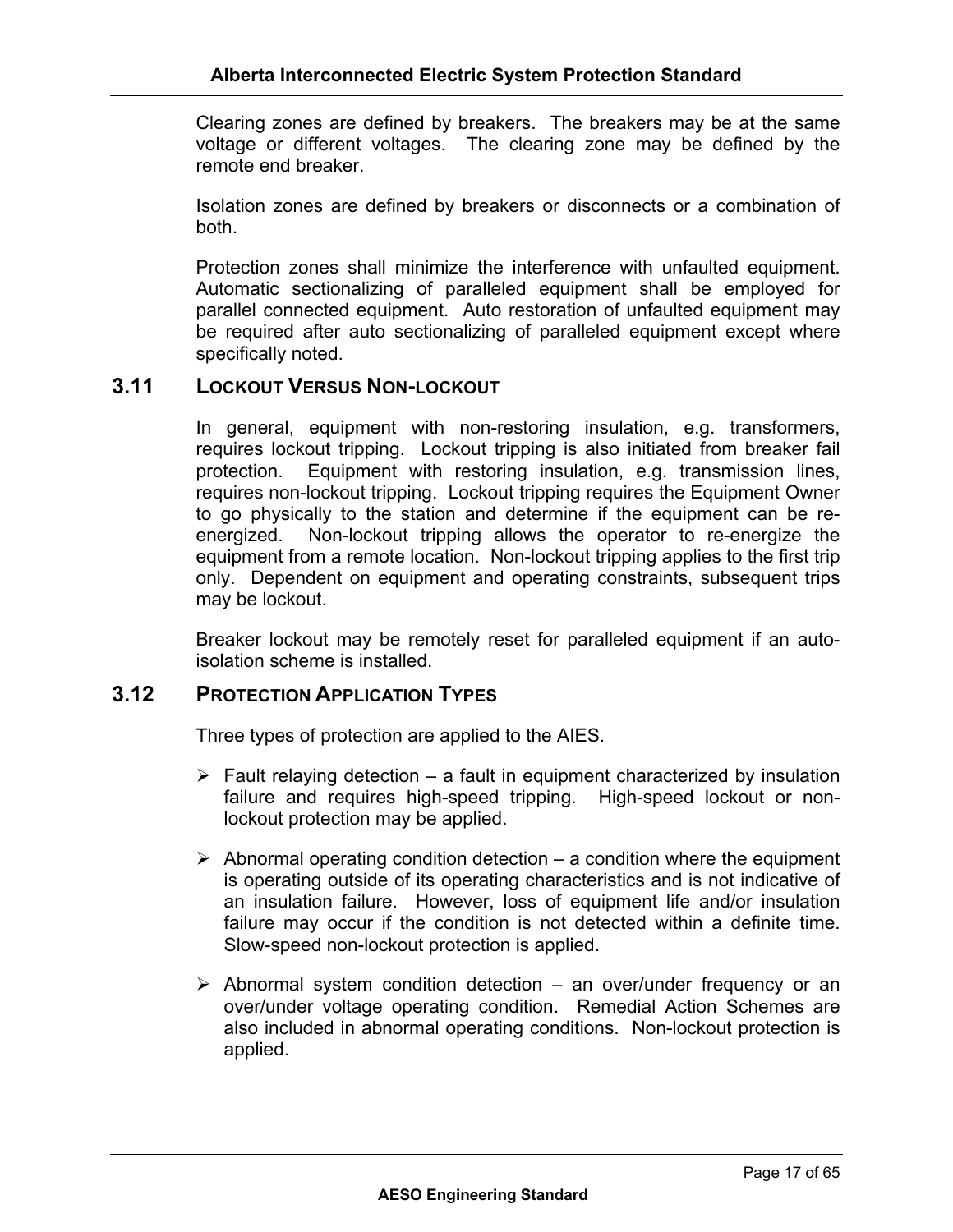# **3.13 HIGH-SPEED FAULT THROWING SWITCHES**

For transformer-ended lines at 240 kV, the use of high-speed single phase to ground fault-throwing switches is not permitted under any circumstances. The use of these switches at 138 kV and lower voltages is discouraged.

# **3.14 CONTINGENCIES**

Protection systems are designed to successfully detect and isolate double contingency events. A double contingency event is defined as two failures of two different types. The first contingency is the fault occurrence. The second contingency is equipment failure and includes protection equipment out of service for routine maintenance or testing.

# **3.15 DEFINITION AND DESIGN OF THE PROTECTION SYSTEM**

The protection system is defined as the measurement devices, fault detection systems, auxiliary equipment, communication equipment, tripping relays and the associated interconnections necessary for the successful detection, interruption and isolation of the protected equipment and, as applicable, highspeed reclosing.

Dual protection systems, except as specifically noted, shall be applied to all AIES connected equipment. Dual protection systems shall be equal in function and speed.

The protection system shall be designed such that one complete protection system can be taken out of service for routine maintenance or testing without interfering with the other protection system.

A minimum of two independent protection systems shall be applied to equipment and each system shall operate independently of each other. Dual trip coils shall be standard equipment on all 240 kV and higher rated equipment. Communication circuits may use the same path; however, separate signals should be employed.

Dedicated potential transformer windings, current transformer windings, communication systems, interconnecting cables, power supplies and trip outputs shall be employed for each protection system.

# **3.16 INSTRUMENT TRANSFORMERS**

Protection class voltage and current transformers shall be employed on the AIES. Separate current cores and separately fused voltage supplies shall be employed for each protection system. It shall be possible to isolate any protection system from service to do routine testing or maintenance without affecting in any manner whatsoever the remaining protection system for the equipment.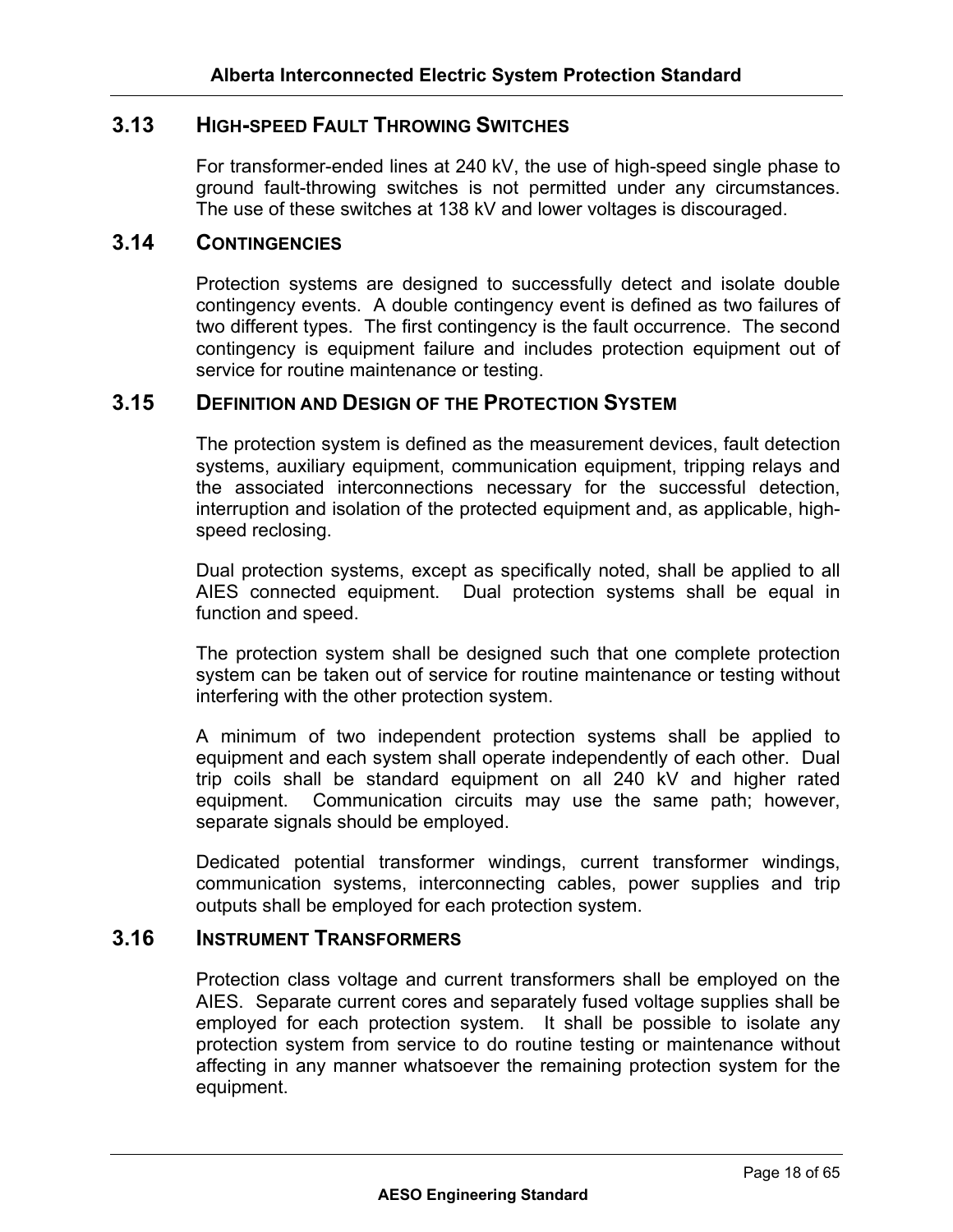#### **3.16.1 Voltage Transformers**

Either wire wound, capacitive or optical voltage transformers shall be used on the AIES. Voltage transformers shall be correctly sized for system voltage and relay load conditions to avoid excessive voltage drop and phase angle error.

Fuse failure protection is required at 500 kV and on all generators rated 100 MVA and higher.

In the rare case where the system is designed or can operate ungrounded for long periods of time, the voltage transformers shall be rated for line to line voltage.

#### **3.16.2 Current Transformers**

Current transformers shall be either magnetic or optical. Current transformers shall be designed such that the transformer shall not limit the equipment loading.

Current transformers shall be designed with a continuous current rating of 125% of the maximum expected circuit loading. In order to maintain the measuring accuracy of the line distance protection, the current transformer core output shall be high enough to ensure that the core is not saturated for a fault at the end of distance protection Zone 1 with a maximum dc offset and the system time constant, X/R ratio for this fault position. The empirical formula which can be used when no detailed calculation formula is given by the relay supplier is:

$$
E_{sat} > I_F^*(X/R+1)^*(R_{ct}+R_I)
$$

Where:

- $\triangleright$  E<sub>sat</sub> is the CT minimum voltage output, e.g. 2.5L400 has an output of higher than 400V. In reality,  $400+100$ <sup>\*</sup> R<sub>ct</sub>.
- $\triangleright$  I<sub>F</sub> is the maximum fault current for a fault at Zone 1 reach in secondary amperes.
- $\triangleright$  R<sub>ct</sub> is the secondary resistance of the CT.
- $\triangleright$  R<sub>I</sub> is the total load resistance in the current loop. One-way cable for multi-phase faults and two way for ground faults.
- $\triangleright$  X/R is the total X/R for the fault at the fault position.

# **3.17 SYSTEM GROUNDING**

The AIES is designed as an effectively grounded system, i.e. the  $X_0/X_1$  ratio is less than or equal to three. The AIES shall remain effectively grounded system with equipment out service.

In rare cases where the AIES is not effectively grounded or where operation of the AIES causes the system  $X_0/X_1$  ratio to exceed three, consideration shall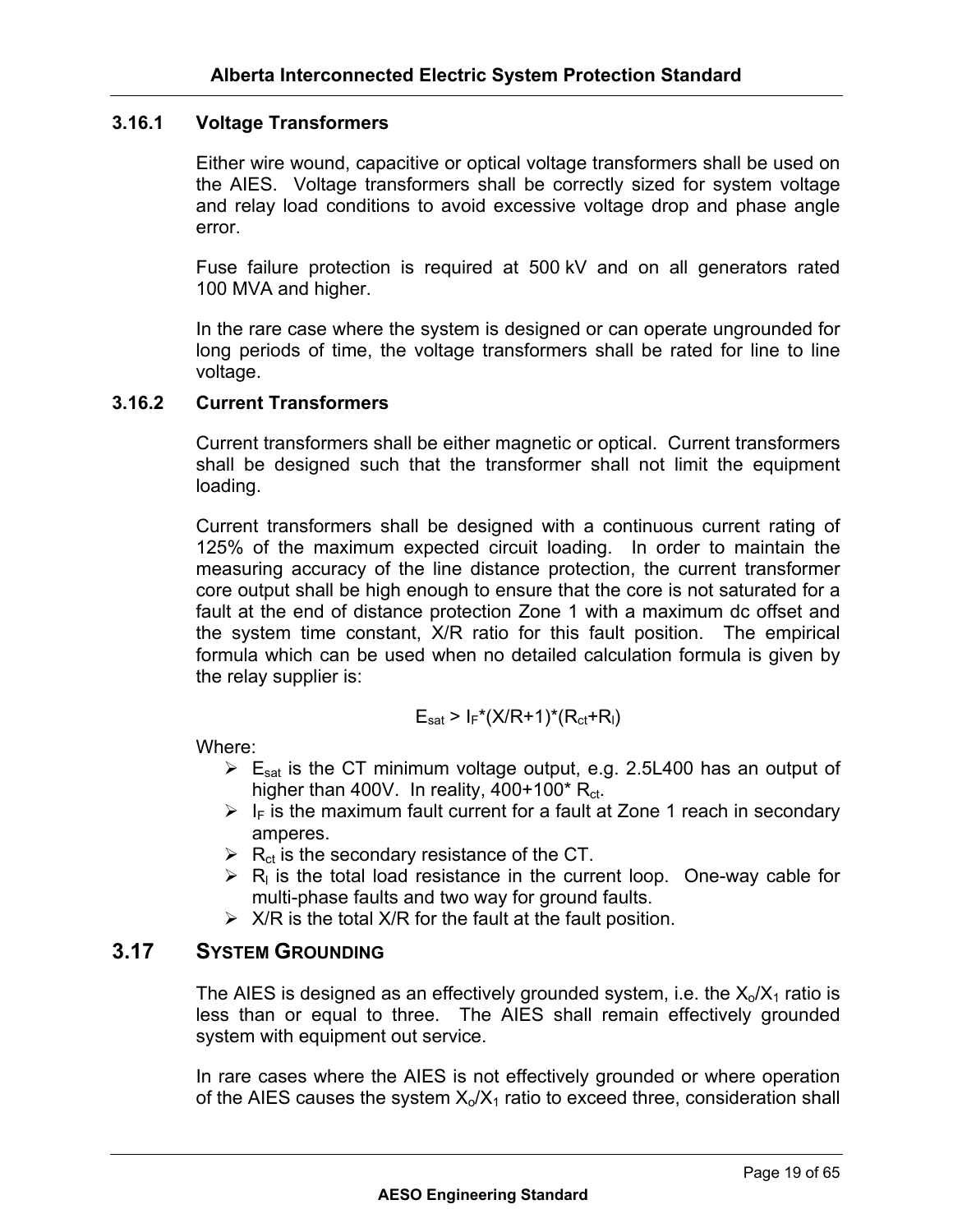be given to the application of equipment rated line to line for the system voltage on that part of the AIES.

# **3.18 PROTECTIVE DEVICE POWER SUPPLIES**

Independent power supplies are required for each protection system. For stations with a primary voltage of 240 kV and above, two battery banks may be required. Requirements for a second battery bank shall be decided by the AESO in consultation with the Equipment Owner. For lower voltage stations only one battery bank is required.

Each protection system shall be supplied from separately fused dc circuits. It shall be possible to isolate a protection system from its dc circuit without affecting other protection systems in the station. Isolation of the dc circuits shall be by double pole breakers.

## **3.19 EXPECTED LIFETIME**

Protection systems shall be designed for an expected lifetime of more than 20 years.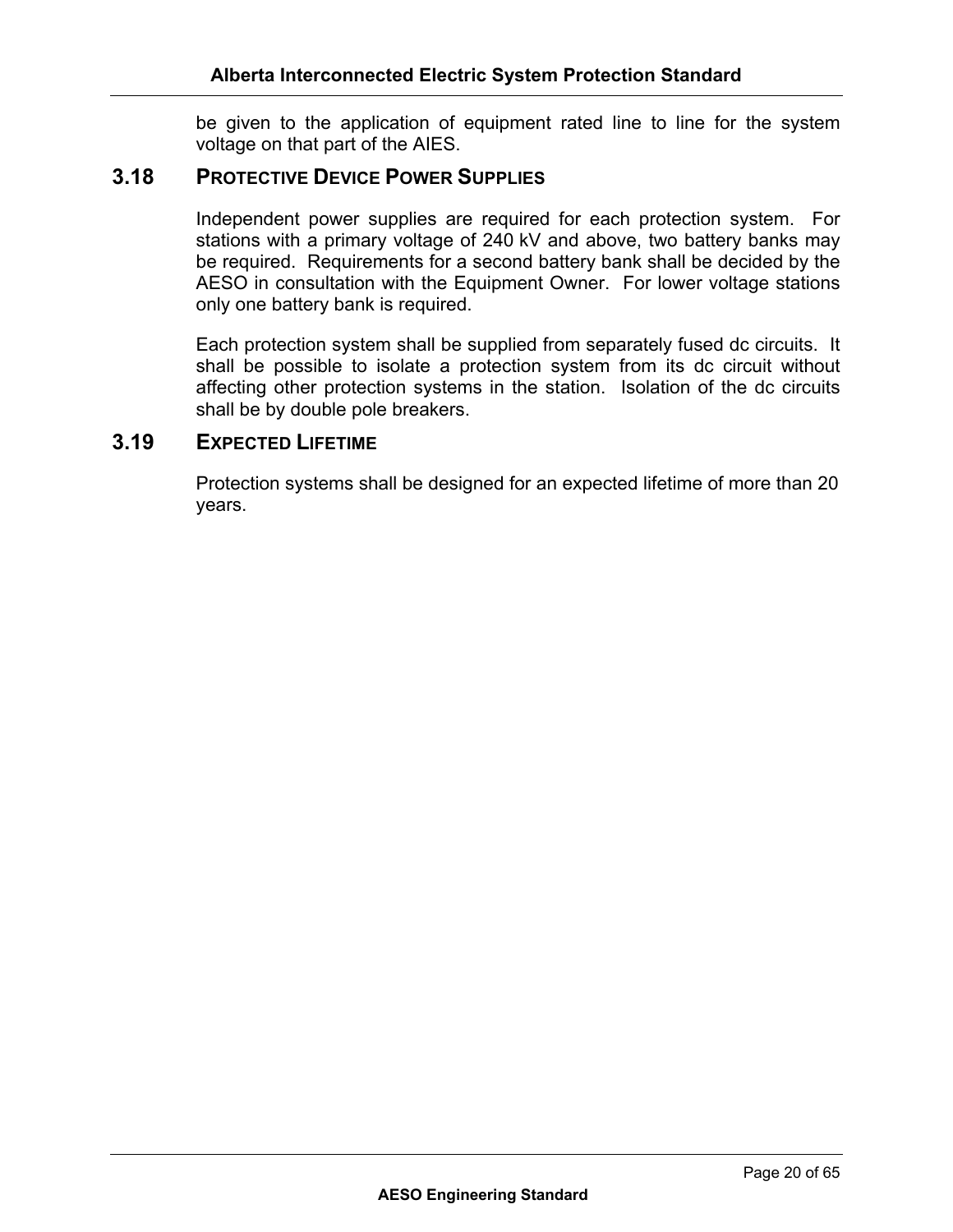# **4.0 TRANSMISSION LINES**

# **4.1 GRID PROTECTION**

This section covers the application of protection to the AIES transmission system. This includes all 500 kV, 240 kV and 138 kV transmission lines on the AIES. Transmission lines rated at 500 kV shall follow the requirements of this Standard. Transmission lines rated at 240 kV shall use this Standard as the recommended practice. Transmission lines rated at 144/138 kV and lower shall use this Standard as a guide and may follow accepted utility practice.

Two independent high-speed protection systems shall be applied to all 138 kV and higher voltage transmission lines. At 500 kV, each protection system shall be completely independent of the other and shall be either from different manufacturers or use different protection principles. The reasons for this are to avoid type faults, ensure operation for evolving and simultaneous faults and avoid blind spots in the protection schemes. Each protection system shall be fed from its own secondary voltage and current source. Independent communication channels shall be employed for each protection system. It shall be possible to isolate one protection system for maintenance and testing without interfering with the operation of the transmission line and the other protection system in any way whatsoever. This isolation includes the requirements for end-to-end testing of the protection system.

# **4.2 FAULT CONFIGURATION, ZONES OF PROTECTION AND SETTINGS**

Transmission protection shall be zoned from breaker to breaker. Sub zoning is required for transformer-ended lines to identify transformer faults.

Fault types are defined in Section 3.6 of this Standard.

Both line to ground and phase to phase faults may evolve to double line to ground faults as a result of tower backflash prior to clearing. The protection system must operate reliably for this condition.

An evolving fault is any fault configuration outside the original line to ground or phase to phase fault and includes cross-country faults. The protection system is not designed to interrupt cross-country faults and the AIES may experience instability during this fault configuration.

Three phase faults to ground are considered rare. However, three phase faults as a result of maintenance grounds left connected to the system after maintenance do occur. Protection shall be applied to detect these faults.

Transmission line impedance relays shall typically have Zone 1 set at 85% of line length. Zone 2 shall be set at 125% of line length with a minimum time delay of 0.25 seconds (15 cycles). The Zone 2 timer shall coordinate with the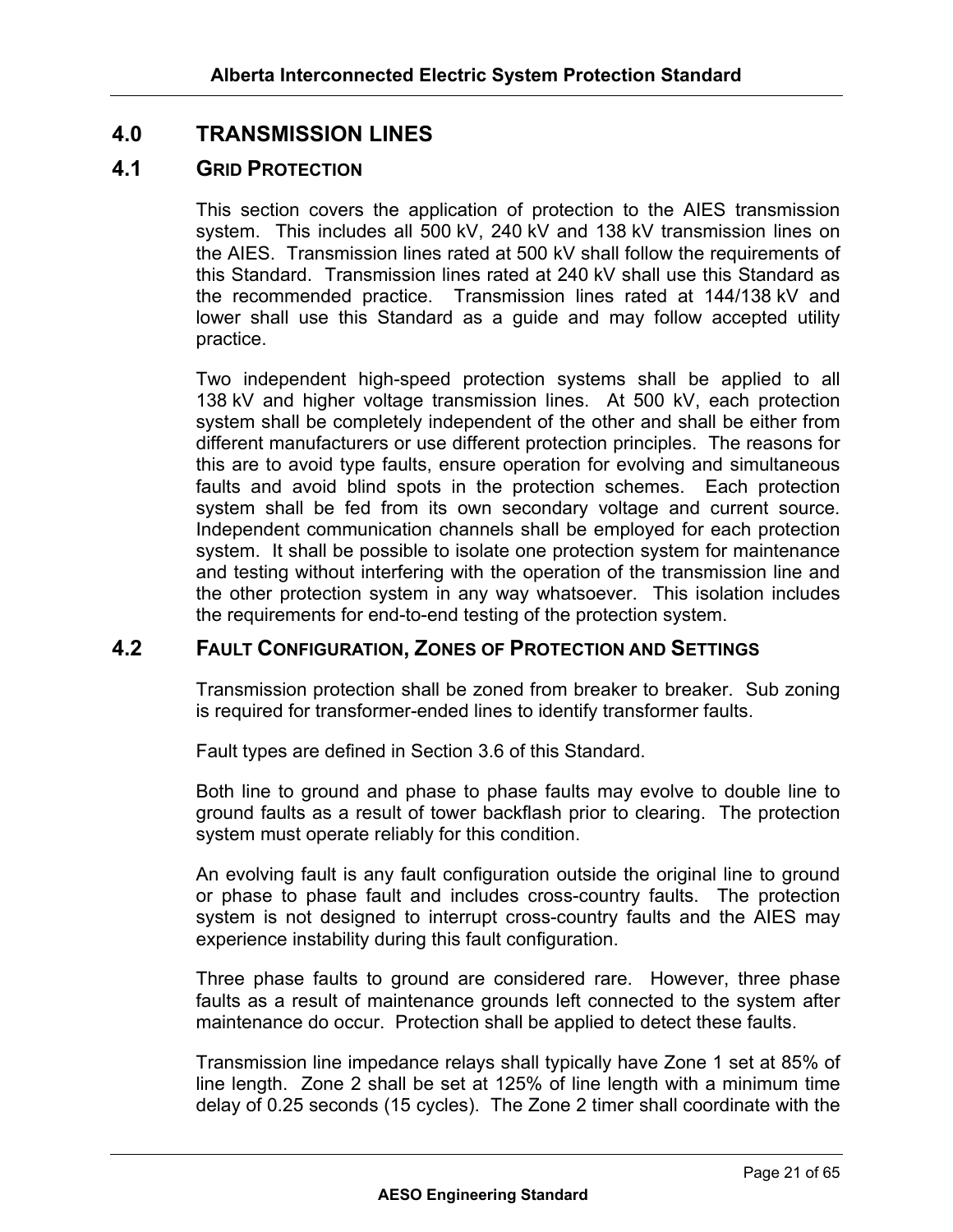remote station breaker fail protection such the remote breaker fail protection shall attempt to clear the local bus first. A longer time delay can be used provided system studies determine its applicability.

Impedance characteristics shall be circular or quadrilateral and capable of adapting to system conditions. That is, the distance relay shall incorporate a polarizing voltage from either the leading unfaulted phase to ground or the unfaulted phase to phase voltage or memory voltage. Where applicable, the circular characteristic shall include a load encroachment characteristic.

# **4.3 RADIAL PROTECTION**

Protection applied to radial transmission lines shall conform to the voltage class of the line. Radial transmission lines that have distribution connected generation (greater than 5 MW in aggregate) are considered grid transmission lines and applicable grid transmission line protection is to be applied.

# **4.4 ZERO SEQUENCE VOLTAGE AND CURRENT POLARIZING**

The use of directional overcurrent relays employing zero sequence voltage or current polarizing must take into account the effects of mutual impedances from parallel lines on the polarizing elements. Protection settings shall mitigate the effect of voltage reversal that can lead to misoperation of the directional element.

# **4.5 SINGLE AND THREE POLE TRIPPING**

All 240 kV and above transmission lines shall be equipped for both single and three pole tripping. During the single pole open condition, the healthy phases of impedance relays shall not operate and the protection scheme shall be capable of detecting evolving faults and power swing conditions. 67N and 51N protection schemes may require blocking during the single pole open condition.

All 138 kV and lower transmission lines shall be equipped for three pole trip.

# **4.6 AUTO-RECLOSING**

All 240 kV and higher voltage transmission lines shall be equipped for and be capable of single pole auto-reclosing. The minimum line dead time shall be set at 0.75 seconds (45 cycles) for single pole reclose. Use of a longer dead time is permitted, provided system studies indicate its applicability. Use of a shorter dead time is not permitted. Only one auto-reclose attempt shall be made to reclose the line. Three pole tripping is required if the single pole auto-reclose is unsuccessful. Subsequent reclose attempts shall be by operator control. For multi-phase faults at 240 kV, the lines shall be equipped for three pole trip and reclose.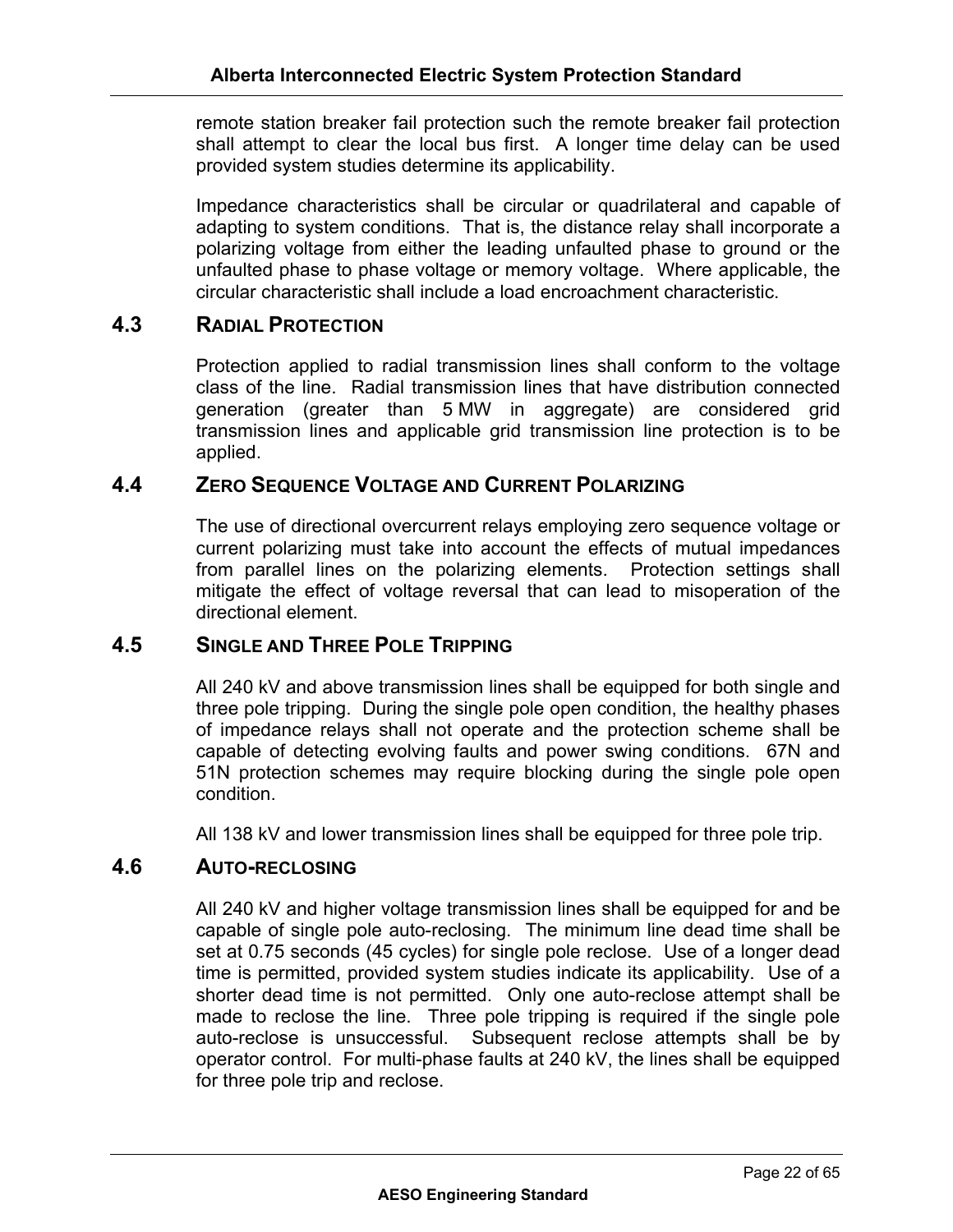All 138 kV lines shall be equipped for three pole trip and reclose. The line dead time shall be between 2 to 3 seconds. Use of a longer dead time is permitted, provided system studies indicate its applicability. Use of a shorter dead time is not permitted. Two attempted auto-recloses at 138 kV are permitted. The second reclose attempt shall be delayed by a minimum of 15 seconds. Subsequent reclosures shall be by operator control.

Line check relaying may be applied at the discretion of the Equipment Owner. If applied, line check relaying shall be applied to check that the arc has been successfully extinguished. Line check relaying shall be applied at both ends of the transmission line. As a general rule, the end with the higher threephase short circuit shall be closed first. Transmission lines that connect generating stations to the AIES shall be reclosed from the remote end first. No other time delay in reclosing the remote end shall be applied. Dedicated short lines that connect generating stations to AIES stations shall not have reclosing applied.

Line dead time is measured from the breaker open contacts until the instant the breakers contacts start to close. The breaker open contacts shall supervise the reclose timer. The use of interposing relay contacts to indicate the open breaker position is discouraged.

Zone 2 impedance protection is to be enabled during auto-reclosing of transmission lines with the transmission line capable of tripping instantaneously via Zone 2 if the fault re-establishes.

Transmission auto-reclose shall be designed to have a success rate greater than 90% measured on a calendar basis. The success rate shall be measured as the ratio of successful reclosures divided by the number of attempted reclosures (both successful and unsuccessful) multiplied by 100. This recognizes that the relays, breakers and communication must all work together. Separate records shall be kept for each voltage class and for single and three-pole reclosure.

# **4.7 SYNCHRONIZING CHECK RELAYING**

Two types of synchronizing check relaying are applied to the AIES. The first type checks that the voltage and phase angle across the open breaker are within acceptable ranges and then permits a reclose. The second type makes an additional check that the system slip is within an acceptable range. The latter is applied at stations which are used to safely connect two parts of the system which may be asynchronous as part of the system restoration process.

Synchronizing check relays shall be used for all operator directed breaker reclosures at 240 kV and higher voltages. Settings for voltage, angle and slip are based on system studies.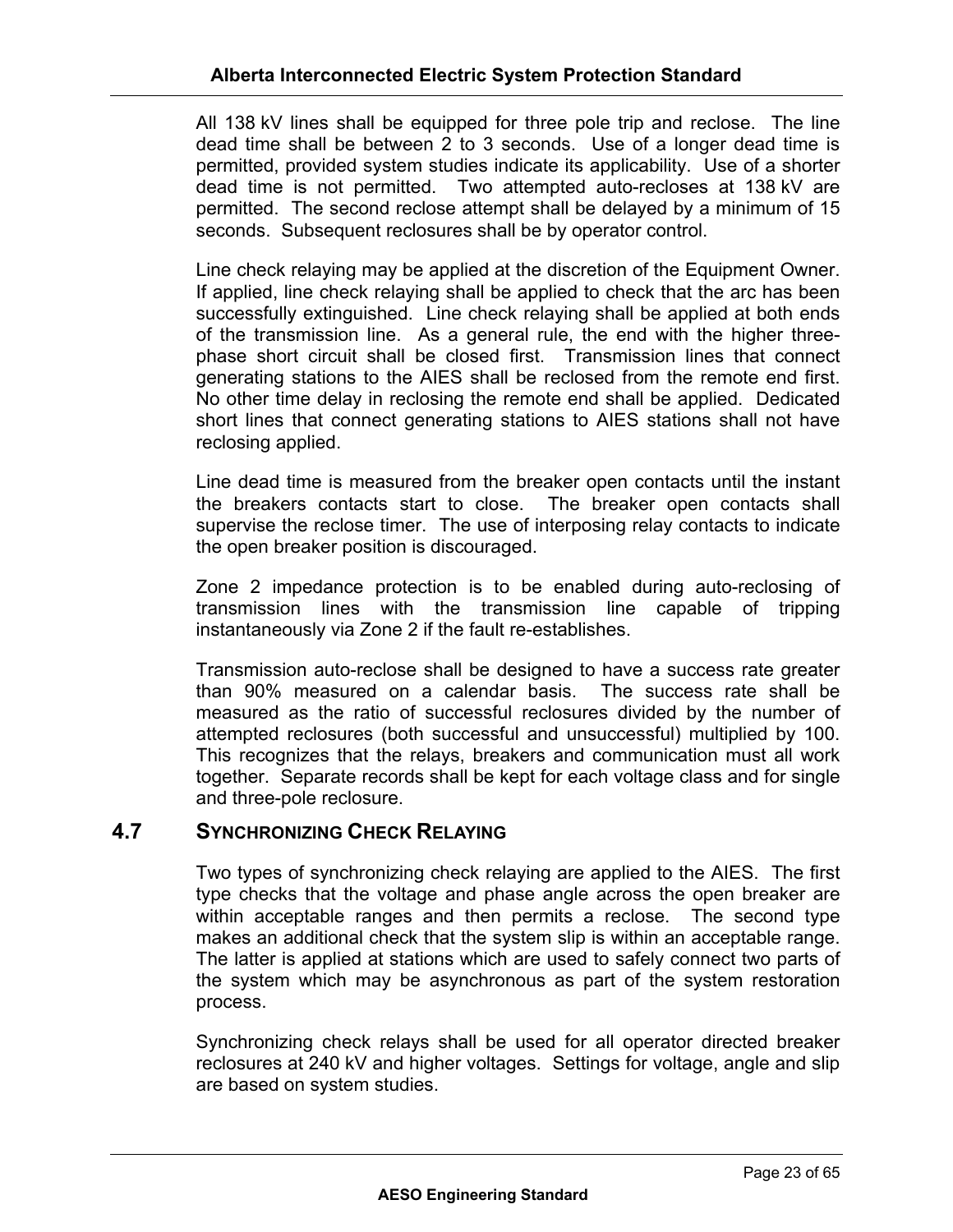Synchronizing check relaying is not applied for single pole auto-reclosing.

# **4.8 DISTANCE OR IMPEDANCE PROTECTION**

A minimum of two zones of distance or impedance protection shall be applied to all grid transmission lines.

The transient over/under reach characteristic of the distance protection is to be minimized without sacrificing the relay's speed and at the same time allow a Zone 1 reach of up to 85% of line length. Zone 2 relays shall be set to cover 125% of the protected line with a time delay set to coordinate with the local station breaker fail protection but shall not extend beyond the reach of the Zone 1 element of the adjacent line. The recommended Zone 2 timer is the breaker fail time for the voltage class plus a delay of  $3 - 5$  cycles to allow for local breaker re-trip. Longer time delays are permitted provided system stability in not impacted. Coordination of Zone 2 timer with remote breaker fail protection is a requirement. System studies may be required to define both Zone 2 and breaker fail times.

# **4.9 CURRENT COMPARISON**

Phase segregated current comparison or line differential protection shall be applied at 500 kV together with impedance back up. The protection shall be capable of single pole trip and reclose operation. The communications signaling equipment shall preferably be digital.

Line differential protection may be applied at lower voltages.

# **4.10 STUB PROTECTION**

During a line open condition with the station breakers closed, the bus between the station breakers and line disconnect for ring bus and breaker and a half/third configurations may not be protected. The line protection system shall be capable of protecting the open stub through the use of overcurrent protection.

This protection shall also function correctly for the case where the potential transformers for the line protection are located on the line side of line disconnect whether or not the line is energized from the remote end.

# **4.11 PROTECTION COMMUNICATION**

For 500 kV and 240 kV transmission lines, two independent high-speed protection communication channels shall be provided. The communication speed shall conform to the primary tripping speeds dictated by Section 3.7 of this Standard.

Both permissive over reach transfer tripping (POTT) and permissive under reach transfer tripping (PUTT) protection schemes are applied to protect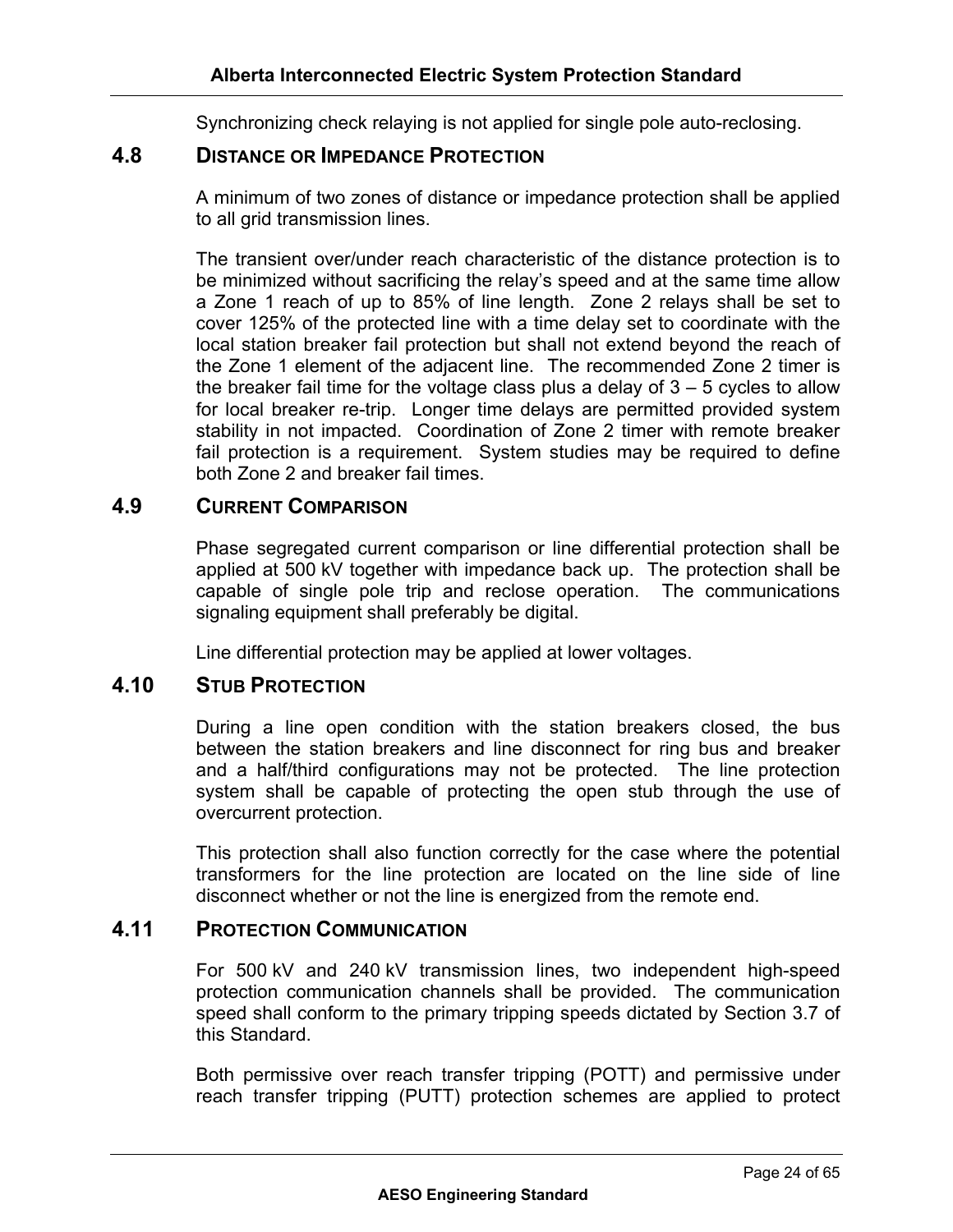100% of the transmission line. The preferred protection scheme for distance relaying is permissive over reach transfer trip using Zone 2 of the impedance relay.

For protection systems using Power Line Carrier (PLC), the protection system shall operate reliably in the presence of all likely environmental conditions including but not limited to hoar frost.

Protection signaling schemes shall be designed to have an overall availability of not less than 99.99%

# **4.12 LINE CONNECTED REACTORS**

Line connected reactors are normally applied at 500 kV and may be applied at 240 kV to control the voltage on the line by absorbing line charging VArs. These reactors may be fixed or switched.

For single pole switched lines, the addition of a neutral reactor may be required to preclude a resonant condition during the single pole open condition.

For fixed reactors, the line shall be tripped for faults in the reactors. Sufficient protection shall be applied to allow the reactor fault to be identified. Operation of the line without the reactors shall be determined by system studies. If allowed, the reactor shall be equipped with motorized disconnects to allow the reactor to be isolated from the line. For reactor configurations that contain a neutral reactor for arc extinction, single pole trip and reclose shall be disabled during operation of the line without the line connected reactor. High-speed auto reclosure shall be blocked for all line connected reactor faults.

For four legged reactors, the use of an overall zero sequence differential protection is recommended coupled with individual differential protection on both the phase and ground connected reactors.

The protection application shall take note of the fact that the design of some line shunt reactors allows the reactor to partially saturate on energization as a means of controlling the line open circuit voltage rise. The protection shall be designed to operate reliably for this case.

For lines equipped with switched shunt reactors, the reactor protection shall isolate the reactor from the line for reactor faults. It may not be possible to isolate the reactor before the line protection operates to isolate the line. If the reactor configuration includes a neutral reactor for arc extinction, the reactor protection shall ensure the line protection trips three pole and, if permitted, recloses after the reactor has been isolated.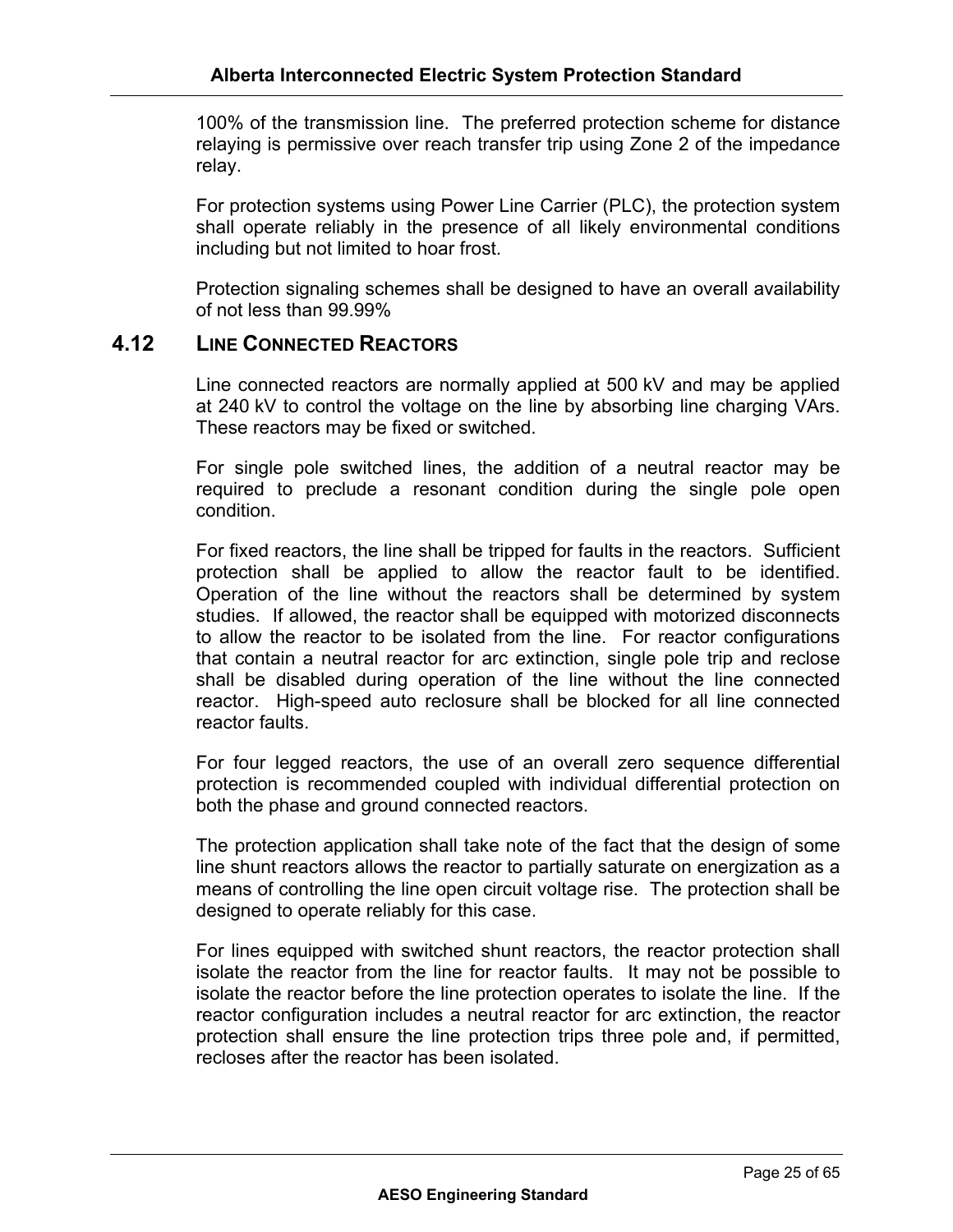# **4.13 INTERCONNECTING TIE LINES**

Tie lines interconnecting the AIES with other electrical systems shall comply with this Standard. Tie lines operated at 240 kV and higher shall be equipped for single pole tripping and auto-reclosing. Application is determined by system studies. The exception is lines connected to a back-to-back HVDC converters.

Power swing tripping shall normally be applied to all tie lines. The protection shall be set to trip if the swing enters Zone 1 of the impedance relay and block tripping for a preset time if the swing enters Zone 2.

Additional protection may be required because of the interconnection agreement. However, as a minimum this Standard shall be followed.

# **4.14 BROKEN AND OPEN CONDUCTOR PROTECTION**

Two conditions are covered by this section. One, the line protection system shall be capable of detecting an open conductor condition. An open conductor condition includes loss of a jumper cable on a transmission structure or failure of one phase of a line disconnect to close. Two, the line protection system shall be capable of detecting a broken conductor lying on ground, e.g. a splice failure. Further, it is assumed this is a high-impedance fault, i.e. the ground is frozen.

Protection to allow the detection of broken and open conductors is recommended as an optional requirement.

## **4.15 SWITCH ONTO FAULT PROTECTION**

Each line terminal shall be equipped with switch onto fault protection.

The preferred method is to use the higher zones of the impedance relay that have the ability to detect an overcurrent condition in the presence of zero or very low voltage.

High-speed auto reclose shall be blocked for this condition.

# **4.16 FAULT LOCATION**

Numerical protection systems shall be equipped with a fault location algorithm.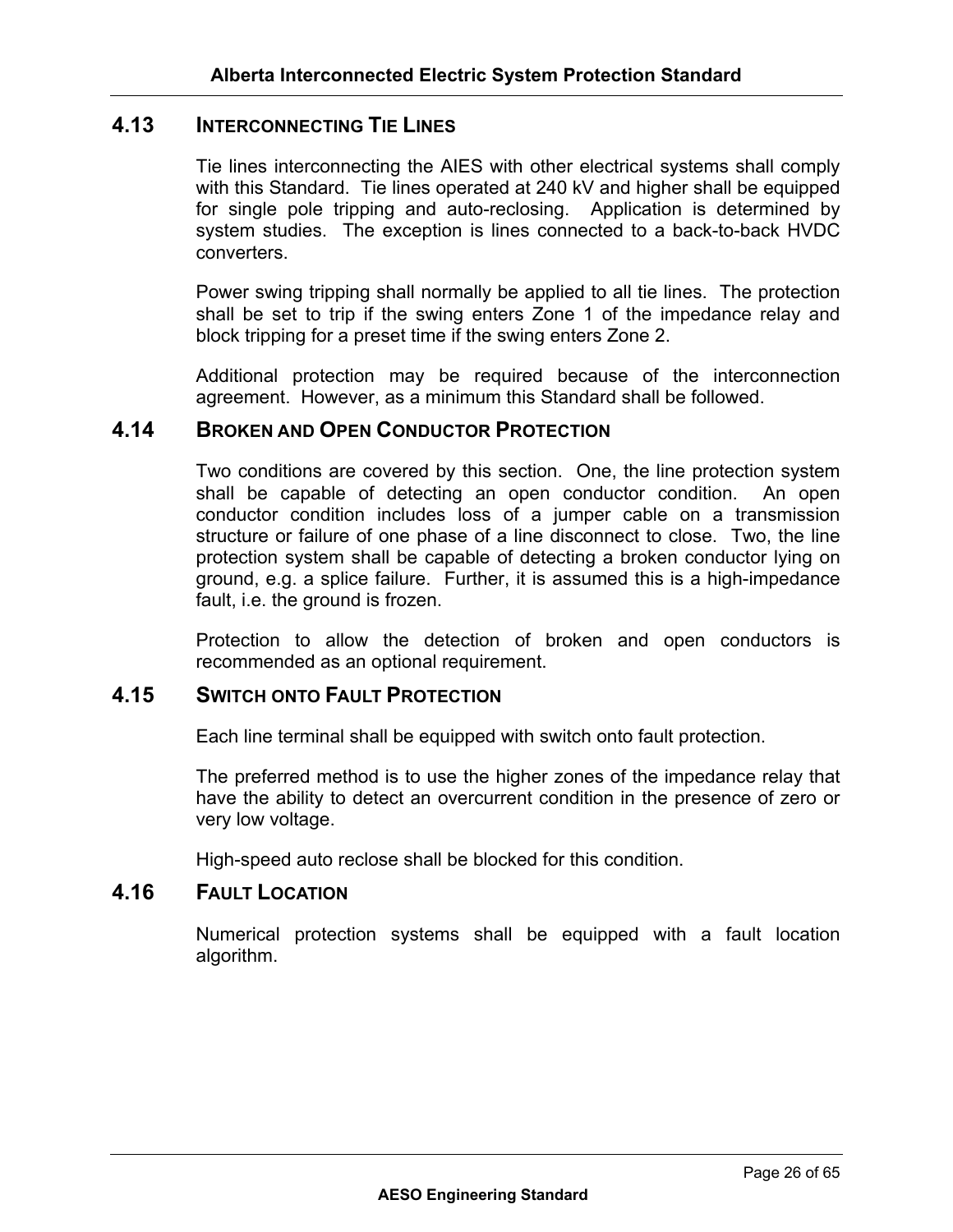# **5.0 STATIONS**

# **5.1 PROTECTION APPLICATION**

This section covers the application of protection to AIES stations. This includes all 500 kV, 240 kV and 138 kV stations on the AIES. Stations rated at 500 kV shall follow the requirements of this Standard. Stations rated at 240 kV shall use this Standard as recommended practice. Stations rated at 144/138 kV and lower shall use this Standard as a guide and may follow accepted utility practice.

Two independent high-speed protection systems shall be applied to all 138 kV and higher voltage transmission lines. At 500 kV, each protection system shall be completely independent of the other and shall be either from different manufacturers or use different protection principles. The reasons for this are to avoid type faults, ensure operation for evolving and simultaneous faults and avoid blind spots in the protection schemes. Each protection system shall be fed from its own secondary voltage and current source. Independent communication channels shall be employed for each protection system. It shall be possible to isolate one protection system for maintenance and testing without interfering with the operation of the transmission line and the other protection system in any way whatsoever. This isolation includes the requirements for end-to-end testing of the protection system. Operation of station connected equipment during this condition is at the Equipment Owner's discretion.

# **5.2 BUS LAYOUTS**

The AESO will specify bus layouts in conjunction with the Equipment Owner for all AIES grid stations.

# **5.3 FAULT CONFIGURATION AND ZONES OF PROTECTION**

Station protection shall be zoned from breaker to breaker. Sub zoning is required for parallel equipment connected to the same breaker. Equipment connected in parallel shall be equipped with automatic isolation devices in the form of motorized disconnects. The motorized disconnects shall be equipped with whip wires. The motorized disconnects shall be dimensioned to break the protected device's magnetizing current. The protection shall not operate for the motorized disconnect breaking magnetizing current. It shall be possible to restore automatically ring and breaker and half/third bus configurations after operation of the motorized disconnect isolates the faulted equipment. The only exceptions are breaker failure and bus faults.

Fault types are defined in Section 3.6 of this Standard.

Three phase faults to ground are considered rare. However, three phase faults because of maintenance grounds left connected to the system after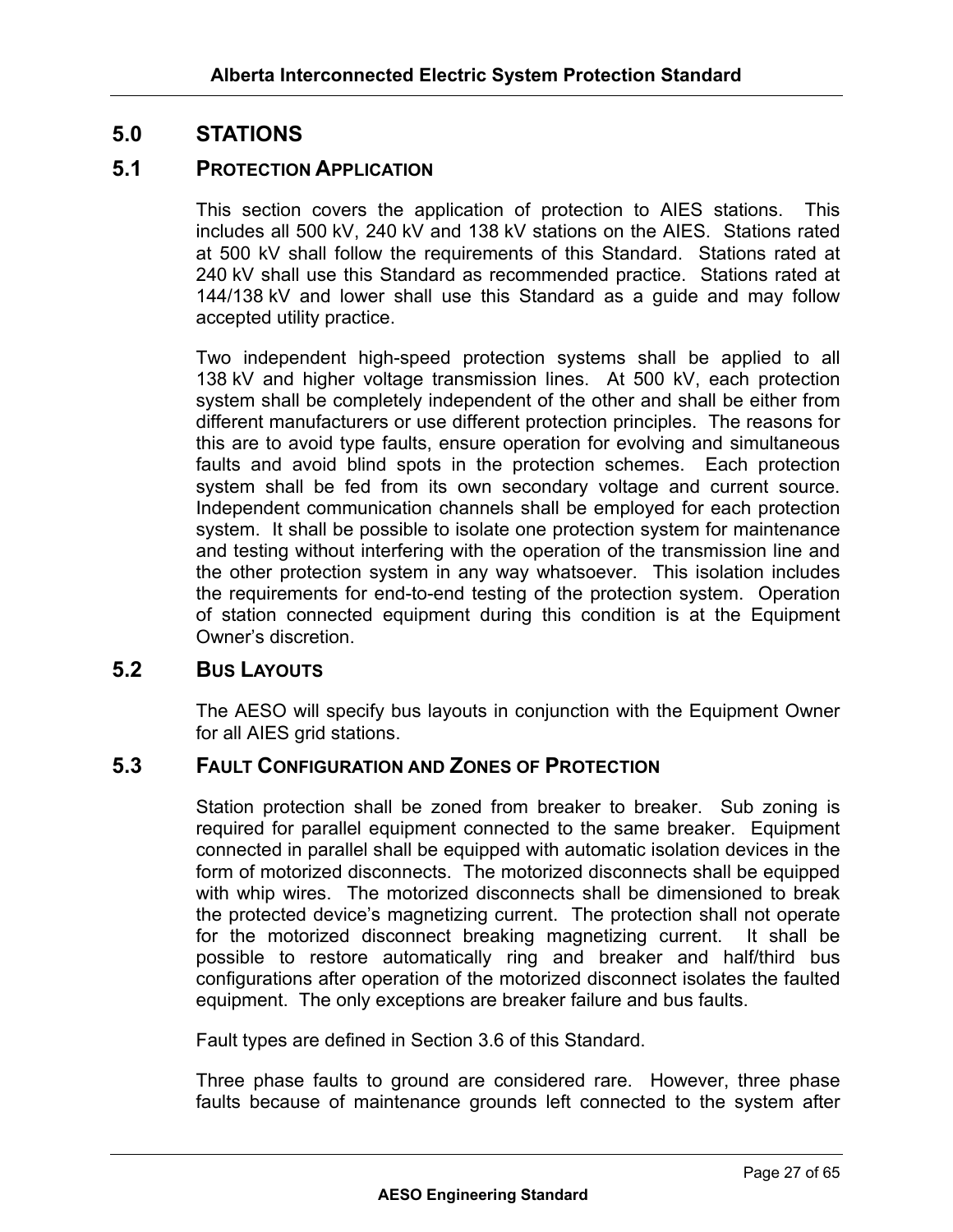maintenance do occur. The substation protection shall be designed to detect and isolate these faults.

#### **5.4 AUTO-RECLOSING**

Auto reclosing of station equipment is not permitted. If auto isolation of paralleled equipment is installed, auto reclosure of the breakers is an optional requirement.

# **5.5 SYNCHRONIZING CHECK RELAYING**

Synchronizing check relays shall be used for all operator directed breaker reclosures as per Section 4.7 of this Standard for all AIES grid connected equipment.

#### **5.6 TRANSFORMERS**

In general, transformers over 10 MVA require three protection schemes, overall differential, back up overcurrent and mechanical protection schemes.

Transformers rated less than 10 MVA do not require differential protection. Transformers 10 MVA and above require variable percentage differential protection. Fusing of transformers 10 MVA and above or transformers with a primary voltage of 69 kV and higher is not permitted under any circumstances.

There shall be no overcurrent protection applied to the neutral of autotransformers. Neutral or zero sequence protection, if required, shall be supplied from the tertiary or from other protective device sources.

Thermal and gas protection systems shall be applied to all transformers. Gas protection shall preferably be both gas accumulation and gas surge. For gas surge, the transformer shall lockout trip and alarm for gas accumulation.

Two stages of thermal protection shall be applied. The first stage shall alarm and the second stage shall trip. The time between the alarm and trip stages shall allow the Equipment Owner to take action to unload the transformer. This protection shall non-lockout trip.

Optional oil level alarm and trip protection may be applied by the Equipment Owner. This protection shall trip lockout trip.

Station service transformers connected to the tertiary of autotransformers shall be directly connected to the tertiary and may be included in the transformer differential protection zone.

The following setting characteristics are given for reference.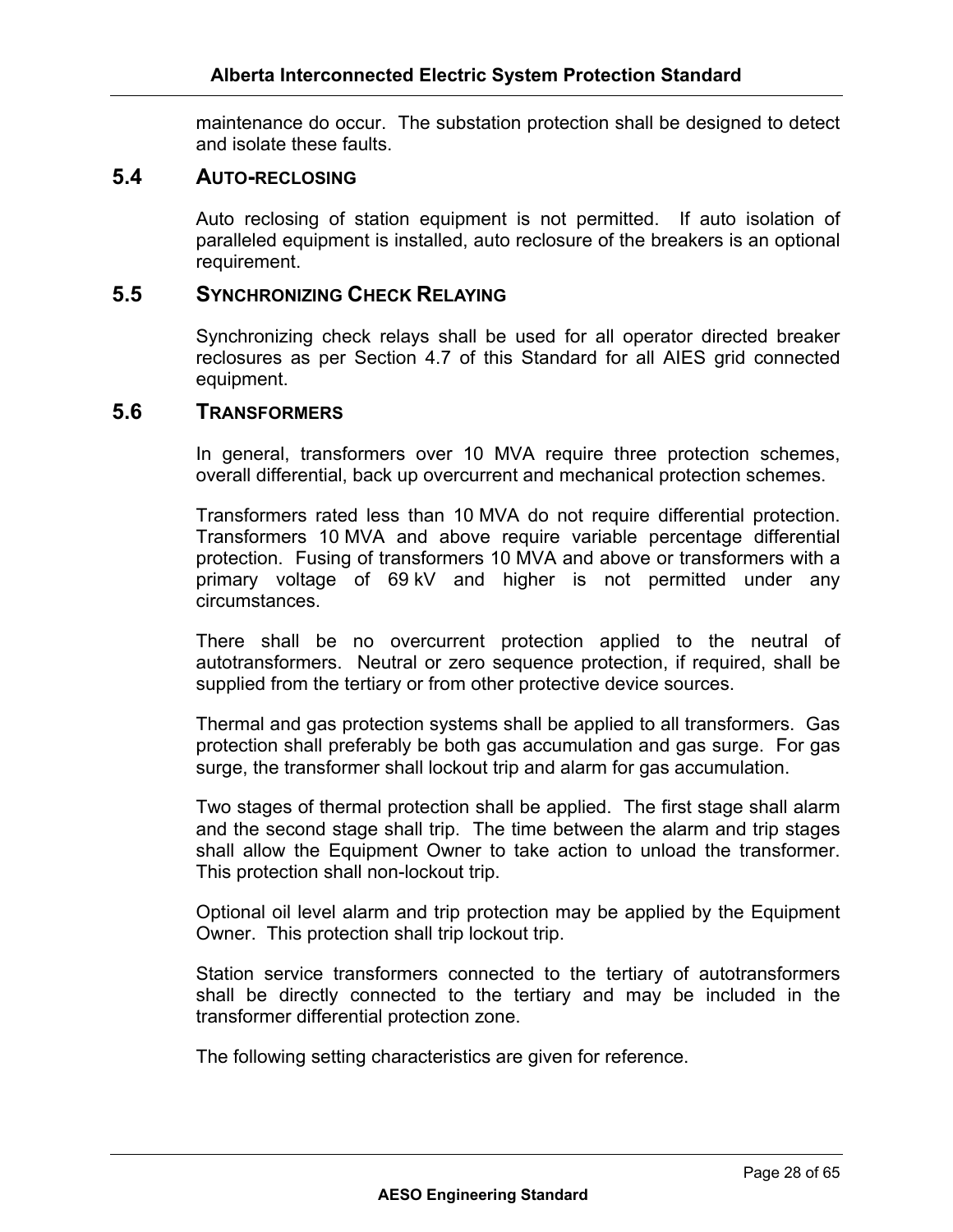Back up transformer overcurrent protection have the following recommended settings: 150% of the transformer's highest rating for time delayed operation and 133% of the transformer through fault current for the instantaneous element determined from  $1/X_t$ , where  $X_t$  is the transformer's voltage impedance.

## **5.6.1 Transformer-Ended Lines**

For transformer-ended lines, the local station shall be equipped with direct transfer trip communication channels to trip the remote end breaker(s) and the remote station impedance protection shall have Zone 1 phase and ground elements set to look into the transformer or through the transformer to ensure high-speed clearing for a transformer bushing flashover.

# **5.7 BREAKER FAILURE PROTECTION**

All breakers 138 kV and higher shall have breaker failure protection. All tripping devices shall initiate a current supervised breaker failure protection scheme. The requirement for breaker fail protection on the remote breaker of radial transmission lines shall be subject to a system study.

An overcurrent relay set below maximum load current in series with the protection trip contacts and supervised by the breaker open contacts shall be applied. Either the breaker open contact or the overcurrent supervision relay shall reset the breaker fail protection.

The overall tripping time measured from the instant of breaker fail initiation shall be:

- $\geq$  500 kV 0.15 seconds (9 cycles)
- $\geq 240$  kV 0.17 seconds (10 cycles)
- $\geq$  138 kV 0.25 seconds (15 cycles)

Local station breaker fail shall initiate a re-trip of the failed breaker and a direct transfer trip to the remote station for transmission lines connected to the breaker fail protection. The remote station impedance relay Zone 2 timer shall be set to allow the breaker fail time to attempt to clear the fault locally.

For breakers equipped for and using single pole trip and reclose for transmission line faults, the breaker fail protection shall be capable of detecting a breaker fail during the single pole operation.

Breaker failure protection is not duplicated.

#### **5.8 BUSBARS**

Duplicate busbar protection is applied at 240 kV and above. Busbar protection is not duplicated at 138 kV. Busbar protection shall be of the voltage or current type and shall have a maximum fault detection time of 0.016 seconds (1 cycle).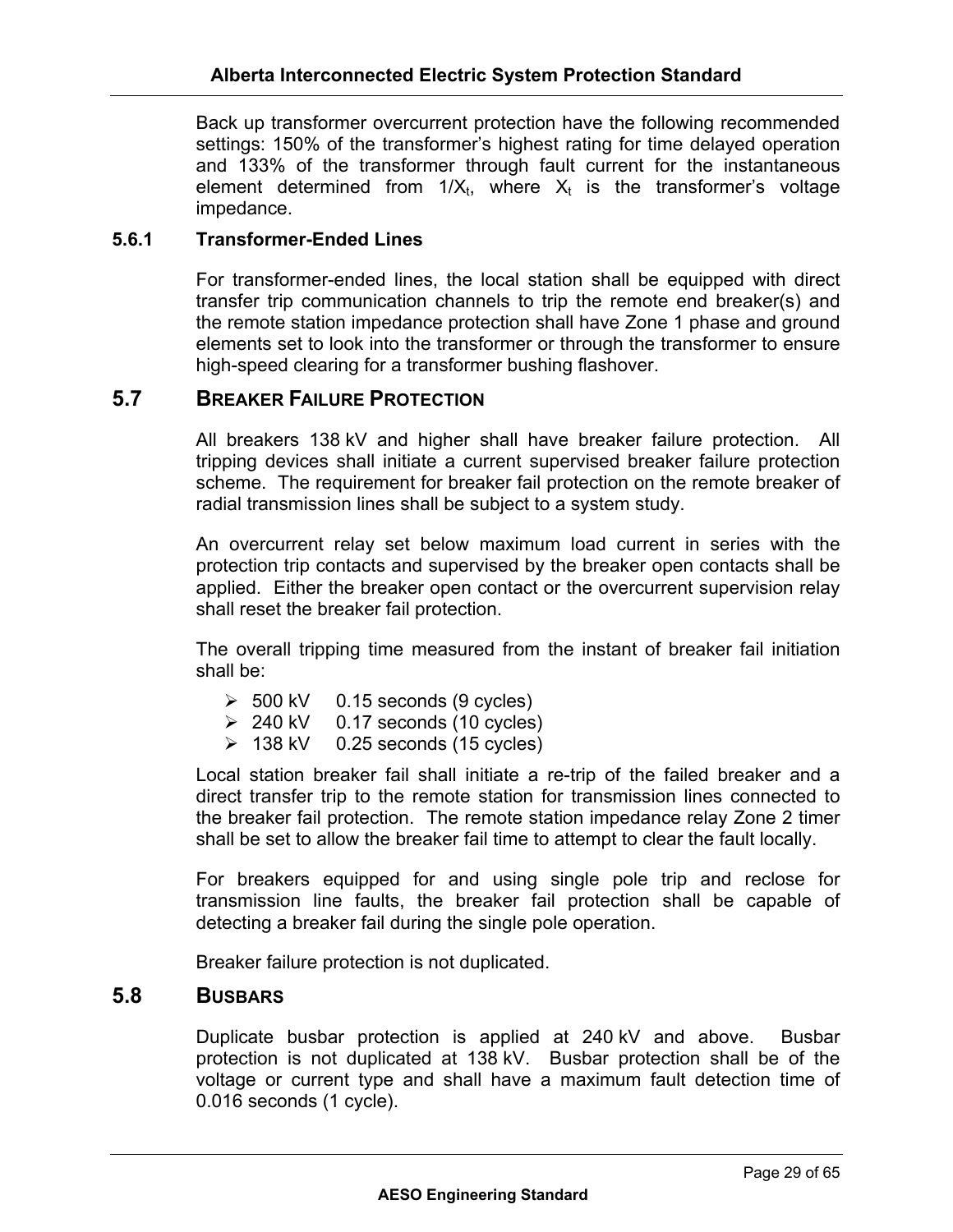The busbar protection shall trip all bus-connected breakers and initiate breaker fail protection. For bus-connected transformers, tripping of the transformer low voltage breakers is a requirement.

Busbar protection is not required for ring bus configurations. Protection applied to either the lines or transformers shall be capable of protecting the bus when the equipment is out of service. The protection must not operate during manual or automatic opening of the motorized disconnect.

# **5.9 CAPACITOR AND REACTOR BANKS**

#### **5.9.1 Shunt Capacitor Banks**

Capacitor banks connected to the AIES solidly shall be solidly grounded at voltages of 69 kV and higher. Protection shall consist of overcurrent and overvoltage devices. For internally fused capacitor banks, voltage or current unbalance protection shall be applied to detect blown capacitor fuses. Internally fused capacitors shall have a visible means of detecting a failed can. Capacitor cans with external fusing shall have the fusing designed to ensure the fuse link is expelled to give a positive indication of the failed can. Differential protection is applied at the option of the Equipment Owner and is not an AESO requirement.

The design of the series/parallel elements shall allow two or more capacitor cans to fail before the bank is removed from service. An alarm shall be provided to indicate that one or more capacitor cans has failed.

For capacitor banks connected in parallel to the same breaker and energized via circuit switchers, individual protection shall be applied to allow detection of the faulted bank. A series reactor shall be installed in series with the capacitor bank to mitigate inrush and harmonic current effects.

Capacitor banks shall be equipped with auto-isolation equipment to remove the faulted capacitor bank from service after a fault condition on a paralleled capacitor bank. Capacitor banks shall remain de-energized for a minimum of 10 minutes after the bank has been isolated from the AIES. Auto-restoration of the capacitor bank is not permitted under any circumstances.

For stations where parallel capacitors banks are installed, the protection applied to each capacitor bank shall be immune from sympathetic tripping during switching of the second or higher banks when the first bank is in service.

#### **5.9.2 Shunt Reactor Banks**

Reactor banks connected to the AIES shall be solidly grounded at system voltages of 69 kV and higher.

Shunt reactor banks 10 MVAr and over shall be equipped as follows: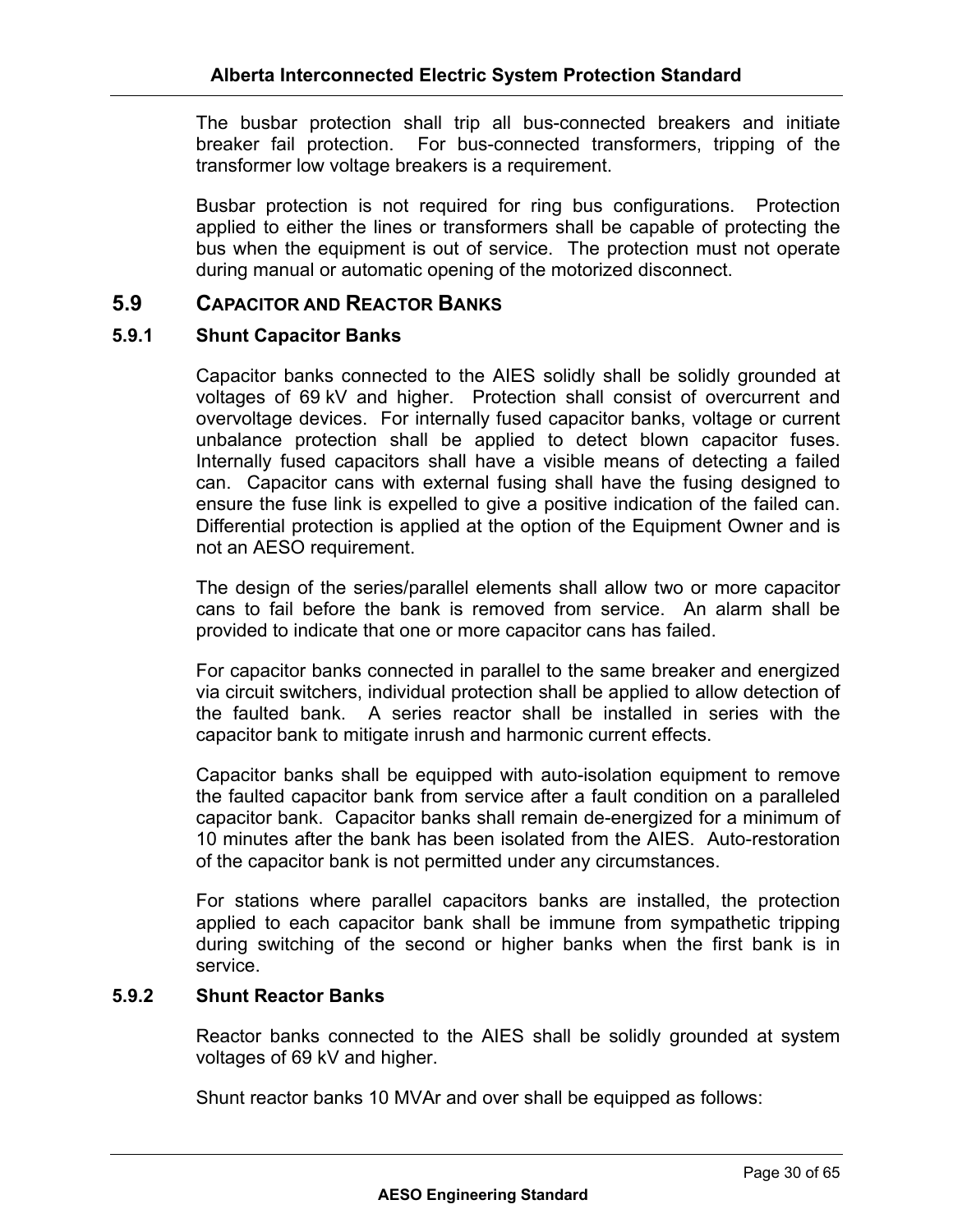- $\triangleright$  Oil immersed reactors shall be equipped with differential and overcurrent protection systems. Thermal and gas protection for the reactor is also a requirement.
- $\triangleright$  Air core reactors shall be equipped with differential and overcurrent protection systems and may also be equipped with thermal protection.

Differential protection is not a requirement for reactor banks rated less than 10 MVAr.

For reactor banks connected in parallel to the same breaker and energized via circuit switchers, individual protection shall be applied to allow detection of the faulted bank.

Reactor banks shall be equipped with auto-isolation equipment to remove the reactor bank from service after a fault condition. Auto-restoration of the reactor bank is permitted.

# **5.10 STATIC VAR SYSTEMS**

Protection of static VAr systems shall generally follow the manufacturer's recommendations. Sufficient protection shall be incorporated into the control system to protect the AIES from the effects of prolonged full boost and/or full buck conditions. If this is not the case, supplemental protection may required.

For reactor/capacitor banks that are an integral part of the SVS, protection application shall conform to Section 5.9 of this Standard.

## **5.11 STATION SERVICE**

Station service shall be supplied separately from the distribution system or from a low voltage bus within the station or from the tertiary of an autotransformer. Station service transformers connected to the tertiary of an autotransformers shall be directly connected and may be included in the differential protection of the autotransformer.

## **5.12 TRIP CIRCUITS**

All trip circuit design shall be high-speed operation. Trip circuits shall not contain any intentional time delay whatsoever. Trip circuits shall be designed to preclude contact welding.

Trip circuit supervision is applied at 240 kV and higher voltages.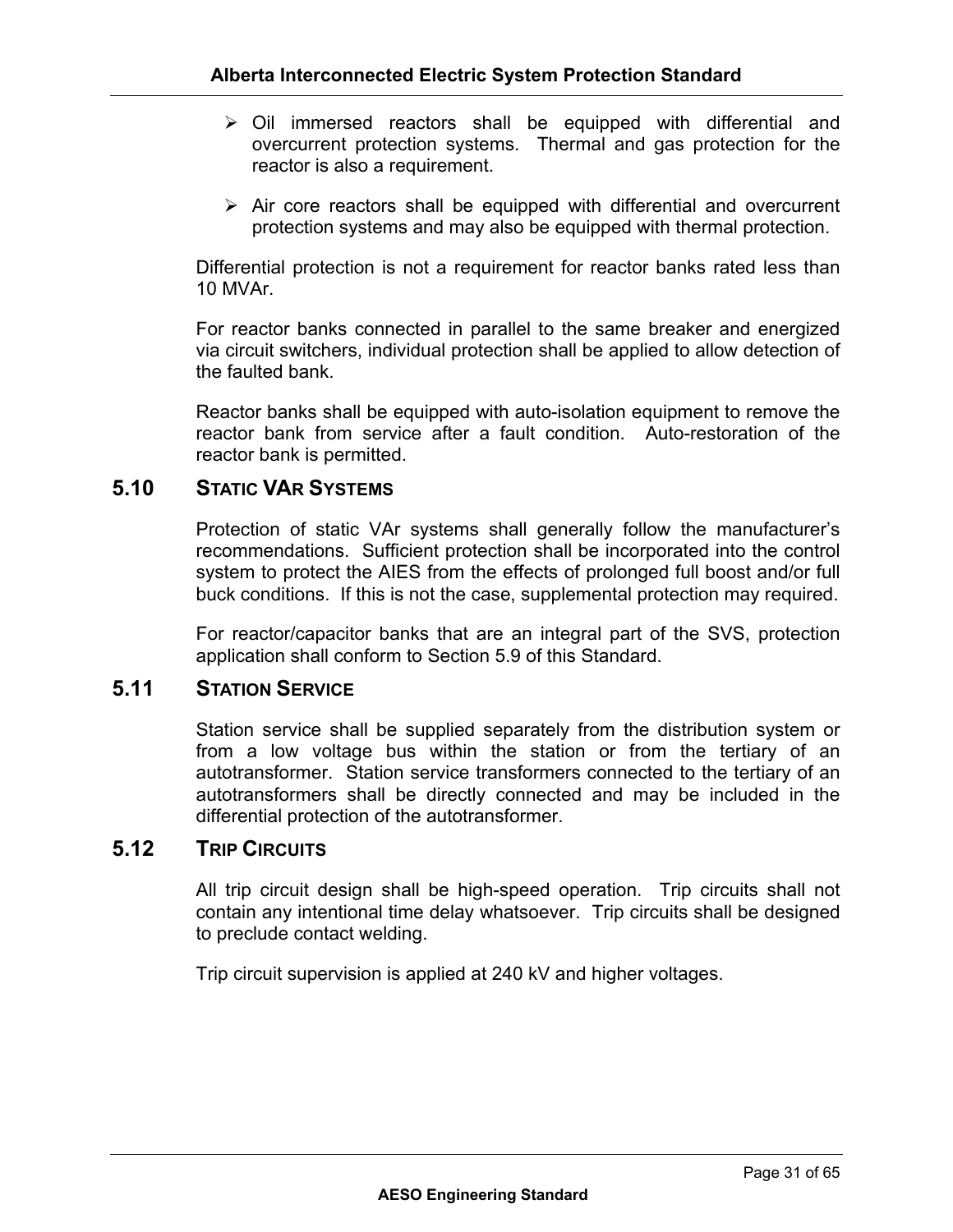# **6.0 GENERATORS**

## **6.1 GENERAL**

This section covers protection applied to generators connected to the AIES grid and all generators 5 MVA, in aggregate, connected to the distribution system. The emphasis is on the effect the generator may have on the operation of the AIES grid during both contingency and non-contingency conditions. Protection applied by the Equipment Owner for the protection of their equipment is the responsibility of the Equipment Owner.

Protection applied shall be capable of protecting the generator from the effects of faults occurring on the AIES and protecting the AIES from the effects of faults occurring in the generator zone of protection.

This section contains protection that is applied to both protect the machine and the AEIS. Machine protection, where applicable, is the minimum required protection. It is the responsibility of the Equipment Owner to provide adequate protection for their equipment.

# **6.2 PROTECTION APPLICATION**

Two independent protection systems shall be applied to the generator. The protection application may be divided into mechanical and electrical protection systems. In such case, two independent and separate mechanical and electrical protection systems shall be applied. Duplication of mechanical sensors or actuating devices is not required but may be applied at the discretion of the Equipment Owner

#### **6.3 FAULT CONFIGURATION AND ZONES OF PROTECTION**

The generator protection zone shall normally be from the high side breaker to the generator neutral. With the protection zoning it shall be possible to identify the faulted equipment, i.e. if the fault is in the generator or step up transformer. It shall be possible to restore automatically the high voltage station bus after opening of the generator or transformer motorized disconnect following successful detection and isolation of a fault.

The generator shall be protected from all fault types.

Three phase faults to ground are considered rare. However, three phase faults because of maintenance grounds left connected to the system after maintenance do occur. The generator protection shall be designed to detect and isolate these faults.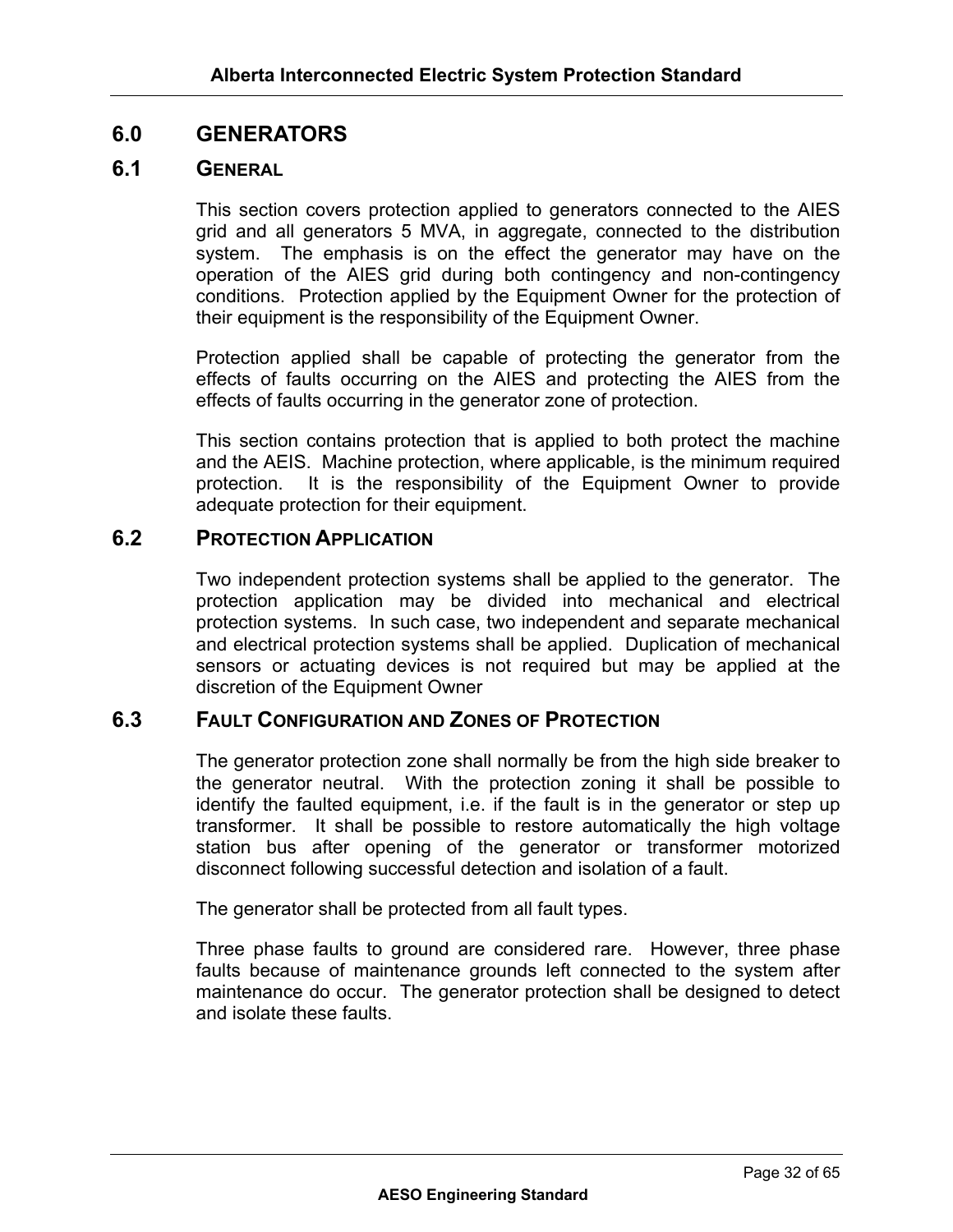# **6.4 GENERATOR TRIPPING**

When a generator trip is issued the protection shall trip at a minimum the generator or high side breakers, as applicable, the excitation system and the turbine. Protection trips iniitated by system conditions or faults shall preferably have the generator go to speed no load. Where it is possible to energize or back feed the generator through the station service, the low voltage station service breakers shall also be tripped. This includes station service arrangements with high-speed bus transfer schemes.

For generators with a generator breaker between the generator and the generator step up transformer, it shall be possible to isolate the generator for generator faults without tripping the generator step up transformer high side breakers.

The design of the station service shall expressly preclude inadvertent energization of the generator through the station service bus.

#### **6.5 AUTO-RECLOSING**

Auto-reclosing of breakers after a generator fault is not permitted under any circumstances.

#### **6.6 SYNCHRONIZING**

All synchronous generators shall be equipped with full synchronizing equipment and this equipment shall be capable of assuming full control of the generator governor and AVR during the synchronizing process.

Synchronizing check relaying is applied after isolation of a generator or generator step up transformer fault to restore the station bus under operator control.

#### **6.7 DIFFERENTIAL**

Overall variable percentage differential protection shall be applied to the generator windings and generator step up transformer. The following configurations shall be applied:

- $\triangleright$  Overall differential protection for phase and ground faults from the neutral end of the generator to the high voltage side of the generator step up transformer.
- $\triangleright$  Generator differential protection for phase faults
- $\triangleright$  Generator differential protection for ground faults supplemented by 100% stator ground fault protection
- $\triangleright$  Generator step up transformer differential protection for phase and ground faults
- $\triangleright$  High voltage bus differential protection for both phase and ground faults. This protection must remain stable during the condition when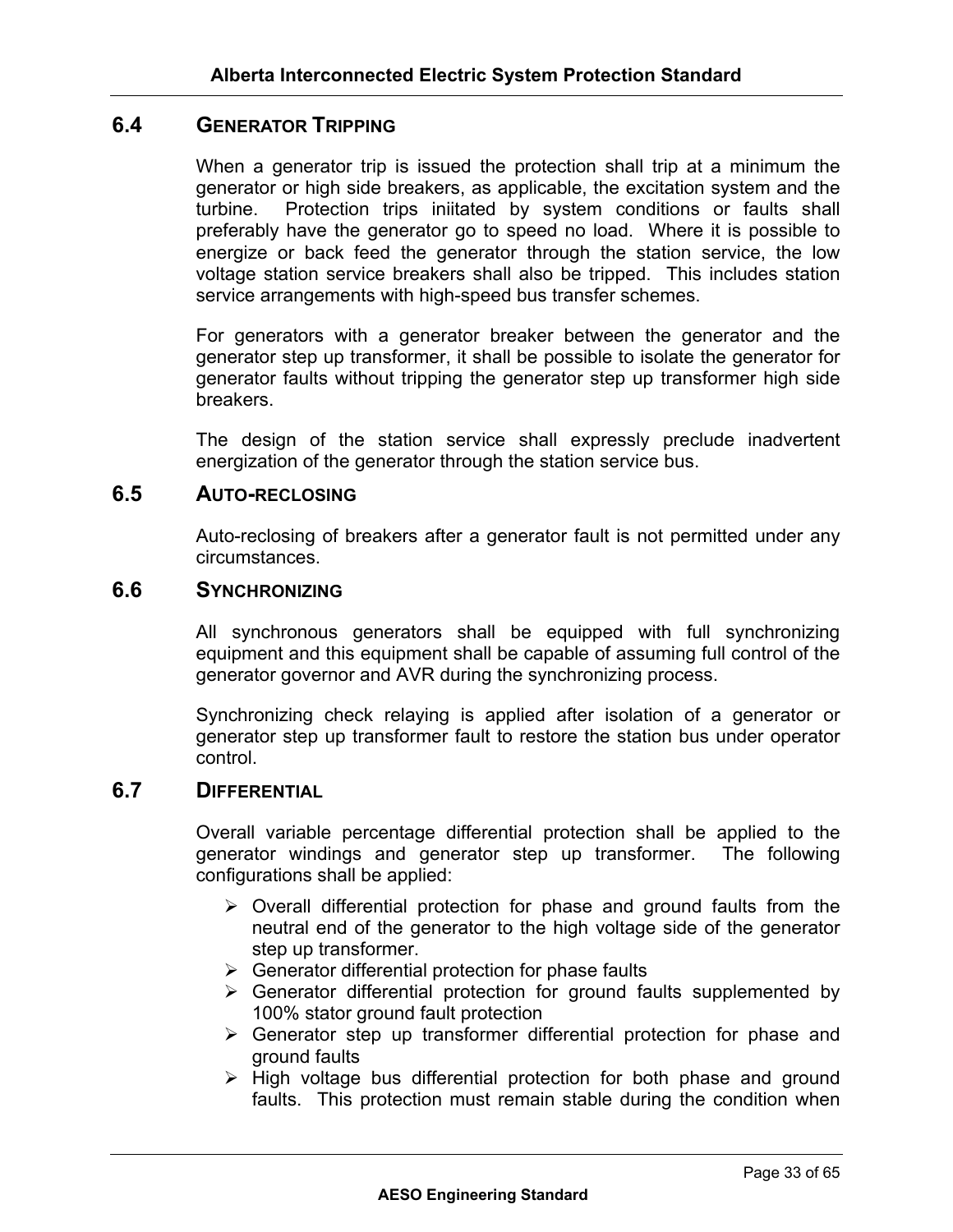the generator step up transformer motorized disconnect is in the open position.

All of the above protection shall initiate lock out tripping.

The generator excitation transformer shall have its own protection. Generally, the excitation transformer is not included in the overall differential protection. Care must be exercised in the selection of the current transformer to ensure the current transformer can supply sufficient energy to operate the overcurrent protection.

# **6.8 GENERATOR MECHANICAL PROTECTION**

Separate lockout tripping circuits may be applied for generator mechanical protection. This protection shall include, but not be limited to, temperature, speed, oil and vibration. The preferred application is two independent mechanical protection systems.

# **6.9 VOLTS/HERTZ**

Volts/Hertz protection shall be included in the Automatic Voltage Regulator (AVR) equipment. This protection shall trip the AVR to manual and lower the excitation of the machine by a set percentage to allow the machine to continue running. Volts/Hertz protection is applied to the generator step up transformer and shall act as back up to the AVR protection and protect the generator step up transformer from over fluxing due to a mal functioning AVR. This protection shall coordinate with the transformer protection and be set to allow the AVR to act first.

# **6.10 STATOR**

In addition to the differential protection applied to the generator, additional protection is required to protect against:

- $\triangleright$  Turn to turn faults
- $\triangleright$  Ground faults 100% for generators greater than 5 MVA
- $\triangleright$  Ground faults 95% for generator less than 5 MVA
- $\triangleright$  Stator overheating detection by negative sequence
- $\triangleright$  Slow clearing system faults the preferred method is back up impedance protection
- $\triangleright$  Over/under voltage conditions as a back up to the AVR
- $\triangleright$  Over/under frequency conditions as a back up to the governor

# **6.11 ROTOR**

Rotor protection shall be applied to cover the following.

- $\triangleright$  Rotor ground faults
- $\triangleright$  Over heating due to unbalanced stator faults
- $\triangleright$  Over heating due to under excited operation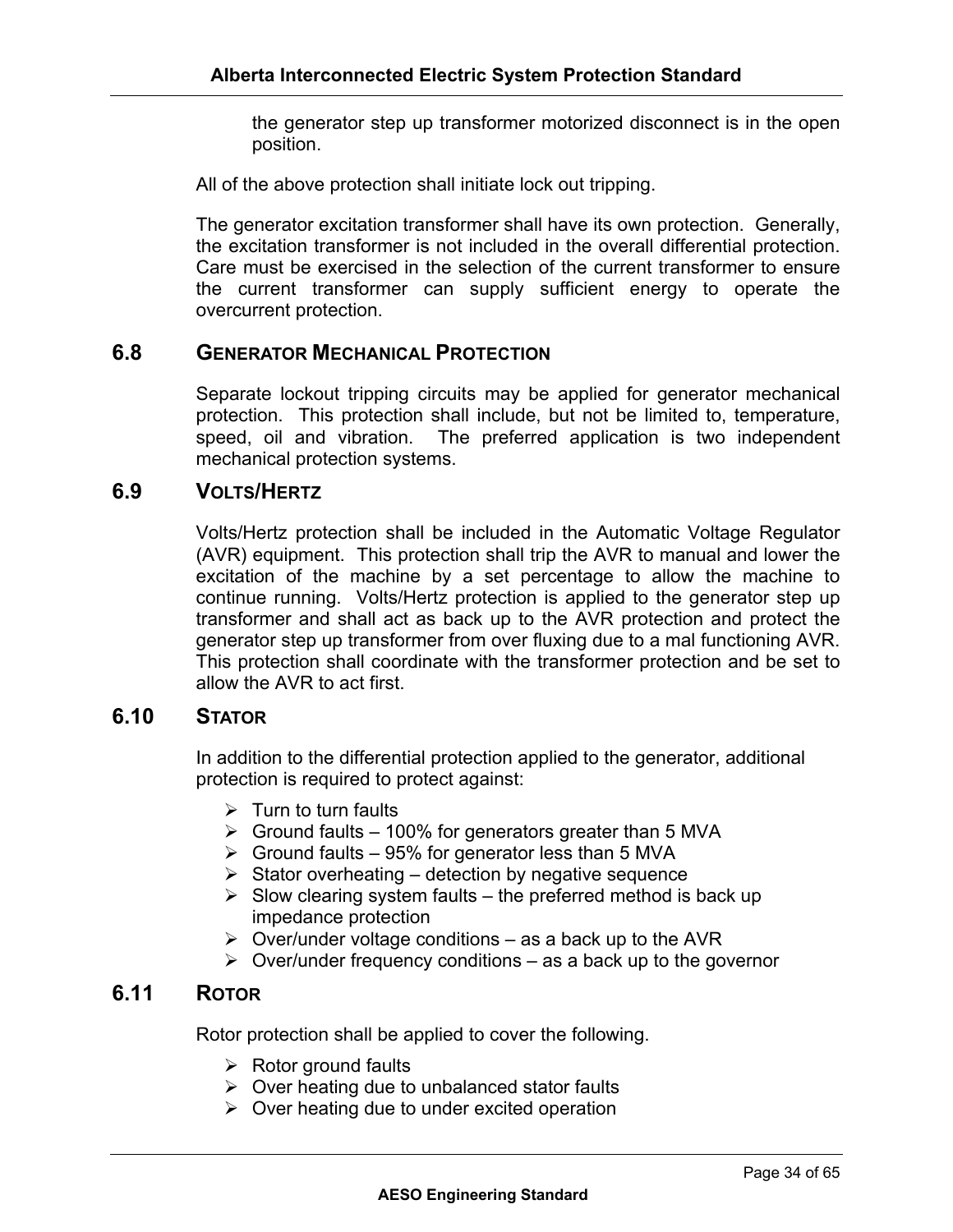#### $\triangleright$  Bearing current detection

It is noted that other protections applied for stator faults may inherently provide protection against rotor faults. Where such is the case, duplicate protection may not be required.

# **6.12 LOSS OF FIELD**

An offset impedance relay shall be applied at the generator terminals to detect the loss of field condition. The preferred application is two zones of protection with Zone 1 instantaneous and Zone 2 timed.

# **6.13 OUT OF STEP**

An out of step condition exists when the power swings traverses either the generator or generator step up transformer. This condition is similar to a power swing on the transmission system.

Impedance protection applied at the generator step up transformer terminals shall be applied. The impedance protection shall look into the generator step up transformer and generator. A shaped characteristic or blinders are required to prevent the protection from operating during normal machine operation.

#### **6.14 REVERSE POWER**

Reverse power flowing into the generator is to be detected and the generator removed from service. This condition is sometimes referred to as generator motoring. Detection is by either directional overcurrent or impedance. Setting of this protection is subject to the generator manufacturer's recommendations.

Application of reverse power protection may be precluded for generators that can operate as synchronous condensers.

# **6.15 STATION SERVICE**

The protection of the station service transformer shall conform to the protection of the substation transformers in Section 5.6 of this Standard.

# **6.16 AUTOMATIC VOLTAGE REGULATOR (AVR)**

Protection shall be included in the AVR to prevent excessive over and under excitation of the generator, over fluxing and overvoltage. The AVR shall trip to manual and reduce the excitation to the machine by a fixed percentage. The purpose is the have the machine remain connected to the AIES and running at a fixed lower output. The power system stabilizer, if applied, shall be tripped during this operating condition.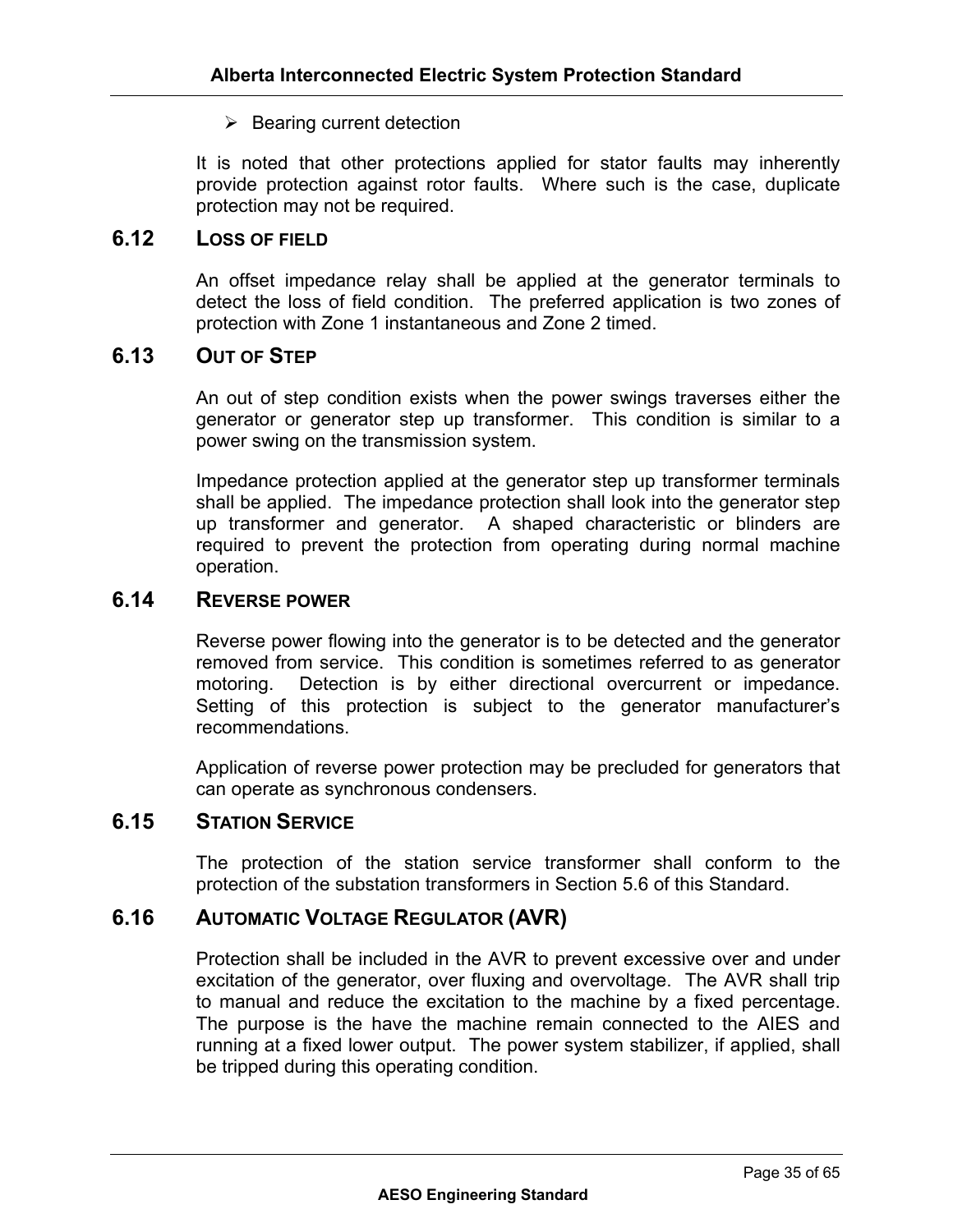# **6.17 OVER/UNDER FREQUENCY GENERATOR SHEDDING**

As a member of WECC, the AESO and hence the AIES participates in the Coordinated Off-Nominal Frequency and Restoration Plan. AESO OPP 804 sets outs the application requirements for generator over/under frequency requirements.

Generators that do not meet the requirements of OPP 804 must automatically trip load in addition to that required in Section 7.3 of this Standard to match anticipated generation loss at comparable frequencies.

#### **6.18 POTENTIAL TRANSFORMER**

Potential transformers used for the protection of generators shall have blown fuse protection applied.

## **6.19 ALARM AND TRIP**

For generator protection schemes applied to manned stations, alarming for abnormal operating conditions is permitted to give the station operators time to correct the potential trip condition.

Protection systems in manned stations may employ delayed tripping for this condition. However, blocking of the protection systems is not permitted under any circumstances.

# **6.20 DISTRIBUTION CONNECTED GENERATION**

This section details protection requirements for distribution connected generation at the point of interconnection to the AIES. Protection requirements include, but are not limited to, phase and ground directional overcurrent protection. Anti-islanding protection with transfer tripping may be a requirement. Depending on the point of synchronization, synchronizing check relaying an/or live line close blocking supervision protection are requirements.

Distribution lines connected to distribution connected generation require protection to ensure the AIES is protected from the effects of faults and abnormal operating conditions arising from, associated with or contributed by the distribution connected generation.

Distribution generation 5 MW or greater in aggregate connected at 69 kV and below is subject to special protection application considerations since the lines are effectively grid transmission facilities. Lower voltage express feeder lines, which connect the distribution generation through a transformer to the AIES are covered. Protection of these lines shall be jointly defined by the AESO and Equipment Owner.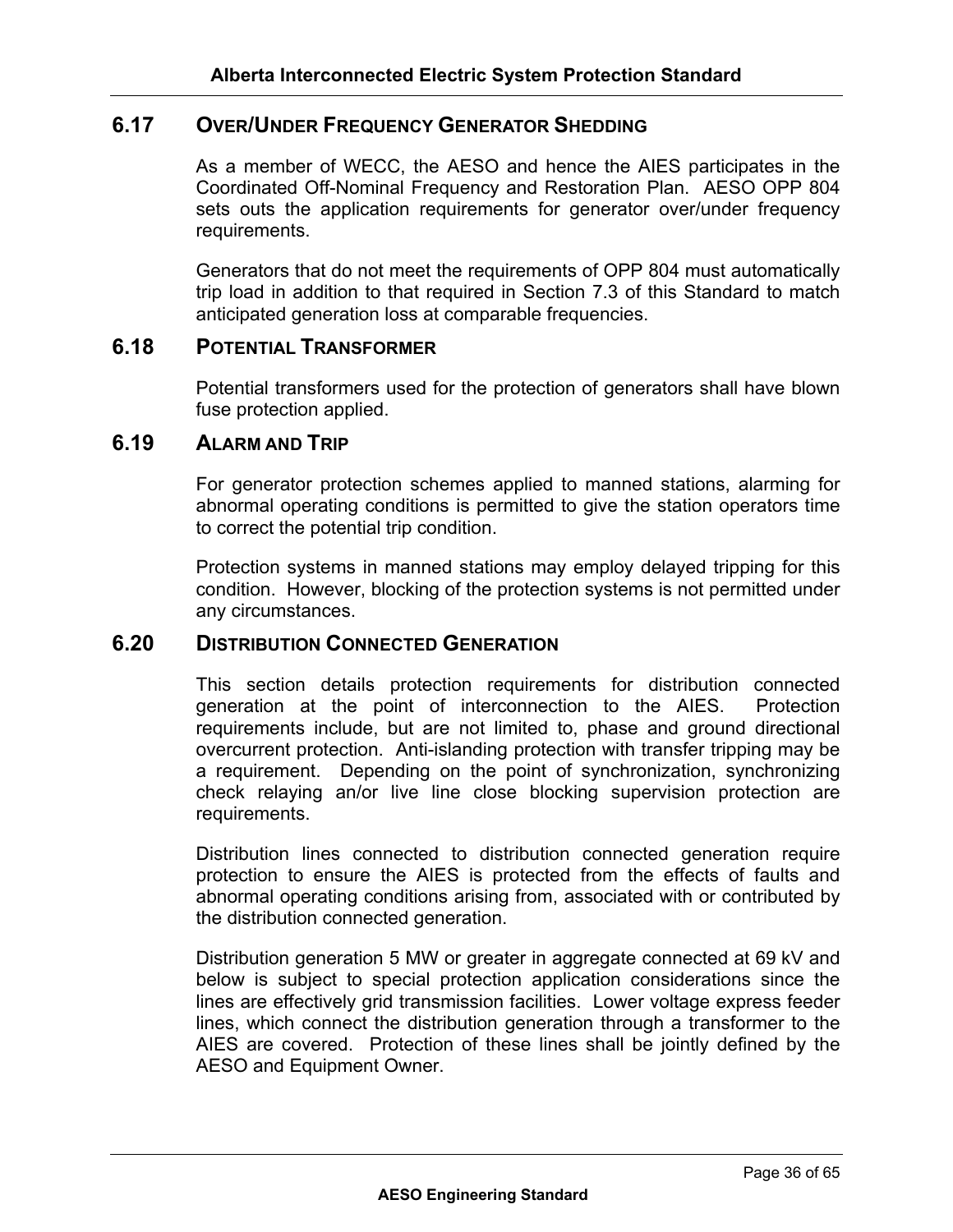# **7.0 SYSTEM PROTECTION**

# **7.1 PROTECTION APPLICATION**

These protection schemes are applied to protect the AIES from the effects of prolonged operation during abnormal operation conditions such as over/under frequency and over/under voltage. These schemes may be time delayed and trip non-lockout and allow the system operator to re-energize remotely the equipment after the abnormal condition has been remedied.

# **7.2 UNDER/OVERVOLTAGE**

The requirements for under/overvoltage protection are subject to detailed system studies and the protection devices and settings are normally established by the AESO in conjunction with the Equipment Owner.

#### **7.3 UNDER/OVERFREQUENCY**

As a member of WECC, the AESO and hence the AIES participates in the Coordinated Off-Nominal Frequency and Restoration Plan. AESO OPP 804 sets outs the application requirements for generator over/under frequency requirements.

Under/overfrequency protection is mandated by AIES membership in the WECC. This load shedding/restoration plan is contained in AESO OPP 804. The AESO will coordinate the amount of load shed/restored for the AIES. The use of intermittent load is not permitted for load shedding.

A contracted amount of load is shed at 59.5 Hz as part of RAS. This load is not a part of the WECC off nominal frequency load shedding program.

Only solid state or microprocessor based frequency relays shall be applied to the AIES. The relays must incorporate a definite time characteristic. The use of inverse time and rate of frequency relaying is not permitted. The preferred relay plus breaker operating time is 12 cycles (0.2 sec), however the maximum allowable relay plus breaker time is 14 cycles (0.23 sec). All relays shall operate reliably down to and including 80% of nominal voltage.

Automatic restoration of load is permitted under the following conditions:

- $\triangleright$  System frequency at 59.95 Hz and stable
- $\triangleright$  Sufficient generation on line to restore the Area Control Error (ACE) within 10 minutes
- $\geq$  30 minutes has passed since the disturbance was initiated
- $\triangleright$  Load restoration at the rate of 2% system load at intervals of not less than 5 minutes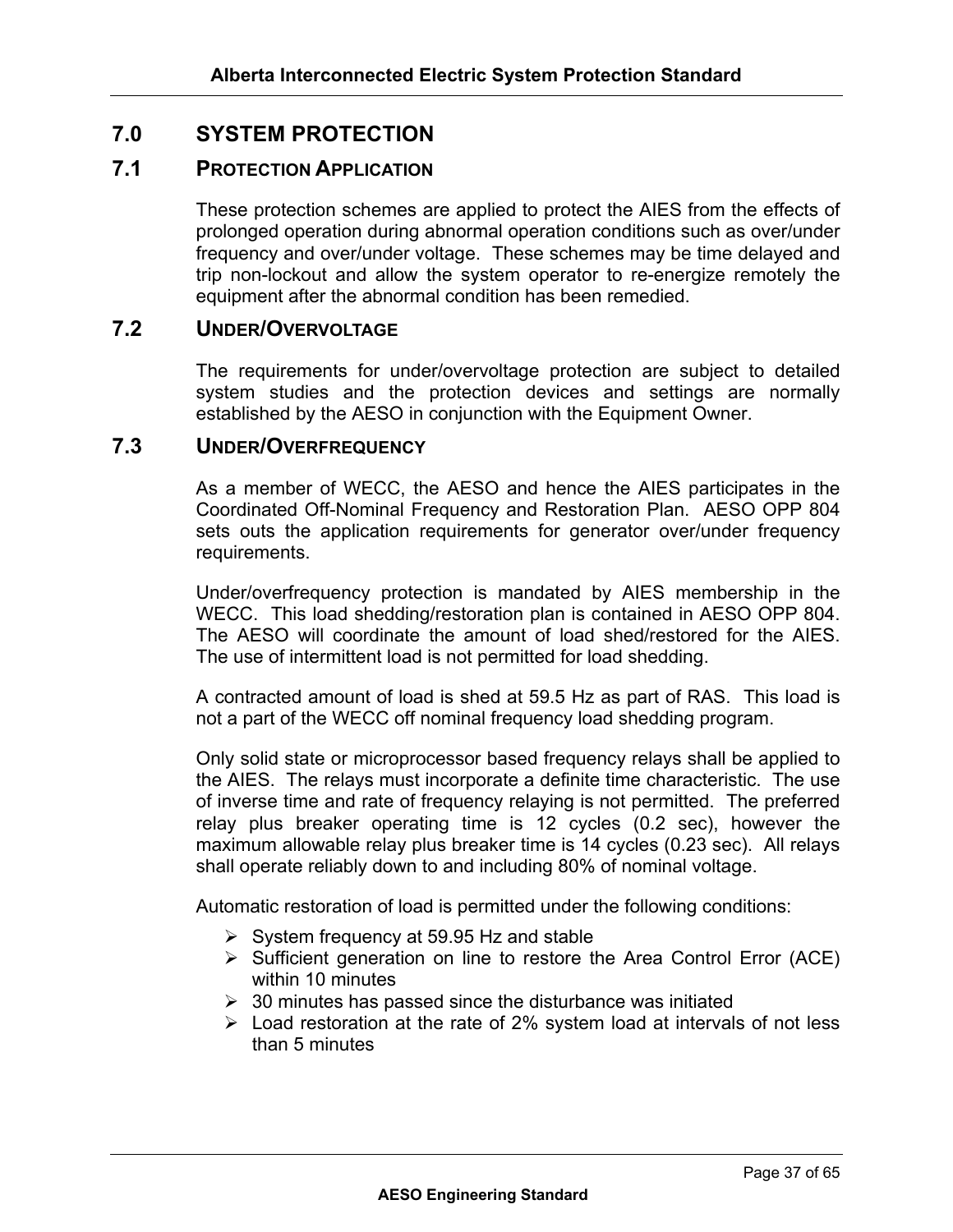# **7.4 INTERCONNECTING TIE LINE UNDER FREQUENCY**

Tripping of ac tie lines interconnecting other systems is permitted at frequencies at or below 57.9 Hz. Tripping of tie lines must comply with the relevant WECC policy and are subject to the agreements between the interconnected entities.

#### **7.5 POWER SWING DETECTION, BLOCKING AND TRIPPING**

The requirements for power swing detection, blocking and tripping protection are subject to detailed system studies and the protection devices and settings are normally established by the AESO in conjunction with the Equipment Owner.

All impedance protection shall be equipped with power swing detection protection. Power swing detection shall be applied to transmission lines that have been shown to have a system zero. A system zero is defined as an apparent three phase short circuit forward of the impedance relays at either end of the transmission line under study. That is, during a swing condition a voltage reversal occurs at either the sending or receiving end.

The method of determining if a system zero exits is as follows:

- $\triangleright$  Remove the line under study
- $\triangleright$  Apply a three fault at both the sending and receiving end busses
- $\triangleright$  From the fault study determine the Thévenin equivalent impedances, a flat start is recommended
- $\triangleright$  Sum the three impedances and divide by 2
- $\triangleright$  Determine if the resulting impedance lies on the protected line
- $\triangleright$  If yes, power swing detection is required
- $\triangleright$  If no, power swing detection is not required
- $\triangleright$  If the system zero lies within  $+/-$  10% of the line terminal, power swing detection is required and a system study is required to determine the application, i.e. block and/or trip.

This application shall consider both blocking and tripping applications. Blocking shall generally be applied for slow-speed swings that enter the Zone 2 and higher impedance relay characteristics. A timing circuit shall be incorporated that will trip via the Zone 2 element if the swing does not reset the timer after a predetermined time. Power swings that enter Zone 1 shall result in a trip condition. Auto reclose shall not be applied. Power swing blocking shall not be applied without a tripping function.

Dependent upon breaker rating and system conditions, tripping for power swings entering Zone 1 may be delayed until the swing exists Zone 1. This is an equipment application concern.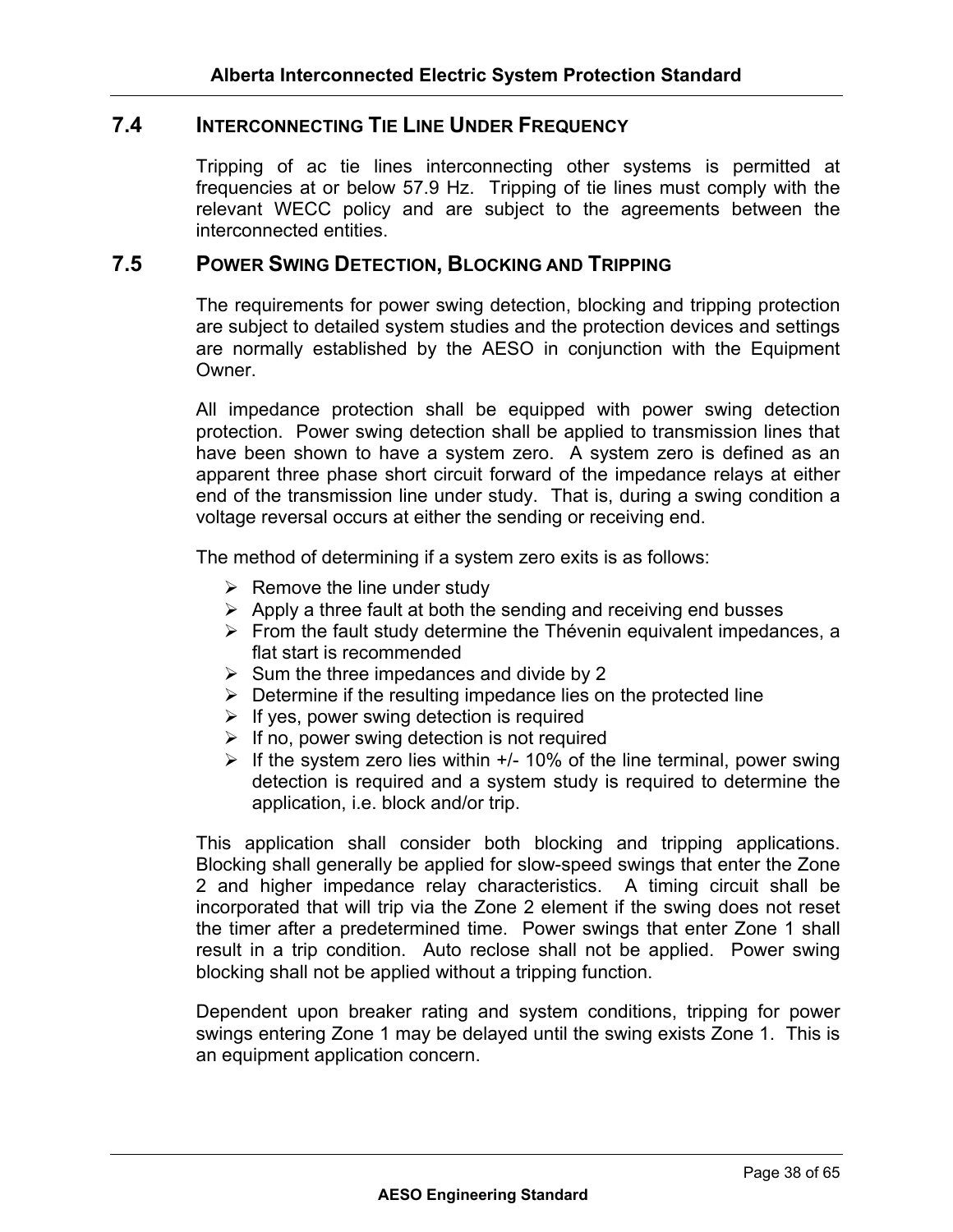The above procedure identifies the probable requirements for power swing detection. Additional transient studies by the Equipment Owner are required to confirm the requirements and protection settings for this protection.

# **7.6 GENERATOR AND LOAD REMEDIAL ACTION AND SPECIAL PROTECTION SCHEMES**

Remedial Action Schemes (RAS) are applied to detect abnormal operating conditions that, if left unactioned, could cause system stability or equipment concerns. These RAS trip a predetermined amount of load and/or generation through the use of high-speed communication circuits. Duplication of the communication circuits may be a requirement. This requirement will be determined by the AESO. Application of RAS protection is dictated by system studies conducted by the AESO. Three examples are given below.

Special Protection Schemes (SPS) are similar to RAS and are applied at the direction of the AESO to detect and mitigate against the effects of abnormal operating conditions that may be the result of operating conditions or faults external to the AIES. These protection schemes may be required to mitigate, on a temporary basis, abnormal system conditions on the AIES. An example of the latter would be a generator or load that is connected to the AIES before sufficient transmission is in place to serve that generation or load.

During conditions of high import or export on the 500 kV transmission line to BC, loss of the line may put the AIES at danger of either an under or over frequency condition. During this condition, it may be necessary to shed load or generation in order for the AIES to remain stable. Such protection, when applied, shall detect loss of the 500 kV line and trip a pre-determined amount of load or generation.

In the Fort McMurray area there exists an excess of generation compared with transmission capacity. Loss of one 240 kV line may require arming of a remedial action scheme to trip generation. Curtailment by operating policy may also be a requirement.

In the southwest part of Alberta, there is a large concentration of wind generation compared with transmission capacity. Loss of a transmission line may require tripping of generation. Curtailment by operating policy may also be a requirement.

# **7.7 TRANSMISSION CONGESTION**

Transmission congestion is deemed to be an operating concern and additional or special protection is not applied to detect or mitigate against this condition. Transmission congestion is usually mitigated by running generation out of merit. Protection applied to transmission lines must be capable of detecting the long-term effects of abnormal operating condition and take mitigative action.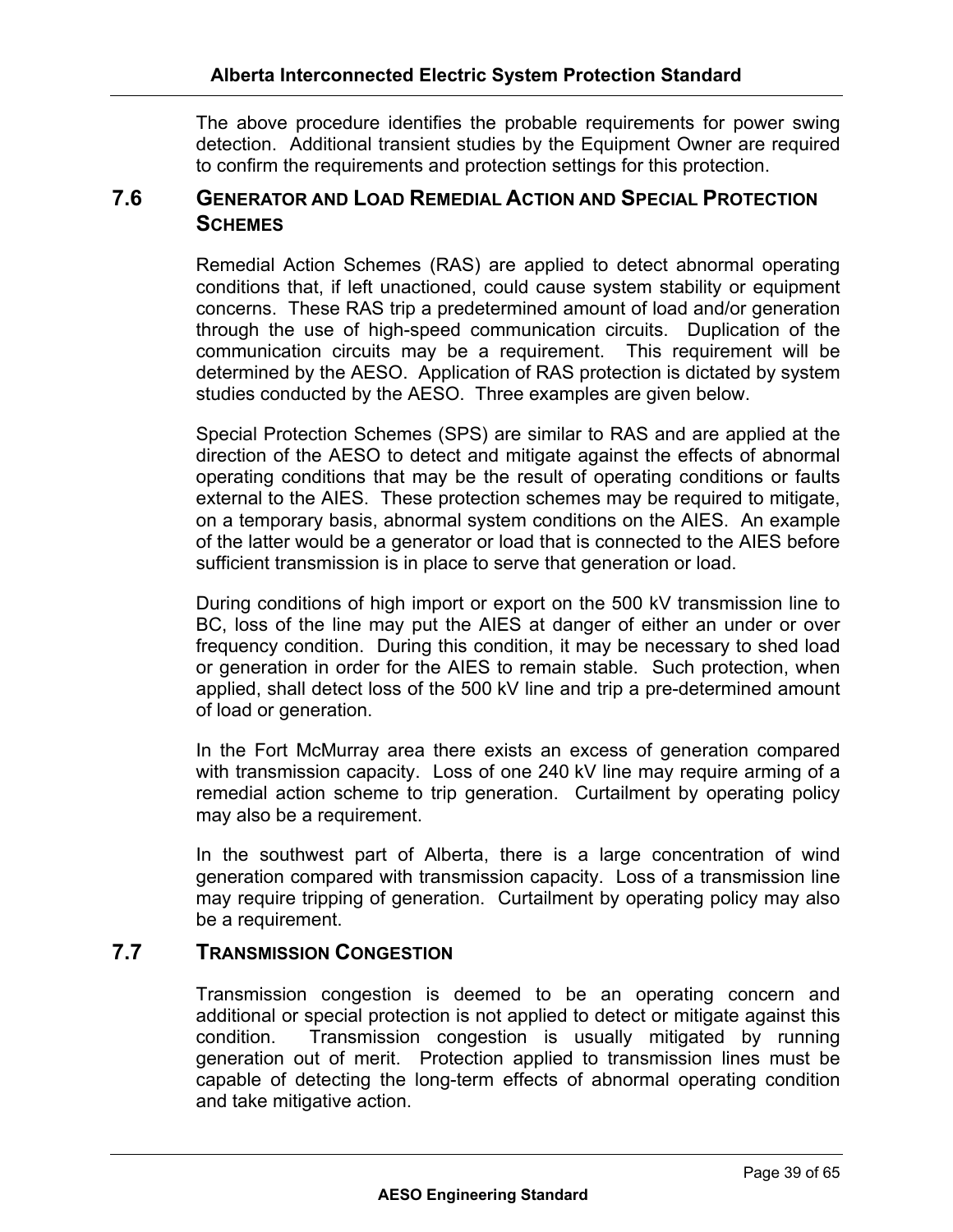# **7.8 LINE LOADING MONITORS**

The application of line loading monitors shall be determined by the AESO in conjunction with the Equipment Owner.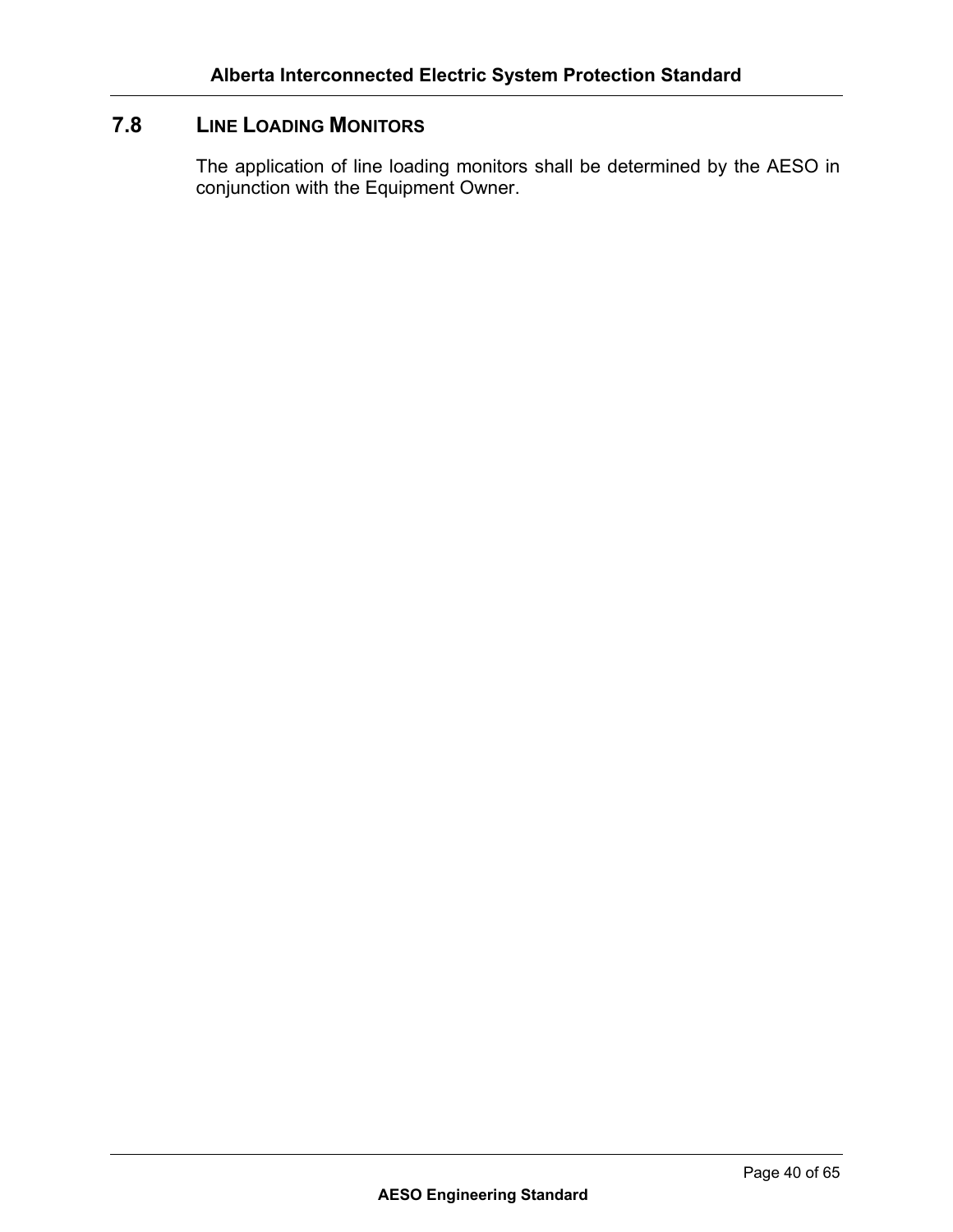# **8.0 HVDC PROTECTION**

# **8.1 GENERAL**

This section covers protection applied to HVDC stations connected to the AIES. The emphasis is on protecting the ac system from the effects the HVDC station may have on the operation of the AIES during both contingency and non-contingency conditions. Protection applied by the Equipment Owner for the protection of their equipment is the responsibility of the Equipment Owner.

Protection applied shall be capable of protecting the HVDC station from the effects of faults occurring on the AIES and protecting the AIES from faults occurring in the HVDC station zone of protection.

## **8.2 RECTIFIER / INVERTER**

The protection of the dc side of the HVDC station is the responsibility of the Equipment Owner. The protection applied to the HVDC equipment must mitigate against abnormal voltages and currents in the conversion equipment and the effects these voltages and currents have in the connected ac system. The Equipment Owner must ensure that faults and misoperation of the dc equipment are isolated within the dc converter and control equipment and must not cause a disturbance on the connected ac system. That is, cascade tripping for dc faults or control malfunctions in the dc system must not occur.

#### **8.3 AC SYSTEM**

For this Standard, the ac system consists of all equipment connected to the ac system and operating with ac voltages and currents. This includes the transmission lines connected to the HVDC station, the converter transformers, ac filters and interconnecting station busbar.

Protection applied on the ac side of the HVDC station must take into account the harmonics generated as a result of the conversion process.

#### **8.3.1 AC Transmission Lines**

Protection applied to the ac transmission lines must recognize that the converter station has no inertia and to the applied distance protection, the station looks like a load. Therefore, line differential protection is usually applied to protect the connected ac transmission lines. Overreaching distance protection may be applied at the remote terminal set to look into the converter transformer with a direct transfer trip scheme for the local breaker at the HVDC station.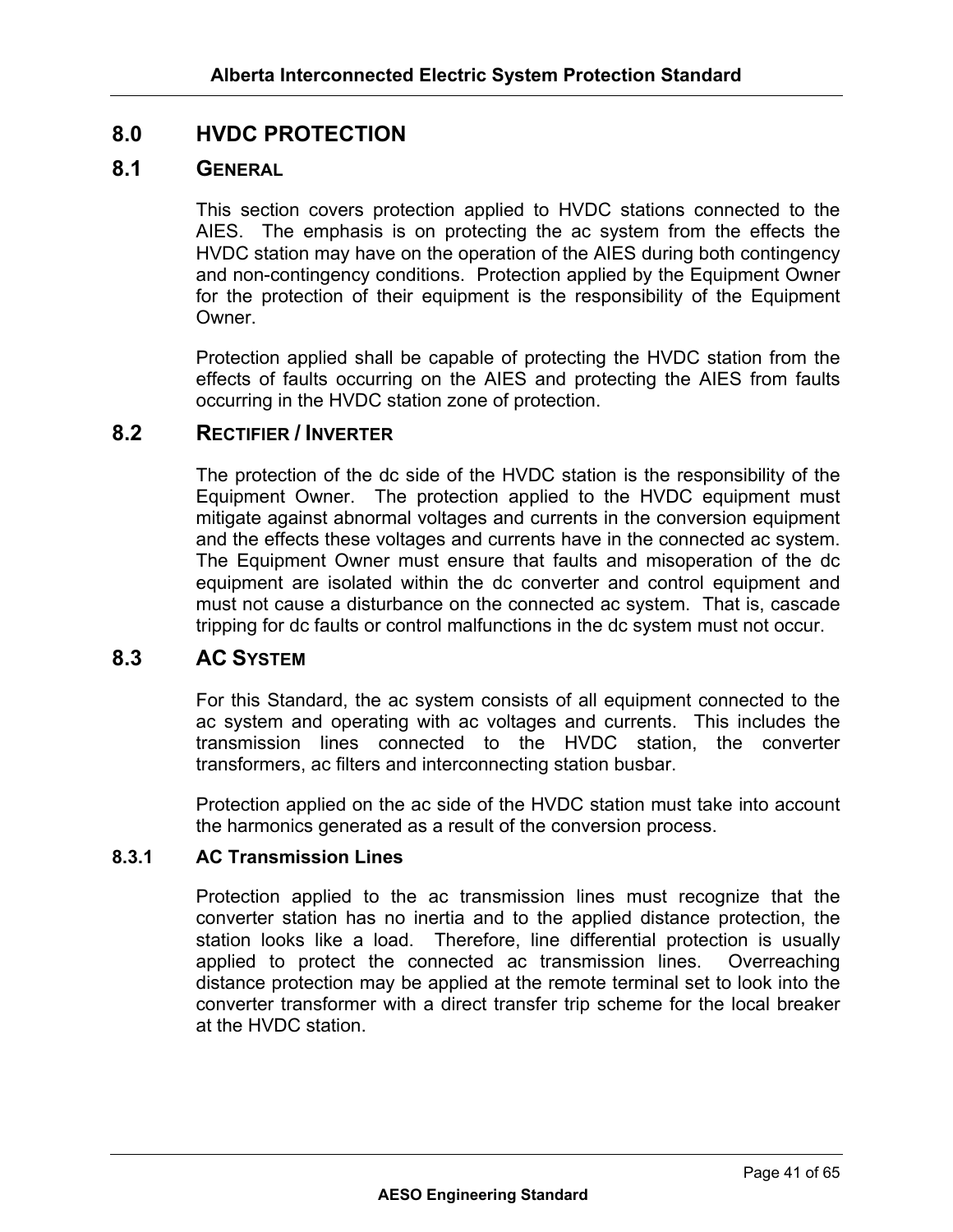## **8.3.2 Converter Transformer**

The converter transformer protection consists of the same or similar protection applied to station transformers as specified in Section 5.6 of this Standard. The protection application must take into consideration the harmonics generated because of the conversion process, either inversion or rectification.

Depending upon the HVDC station design, the converter transformer may be a three or four winding design. The primary winding connects the valve groups the ac system. The two secondary windings are usually configured wye and delta. A fourth winding, the tertiary, connects the ac filter banks and any supporting reactor capacitor banks.

#### **8.3.3 AC Filter Banks**

Modern HVDC stations employ 12-pulse converter technology. Consequently, ac harmonics at frequencies of  $(12n +1)$  times the 60 Hz fundamental frequency are generated, where n is an integer. AC filter banks connected to the ac side of the converter station provide a means of sinking the harmonics produced during the conversion process and produce a portion of the reactive power required for the conversion process.

Protection of the ac filter banks is similar to the protection of shunt capacitor banks described in Section 5.9 of this Standard with the additional requirement that the protection must not constrain the harmonic requirements of the station.

#### **8.3.4 Capacitor/Reactor Banks**

Capacitors/Reactor banks shall be protected as per Section 5.9 of this **Standard** 

#### **8.4 BREAKER FAILURE PROTECTION**

Breaker failure protection as specified in Section 5.7 of this Standard shall be applied to all breakers 138 kV and higher in the ac station.

#### **8.5 DYNAMIC OVERVOLTAGES**

Dynamic overvoltages occur during switching of the filter banks and shunt capacitor banks. In addition, the shunt connected capacitor banks can increase the remote end open circuit voltages. Overvoltage protection is required at both the HVDC station and the remote ends of the ac transmission lines connected to the HVDC station.

#### **8.6 SUB SYNCHRONOUS TORSIONAL ANALYSIS**

The Equipment Owner shall perform studies and provide information to the AESO on whether the proposed converter station can activate potentially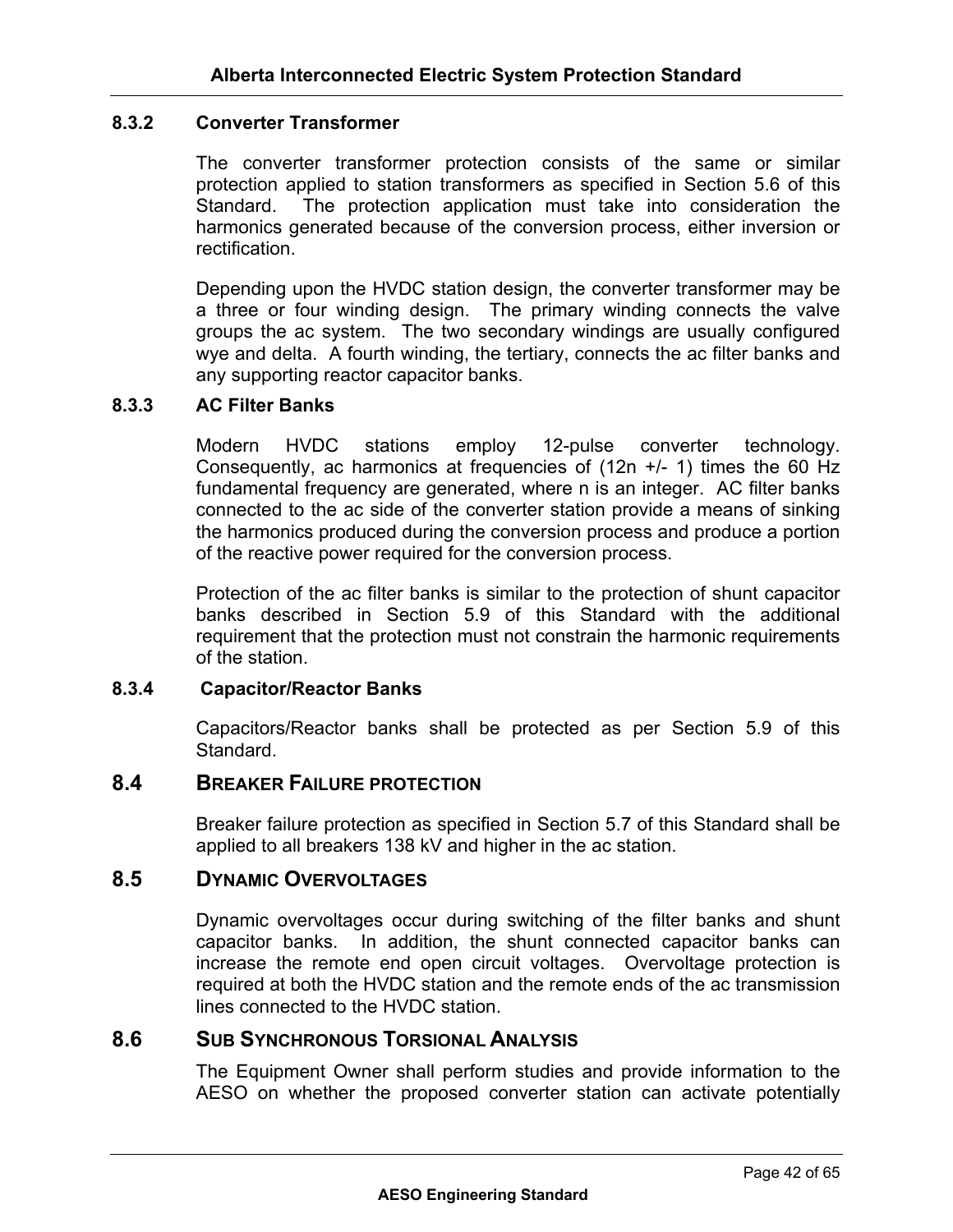damaging sub synchronous torsional interactions with existing generators or large motors in the vicinity of the HVDC station. If it is determined that the potential risk is severe, the AESO will in consultation with the Equipment Owner determine the necessary protection to be implemented.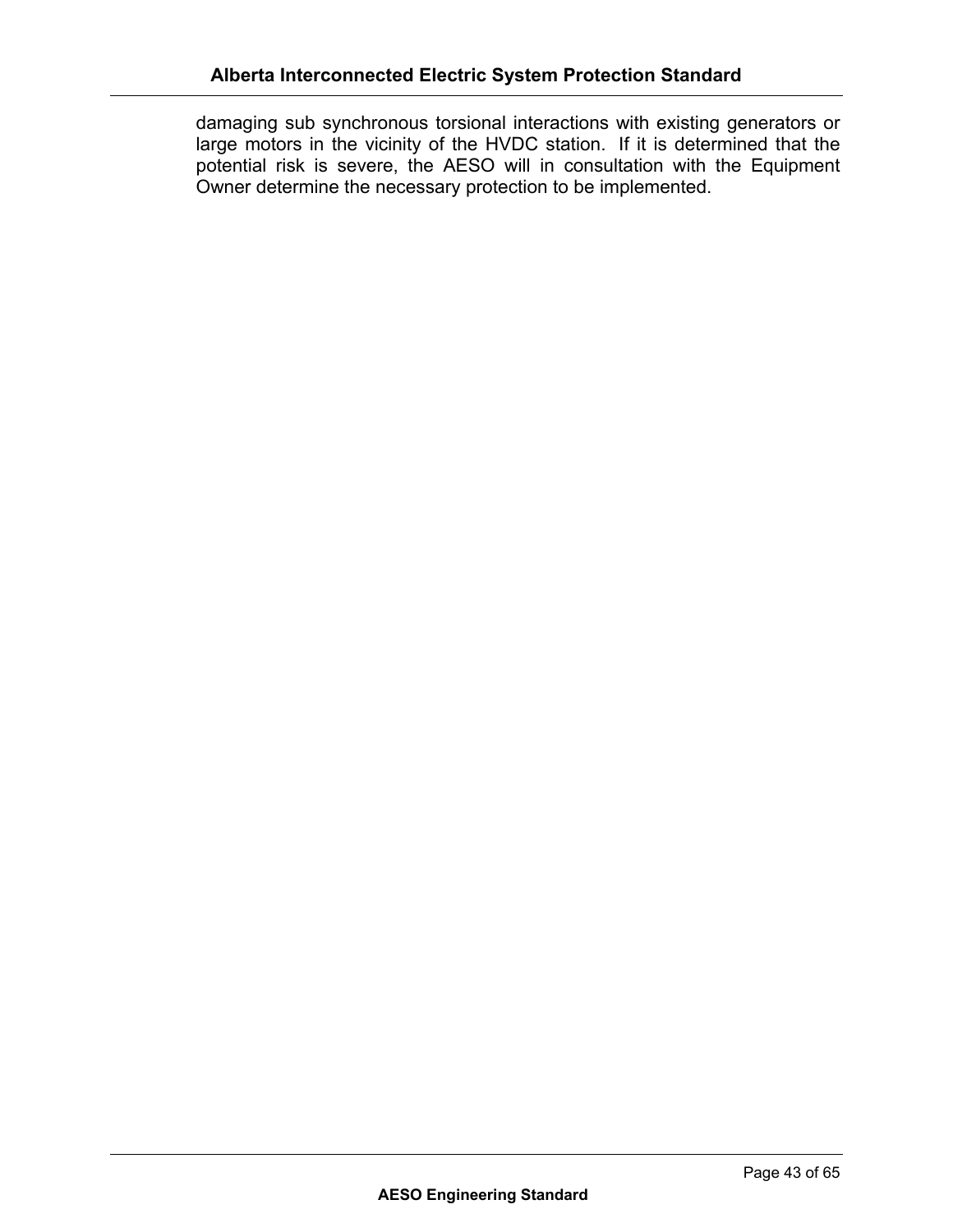# **9.0 REPORTING AND RECORDING**

# **9.1 GENERAL**

This section covers the reporting and recording of protection application and operation. The Equipment Owner shall maintain records of protection application as outlined below. The Equipment Owner shall install disturbance recording equipment integral to the protection equipment. The AESO has the right to request application and/or disturbance reports from the Equipment Owner. The Equipment Owner shall comply with any request the AESO makes for the application and/or disturbance reports. Generally, the AESO will limit the request for disturbance reports to disturbances resulting in loss of load or generation of 100 MVA or more.

#### **9.2 TIME REQUIREMENTS**

When requested by the AESO, the Equipment Owner shall provide all requested information to the AESO within three (3) business days of the request being made in writing.

# **9.3 APPLICATION REPORT TO AESO**

The Equipment Owner shall document all protection applied to AIES. Documentation shall include:

- $\triangleright$  Statement of conformance with this Standard
- $\triangleright$  Statement of non-conformance with this Standard, the areas of nonconformance and the reasons why.
- $\triangleright$  Protected equipment characteristics.
- $\triangleright$  Protection and control single lines.
- $\triangleright$  All manuals for the protection system applied.
- $\triangleright$  All protection devices complete with their settings.

The protection application report is to be signed and stamped by an APEGGA member in good standing. For work completed outside of Alberta by a non APEGGA member, the Equipment Owner shall review the work and fix his or her stamp to work certifying that the work is in correct and in compliance with this Standard.

#### **9.4 MATHEMATICAL MODELS**

At the request of the AESO, the Equipment Owner shall make available to the AESO mathematical models for protective equipment applied to the AIES. Should the protective equipment manufacturer deem this information proprietary, the AESO will enter into a non-disclosure agreement with the protective equipment manufacturer.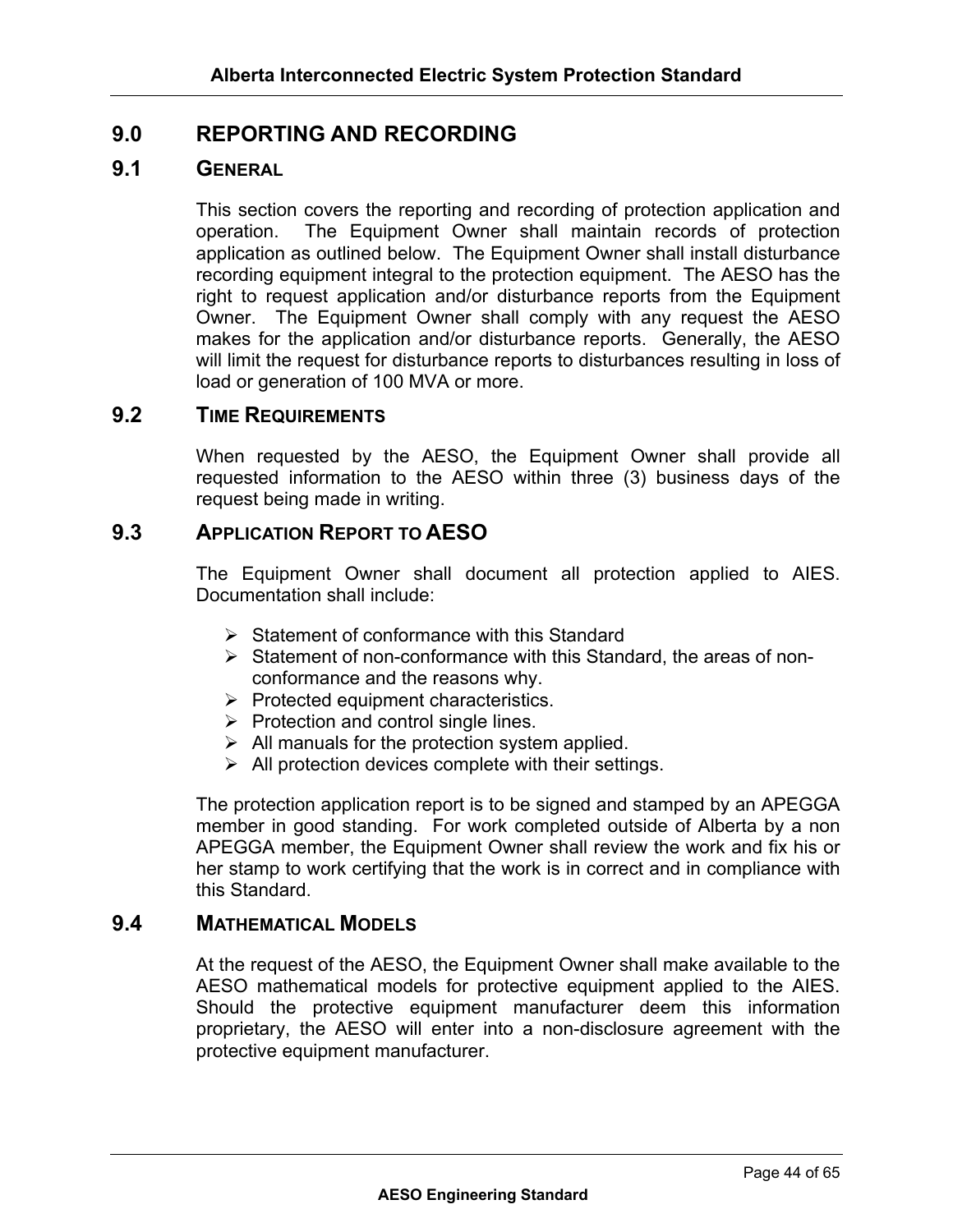These models shall conform to the relevant IEEE/ANSI or IEC standards. Sufficient information shall be provided to allow the AESO to incorporate these models into the AESO power system modeling programs and other software as applicable.

The mathematical models are to be used to determine the steady state application of the protective device or system. Determination of the applicability of the protective device or system under transient conditions shall be by either system or field test, model power system or disturbance recordings from the protective device or other devices.

# **9.5 DATA FROM OPERATION**

All numerical protection systems shall be equipped with recording devices that record the voltages and currents and all analog relay operations seen during a fault condition and any other abnormal operating condition that initiates a protection device pick up, whether the device operates or not and all input and output contacts from the protection device. A minimum of three cycles of pre-fault data shall be included in the recording.

Waveforms and event data shall be time tagged to GPS time standard and the COMTRADE format is preferred.

#### **Implementation of the following paragraph of Section 9.5 is deferred until a later date.**

Software required for viewing and manipulating the recorded data from the protective recording devices shall be made available to the AESO at no cost to the AESO.

#### **9.6 REQUIREMENTS FOR TESTING**

The Equipment Owner shall perform sufficient tests on the protection equipment to confirm the protection equipment is suitable for the designed application.

The AESO at its sole option may elect to witness the testing of protection applied to generators greater than 100 MVA and lines at voltages of 240 kV and greater. The Equipment Owner shall notify the AESO five (5) business days before the protection applied to the generators greater than 100 MVA and lines at voltages of 240 kV and greater are being tested.

The AESO may request the Equipment Owner to provide the test reports to the AESO. The Equipment Owner shall supply the requested reports to the AESO within five (5) business days of being requested to do so.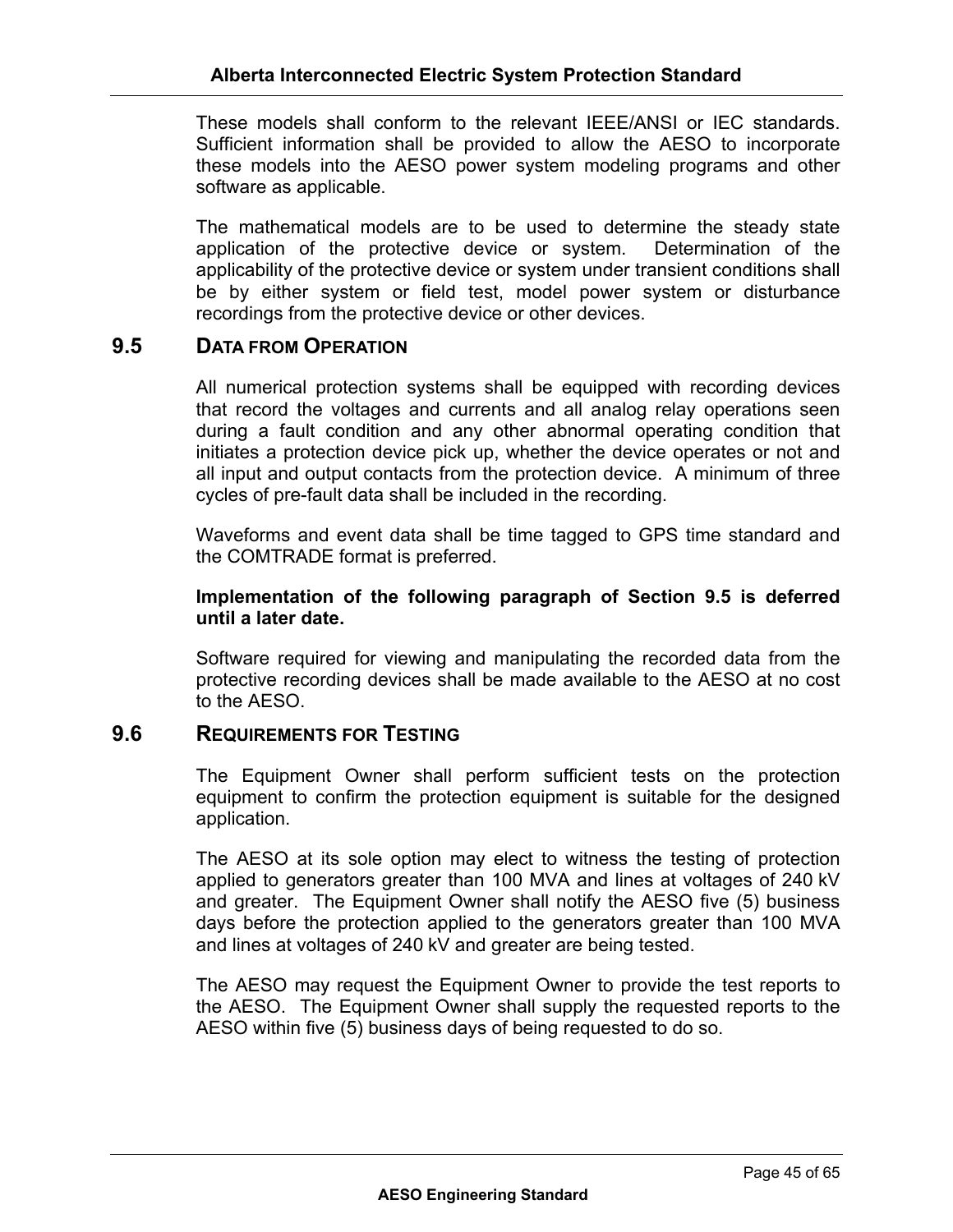# **10.0 DEFINITIONS**

In this Standard, the following terms have the meanings assigned to them. For the sake of clarity, the defined terms are capitalized throughout the Protection Standard.

- $\triangleright$  Applications Engineering Summary an engineering report provided by the Equipment Owner that details the protection application deviations from this Standard and technical reasons for the deviations.
- $\triangleright$  Auto Isolation refers to the automatic isolation of faulted equipment usually by motorized disconnect after a fault on the equipment has been successfully detected and isolated by a breaker.
- $\triangleright$  Auto Restoration refers to the automatic restoration of unfaulted equipment after other faulted station equipment has been auto isolated.
- $\triangleright$  Backup Protection refers to protection applied that operates slower than primary protection and operates to isolate faulted equipment form the AIES.
- $\triangleright$  Bulk Electric System refers to the portion of an electric utility system, which encompasses the electrical generation resources, transmission lines, interconnections with neighboring systems and associated equipment, generally operated at voltages of 100 kV or higher and includes the low voltage terminals of equipment with a primary voltage of 100 kV or higher.
- $\triangleright$  Cascade Tripping refers to the uncontrolled successive loss of system elements triggered by an incident at any location and for this Standard refers to the tripping of adjacent or remote terminal equipment that is not part of the protected equipment zone of protection.
- $\triangleright$  Credible Faults refers to any fault configuration that if left undetected has the potential to either destroy the protected equipment or cause loss of load, generation or transmission.
- $\triangleright$  Cross Country Fault refers to two faults that occur simultaneously, are not on the same equipment, and are separated by a distance. For example, lightning strikes to two transmission lines.
- $\triangleright$  Direct Tripping refers to the issuing of a breaker trip signal from a protective device without the intervention of any other device.
- $\triangleright$  Double Contingency refers to an event that has two separate causes.
- $\triangleright$  Effectively Grounded refers to a system configuration that has the single phase to ground fault current equal to the three phase fault current and defined by the ratio of the zero sequence reactance to the positive sequence reactance being equal to or less than three.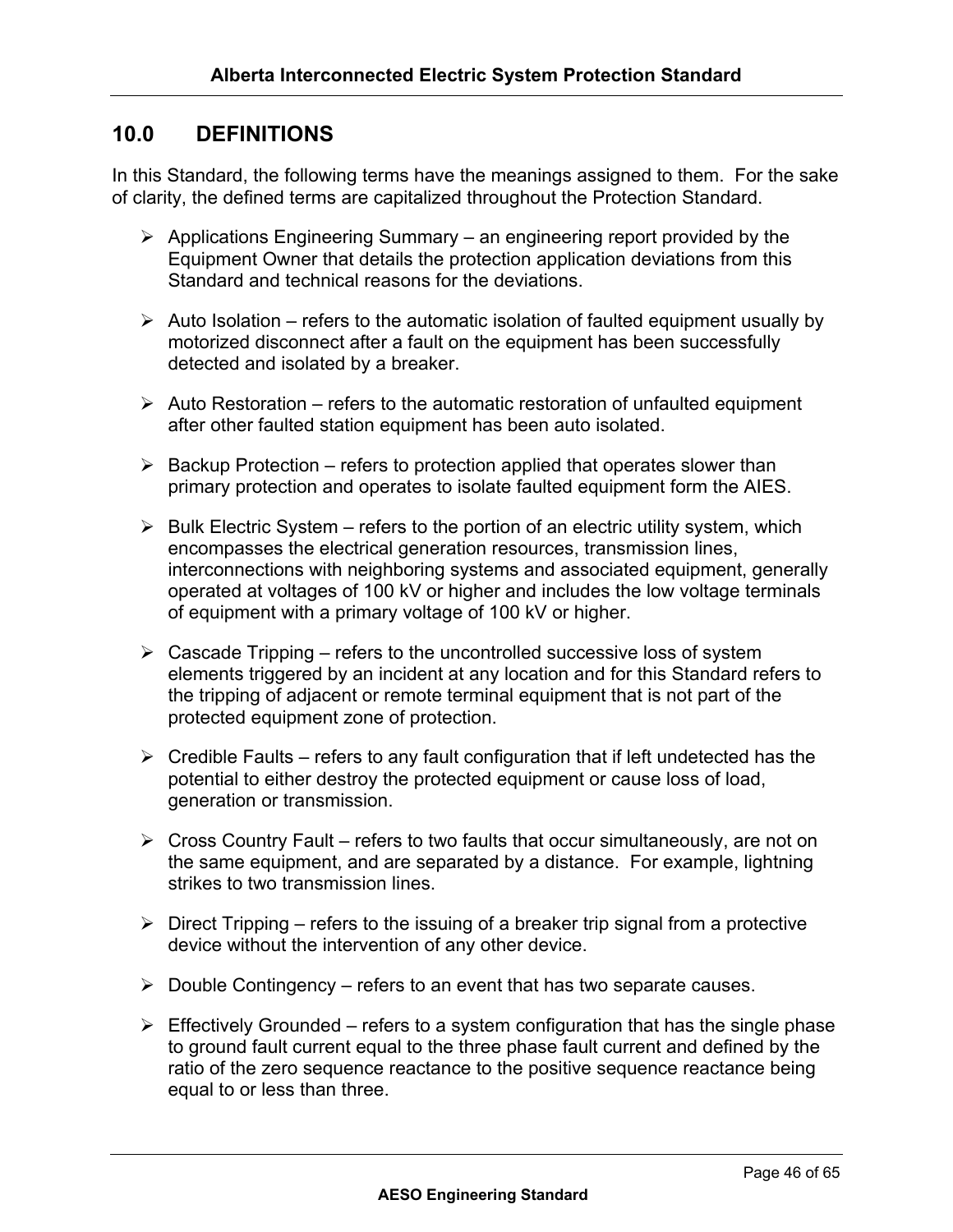- $\triangleright$  Equipment Owner refers to an entity that owns the physical asset that is to be protected by this Standard and refers to the entity responsible for any or all of the following; design, construction, operation, maintenance.
- $\triangleright$  High-speed Reclosing refers to the automatic reclosing of transmission lines after successful detection of a line fault without the use of synchronizing check relaying.
- $\triangleright$  Lockout refers to a protection system that after operation prevents the protected equipment's breakers from closing without manual to reset the lockout relay.
- $\triangleright$  Non Lockout refers to a protection system that after operation permits the equipment to be re-energized either automatically or manually.
- $\triangleright$  Primary Protection refers to the high-speed protection that is relied upon to detect the fault condition first.
- $\triangleright$  Secondary Protection refers to protection that operates at the same or slower speed as the primary protection and backs up the primary protection.
- $\triangleright$  Single Contingency refers to a single event.
- $\triangleright$  System Protection refers to protection applied to the AIES to detect an abnormal operating condition that is not a fault condition but may be the result of fault condition. The protection may be applied to detect a wide area or local condition.
- $\triangleright$  System Load Shed Scheme refers to the requirement by WECC to remove load during an underfrequency condition at specified underfrequencies and for specified load amounts.
- $\triangleright$  Transfer Tripping refers to the issuing of a trip signal that may be supervised by an other protection system which is usually associated with communication-aided protection schemes.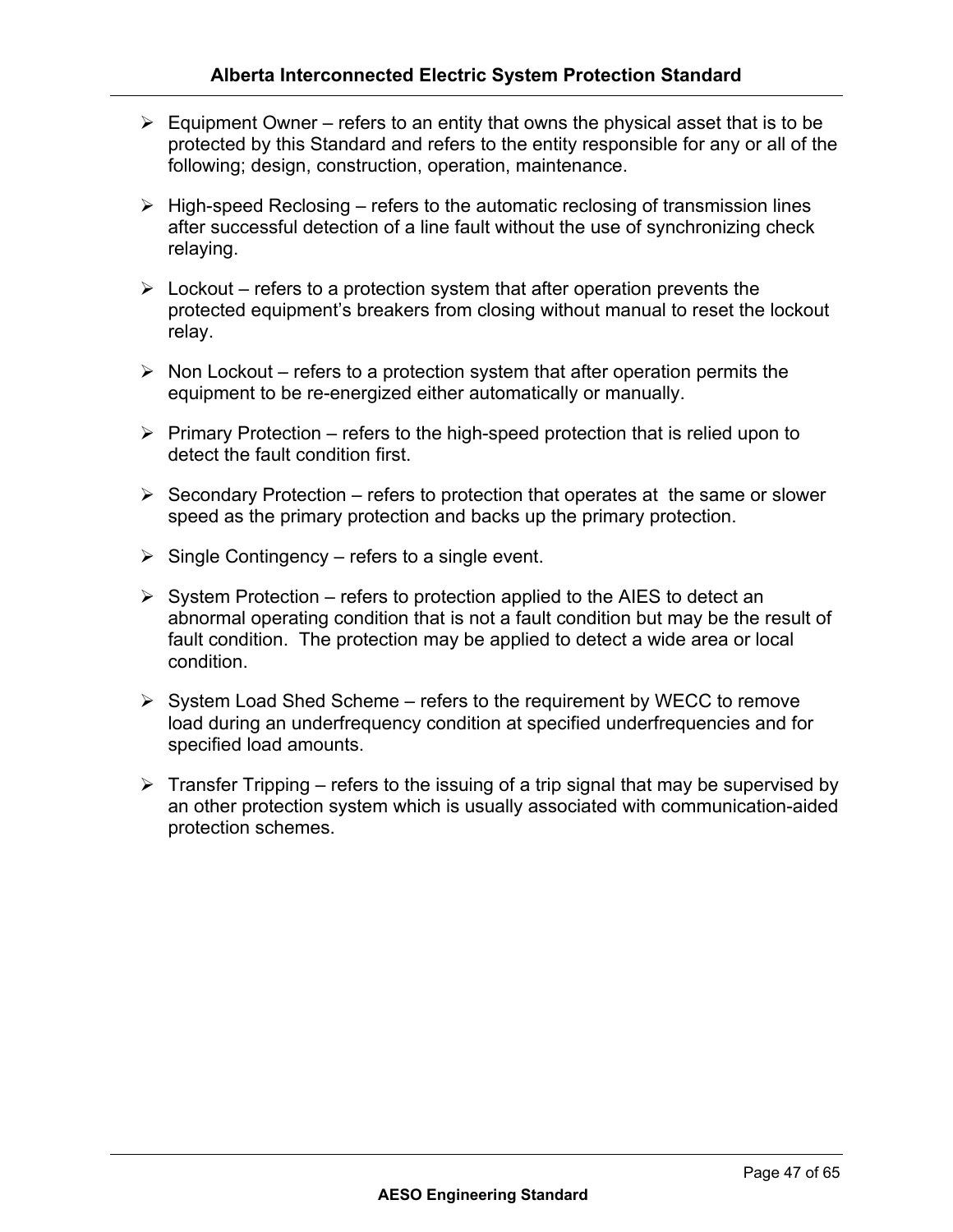# **APPENDIX I WECC PLANNING STANDARDS**

The WECC/NERC Planning Standards are located at: http://www.wecc.biz/committees/PCC/RS/documents/WECC-NERC\_Planning%20Standards\_4-10-03.pdf

Section III System Protection and Control is reproduced in the following paragraphs. This Appendix forms part of the AESO Protection Standard. Where this Appendix is in conflict with the Protection Standard, the Protection Standard shall take precedence.

## **III. System Protection and Control**

#### **Discussion**

Protection and control systems are essential to the reliable operation of the interconnected transmission networks. They are designed to automatically disconnect components from the transmission network to isolate electrical faults or protect equipment from damage due to voltage, current, or frequency excursions outside of the design capability of the facilities. Control systems are those systems that are designed to automatically adjust or maintain system parameters (voltages, facility loadings, etc.) within pre-defined limits or cause facilities to be disconnected from or connected to the network to maintain the integrity of the overall bulk electric systems.

The objectives for protection and control systems generally include:

- **DEPENDABILITY** a measure of certainty to operate when required,
- **SECURITY** a measure of certainty not to operate falsely,
- **SELECTIVITY** the ability to detect an electrical fault and to affect the least amount of equipment when removing or isolating an electrical fault or protecting equipment from damage, and
- **ROBUSTNESS** the ability of a control system to work correctly over the full range of expected steady-state and dynamic system conditions.

A reliable protection and control system requires an appropriate level of protection and control system redundancy. Increased redundancy improves dependability but it can also decrease security through greater complexity and greater exposure to component failure.

Protection and control system reliability is also dependent upon sound testing and maintenance practices. These practices include defining what, when, and how to test equipment calibration and operability, performing preventive maintenance, and expediting the repair of faulty equipment.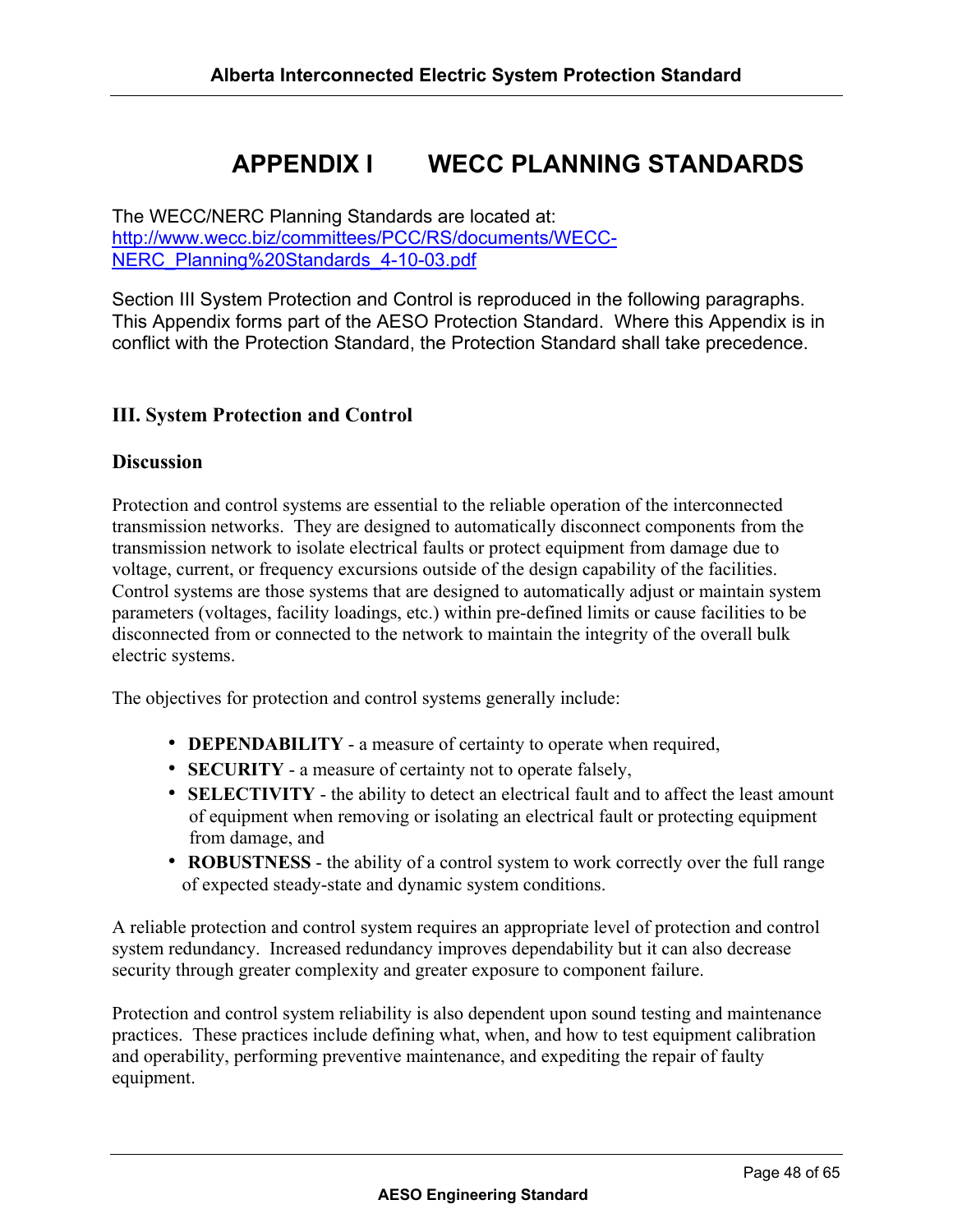Diagnostic tools, such as fault and disturbance recorders, can provide a record of protection and control system performance under various transmission system conditions. These records are often the only means to diagnose protection and control anomalies. Such information is also critical in determining the causes of system disturbances, the sequence of disturbance events, and developing necessary corrective and preventive actions. In some instances, these records provide information about incipient conditions that would lead to future transmission system problems.

Coordination of protection and control systems is vital to the reliability of the transmission networks. The reliability of the transmission network can be jeopardized by unintentional and unexpected automatic control actions or loss of facilities caused by misoperation or uncoordinated protection and control systems. If protection and control systems are not properly coordinated, a system disturbance or contingency event could result in the unexpected loss of multiple facilities. Such unexpected consequences can result in unknowingly operating the electric systems under unreliable conditions including the risk of a blackout, if the event should occur.

The design of protection and control systems must be coordinated with the overall design and operation of the generation and transmission systems. Proper coordination requires an understanding of:

- The characteristics, operation, and behavior of the generation and transmission systems and their protection and control,
- Normal and contingency system conditions, and
- Facility limitations that may be imposed by the protection and control systems.

Coordination requirements are specifically addressed in the areas of communications, data monitoring, reporting, and analysis throughout the **Standards, Measurements, and Guides**  under System Protection and Control (III).

The **NERC Planning Standards, Measurements, and Guides** pertaining to System Protection and Control (III) are provided in the following sections:

- A. Transmission Protection Systems
- B. Transmission Control Devices
- C. Generation Control and Protection
- D. Underfrequency Load Shedding
- E. Undervoltage Load Shedding
- F. Special Protection Systems

These **Standards, Measurements, and Guides** shall apply to all protection and control systems necessary to achieve interconnected transmission network performance as described in the Standards on System Adequacy and Security (I) in this report.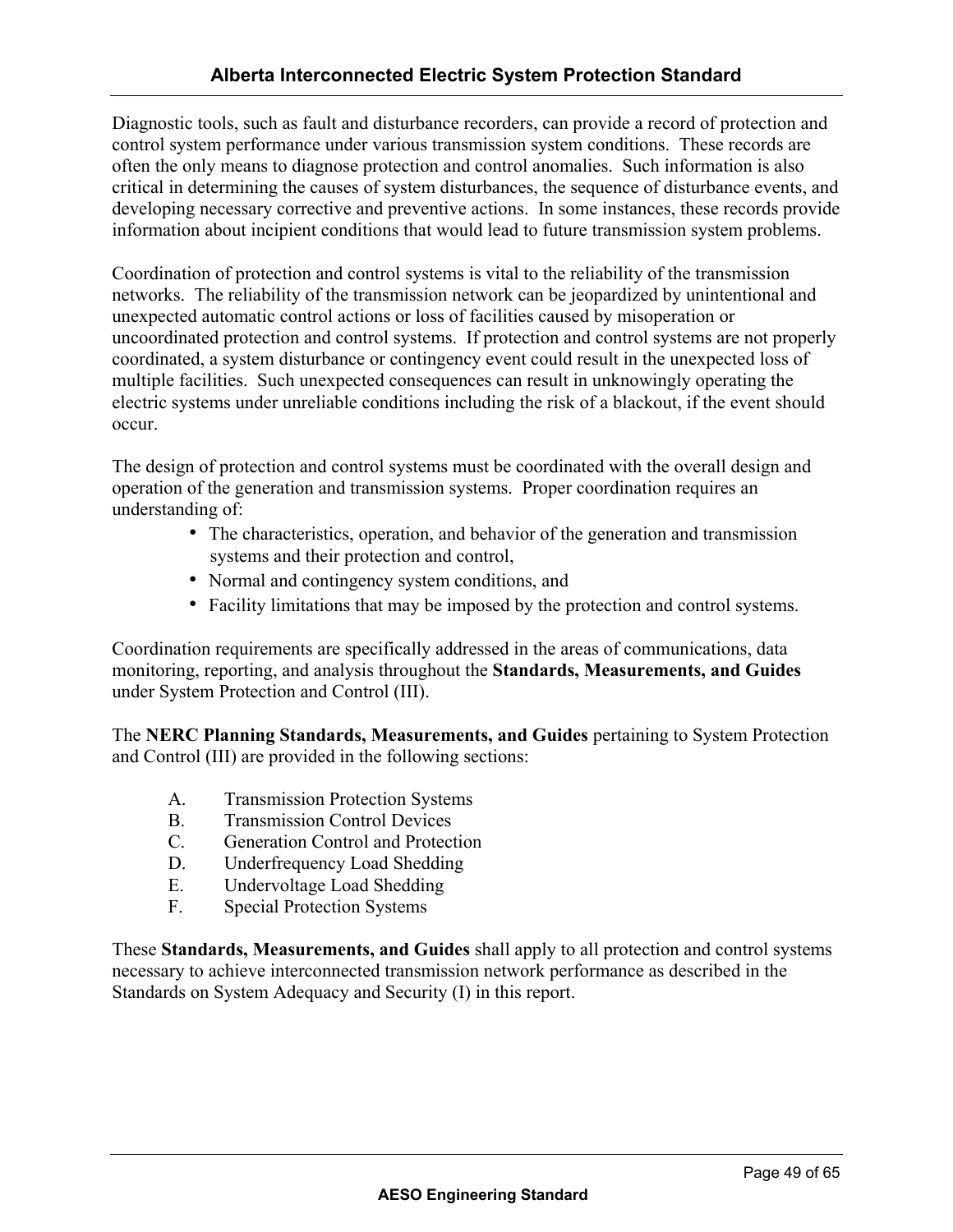# **A. Transmission Protection Systems**

#### **Introduction**

The goal of transmission protection systems is to ensure that faults within the intended zone of protection are cleared as quickly as possible. When isolating an electrical fault or protecting equipment from damage, these protection systems should be designed to remove the least amount of equipment from the transmission network. They should also not erroneously trip for faults outside the intended zones of protection or when no fault has occurred. The need for redundancy in protection systems should be based on an evaluation of the system consequences of the failure or misoperation of the protection system and the need to maintain overall system reliability.

# **Standards**

- **S1. Transmission protection systems shall be provided to ensure the system performance requirements as defined in the I.A. Standards on Transmission Systems and associated Table I.**
- **S2. Transmission protection systems shall provide redundancy such that no single protection system component failure would prevent the interconnected transmission systems from meeting the system performance requirements of the I.A. Standards on Transmission Systems and associated Table I.**
- **S3. All transmission protection system misoperations shall be analyzed for cause and corrective action.**
- **S4. Transmission protection system maintenance and testing programs shall be developed and implemented.**

#### **Measurements**

- M1. Transmission or protection system owners shall review their transmission protection systems for compliance with the system performance requirements of the I.A. Standards on Transmission Systems and associated Table I. Any noncompliance shall be documented, including a plan for achieving compliance. Documentation of protection system reviews shall be provided to NERC, the Regions, and those entities responsible for the reliability of the interconnected transmission systems on request. (S1)
- M2. Where redundancy in the protection systems due to single protection system component failures is necessary to meet the system performance requirements of the I.A. Standards on Transmission Systems and associated Table I, the transmission or protection system owners shall provide, as a minimum, separate ac current inputs and separately fused dc control voltage with new or upgraded protection system installations. Breaker failure protections need not be duplicated. (S2)

Each Region shall also develop a plan for reviewing the need for redundancy in its existing transmission protection systems and for implementing any required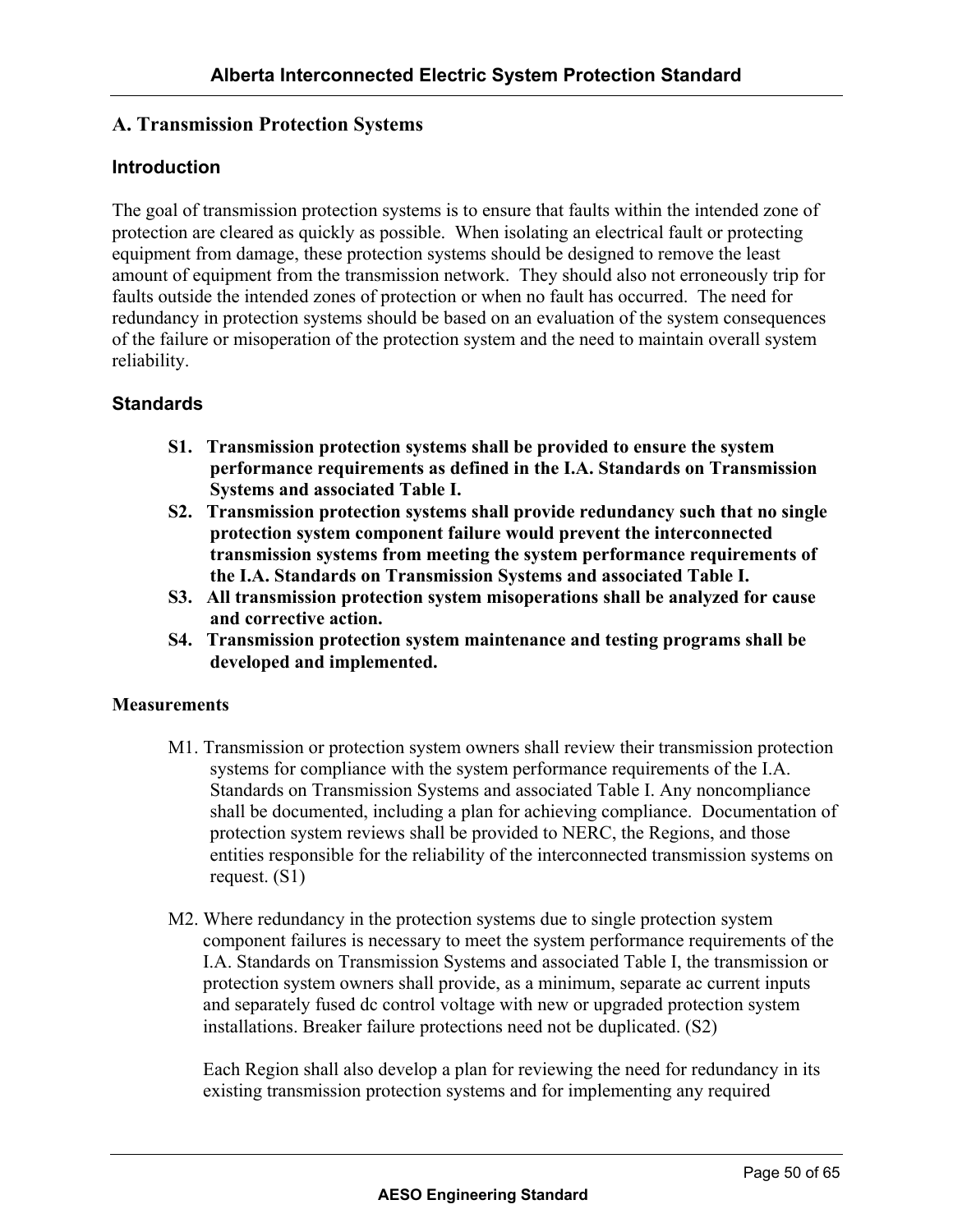redundancy. Documentation of the protection system redundancy reviews shall be provided to NERC, the Regions, and those entities responsible for the reliability of the interconnected transmission systems on request. (S2)

M3. Each Region shall have a procedure for the monitoring, review, analysis, and correction of transmission protection system misoperations. The Regional procedure shall include the following elements:

1. Requirements for monitoring and analysis of all transmission protective device misoperations.

2. Description of the data reporting requirements (periodicity and format) for those misoperations that adversely affect the reliability of the bulk electric systems as specified by the Region.

3. Process for review, follow up, and documentation of corrective action plans for misoperations.

4. Identification of the Regional group responsible for the procedure and the process for Regional approval of the procedure.

5. Regional definition of misoperations.

Documentation of the Regional procedure shall be maintained and provided to NERC on request (within 30 days). (S3)

- M4. Transmission protection system owners shall have a protection system maintenance and testing program in place. This program shall include protection system identification, schedule for protection system testing, and schedule for protection system maintenance. Documentation of the program and its implementation shall be provided to the appropriate Regions and NERC on request (within 30 days). (S4)
- M5. Transmission protection system owners shall analyze all protection system misoperations and shall take corrective actions to avoid future misoperations.

Documentation of the misoperation analyses and corrective actions shall be provided to the affected Regions and NERC on request (within 30 days) according to the Regional procedures of Measurement III.A. S3, M3.

#### **Guides**

- G1. Protection systems should be designed to isolate only the faulted electric system element(s), except in those circumstances where additional elements must be removed from service intentionally to preserve electric system integrity.
- G2. Breaker failure protection systems, either local or remote, should be provided and designed to remove the minimum number of elements necessary to clear a fault.
- G3. The relative effects on the interconnected transmission systems of a failure of the protection systems to operate when required versus an unintended operation should be weighed carefully in selecting design parameters.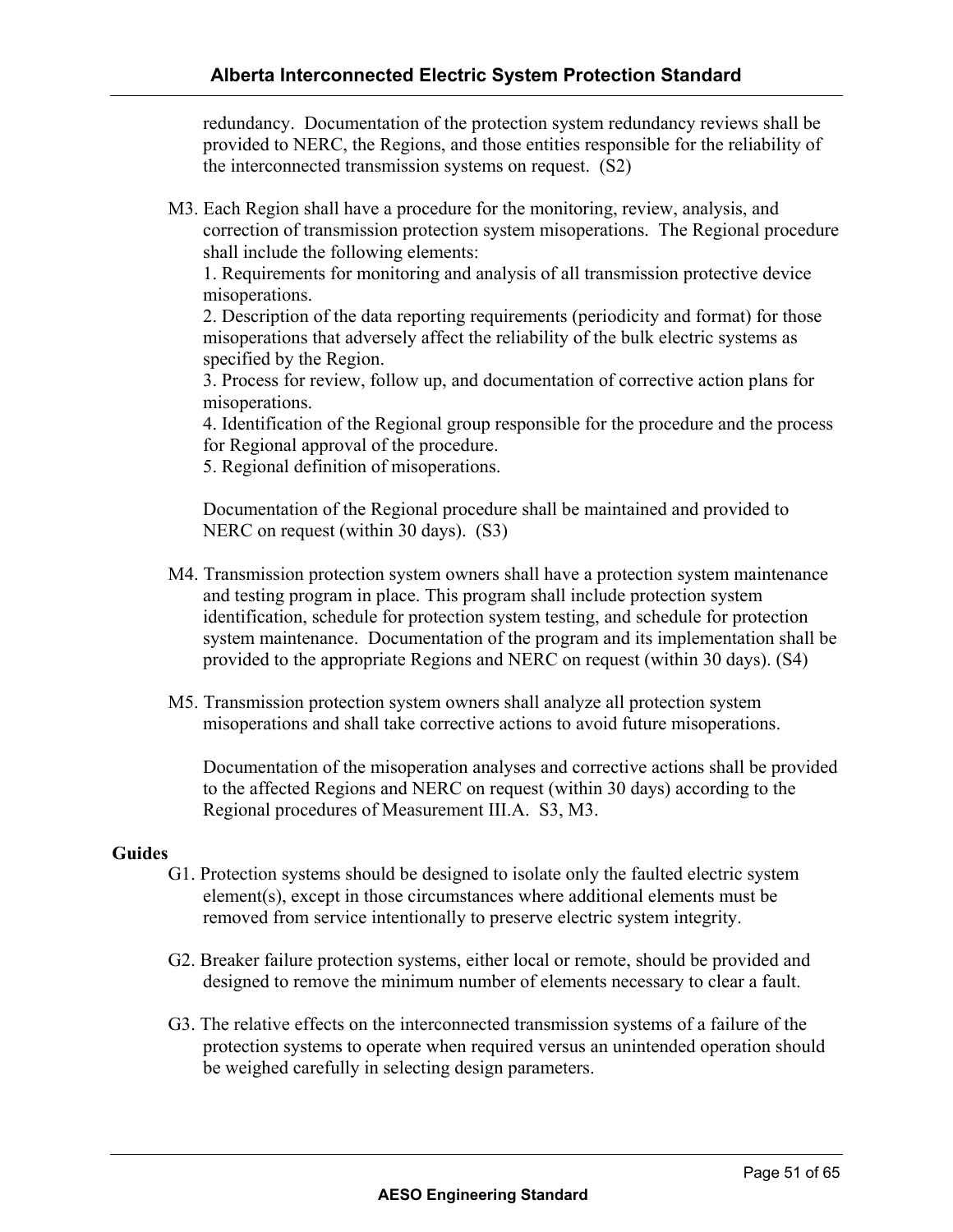- G4. Protection systems and their associated maintenance procedures should be designed to minimize the likelihood of personnel error, such as incorrect operation and inadvertent disabling.
- G5. Physical and electrical separation should be maintained between redundant protection systems, where practical, to reduce the possibility of both systems being disabled by a single event or condition.
- G6. Communications channels required for protection system operation should be either continuously monitored, or automatically or manually tested.
- G7. Models used for determining protection settings should take into account significant mutual and zero sequence impedances.
- G8. The design of protection systems, both in terms of circuitry and physical arrangement, should facilitate periodic testing and maintenance.
- G9. Protection and control systems should be functionally tested, when initially placed in service and when modifications are made, to verify the dependability and security aspects of the design.
- G10. Protection system applications should be reviewed whenever significant changes in generating sources, transmission facilities, or operating conditions are anticipated.
- G11. The protection system testing program should include provisions for relay calibration, functional trip testing, communications system testing, and breaker trip testing.
- G12. Generation and transmission protection systems should avoid tripping for stable power swings on the interconnected transmission systems.
- G13. When two independent protection systems are required, dual circuit breaker trip coils should be considered.
- G14. Where each of two protection systems are protecting the same facility, the equipment and communications channel for each system should be separated physically and designed to minimize the risk of both protection systems being disabled simultaneously by a single event or condition.
- G15. Automatic reclosing or single-pole switching of transmission lines should be used where studies indicate enhanced system stability margins are necessary. However, the possible effects on the systems of reclosure into a permanent fault need to be considered.
- G16. Protection system applications and settings should not normally limit transmission use.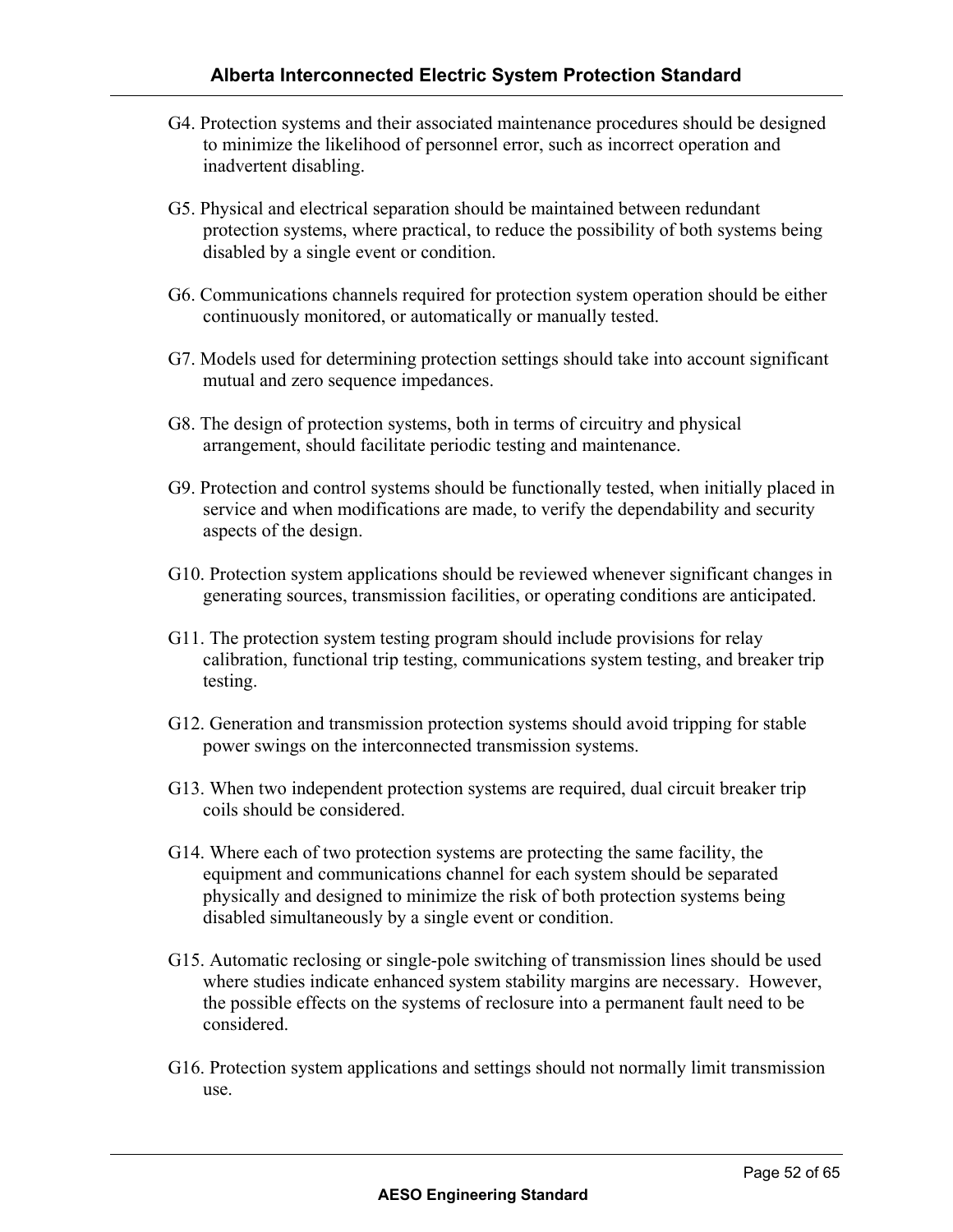G17. Application of zone 3 relays with settings overly sensitive to overload or depressed voltage conditions should be avoided where possible.

# **B. Transmission Control Devices**

## **Introduction**

Certain transmission devices are planned and designed to provide dynamic control of electric system quantities, and are usually employed as solutions to specific system performance issues. They typically involve feedback control mechanisms using power electronics to achieve the desired electric system dynamic response. Examples of such equipment and devices include: HVDC links, active or real power flow control and reactive power compensation devices using power electronics (e.g., unified power flow controllers (UPFCs), static var compensators (SVCs), thyristor-controlled series capacitors (TCSCs), and in some cases mechanically switched shunt capacitors and reactors.

In planning and designing transmission control devices, it is important to consider their operation within the context of the overall interconnected systems over a variety of operating conditions. These control devices can be used to avoid degradation of system performance and cascading outages of facilities. If not properly designed, the feedback controls of these devices can become unstable during weakened system conditions caused by disturbances, and can lead to modal interactions with other controls in the interconnected systems.

#### **Standard**

**S1. Transmission control devices shall be planned and designed to meet the system performance requirements as defined in the I.A. Standards of the Transmission Systems and associated Table I. These devices shall be coordinated with other control devices within a Region and, where appropriate, with neighboring Regions.** 

#### **Measurements**

- M1. When planning new or substantially modified transmission control devices, transmission owners shall evaluate the impact of such devices on the reliability of the interconnected transmission systems. The assessment shall include sufficient modeling of the details of the dynamic devices and encompass a variety of contingency system conditions. The assessment results shall be provided to the Regions and NERC on request. (S1)
- M2. Transmission owners shall provide transmission control device models and data, suitable for use in system modeling, to the Regions and NERC on request. Preliminary data on these devices shall be provided prior to their in-service dates. Validated models and associated data shall be provided following installation and energization. (S1)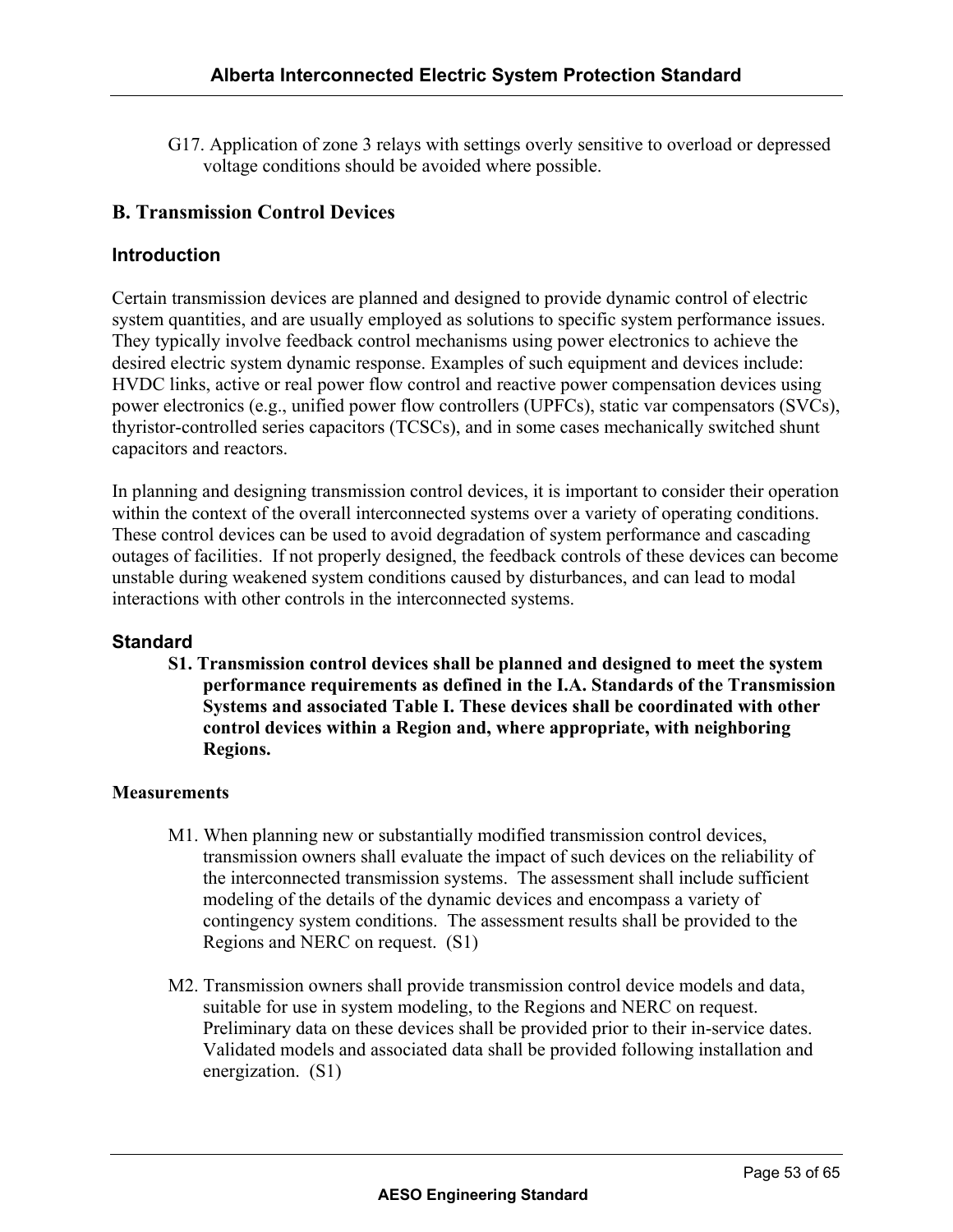M3. The transmission owners or operators shall document and periodically (at least every five years or as required by changes in system conditions) review the settings and operating strategies of the control devices. Documentation shall be provided to the Regions and NERC on request. (S1)

#### **Guides**

- G1. Coordinated control strategies for the operation of transmission control devices may require switching surge studies, harmonic analyses, or other special studies.
- G2. For HDVC links in parallel with ac lines, supplementary control should be considered so that the HDVC links provide synchronizing and damping power for interconnected generators. Use of HDVC links to stabilize system ac voltages should be considered.

## **C. Generation Control and Protection**

#### **Introduction**

Generator excitation and prime mover controls are key elements in ensuring electric system stability and reliability. These controls must be coordinated with generation protection to minimize generator tripping during disturbance-caused abnormal voltage, current, and frequency conditions. Generators are the primary method of electric system dynamic voltage control, and therefore good performance of excitation equipment (exciter, voltage regulator, and, if applicable, power system stabilizer) is essential for electric system stability. Prime mover controls (governors) are the primary method of system frequency regulation.

Generator control and protection must be planned and designed to provide a balance between the need for the generator to support the interconnected electric systems during abnormal conditions and the need to adequately protect the generating equipment from damage. Unnecessary generator tripping during a disturbance aggravates the loading conditions on the remaining online generators and can lead to a cascading failure of the interconnected electric systems.

Accurate data that describes generator characteristics and capabilities is essential for the studies needed to ensure the reliability of the interconnected electric systems. Protection characteristics and settings affecting electric system reliability must be provided as requested.

#### **Standards**

- **S1. All synchronous generators connected to the interconnected transmission systems shall be operated with their excitation system in the automatic voltage control mode unless approved otherwise by the transmission system operator.**
- **S2. Generators shall maintain a network voltage or reactive power output as required by the transmission system operator within the reactive capability of the units. Generator step-up and auxiliary transformers shall have their tap settings coordinated with electric system voltage requirements.**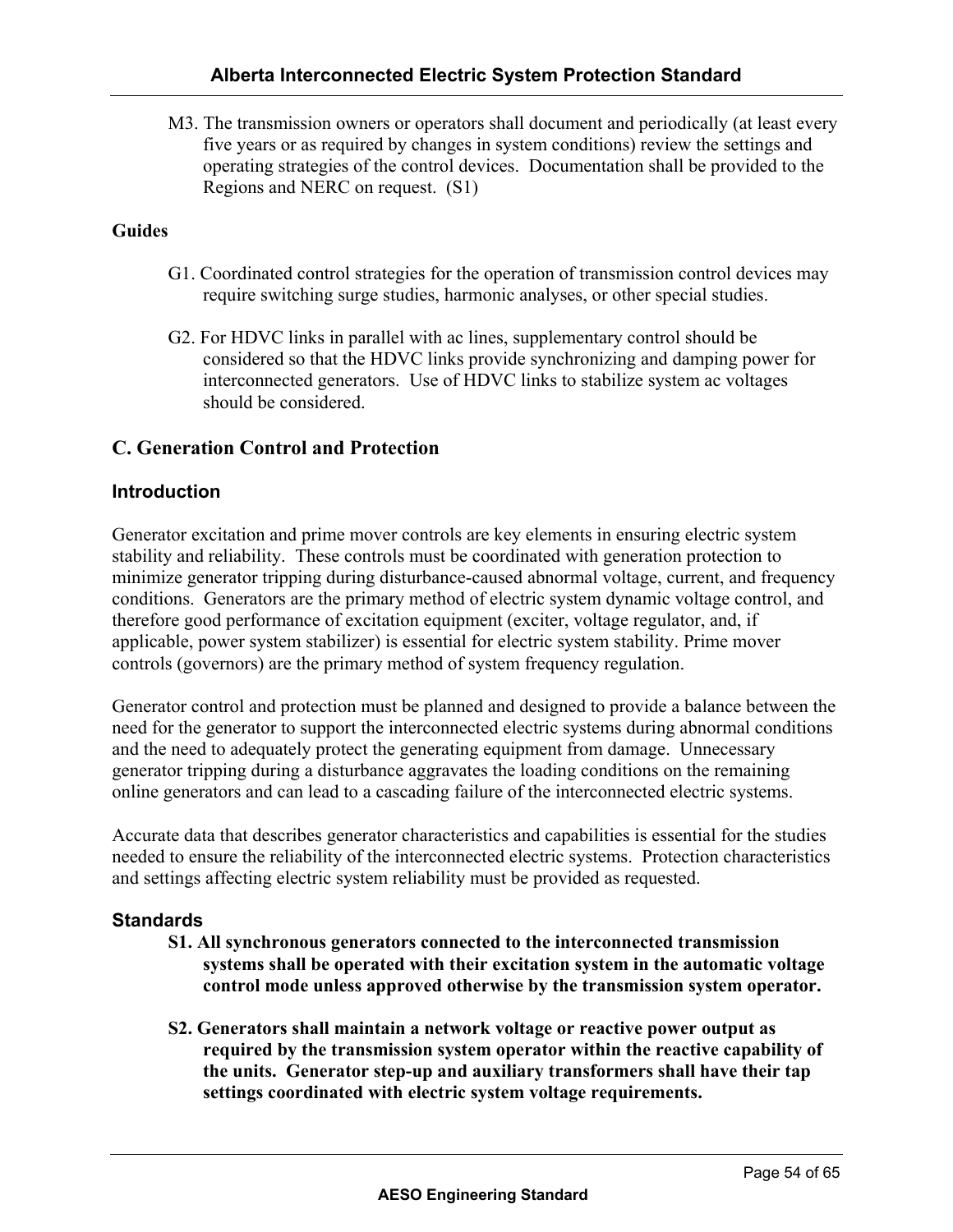- **S3. Temporary excursions in voltage, frequency, and real and reactive power output that a generator shall be able to sustain shall be defined and coordinated on a Regional basis.**
- **S4. Voltage regulator controls and limit functions (such as over and under excitation and volts/hertz limiters) shall coordinate with the generator's short duration capabilities and protective relays.**
- **S5. Prime mover control (governors) shall operate with appropriate speed/load characteristics to regulate frequency.**
- **S6. All generation protection system trip misoperations shall be analyzed for cause and corrective action.**
- **S7. Generation protection system maintenance and testing programs shall be developed and implemented.**

#### **Measurements**

- M1. Generation equipment owners shall provide, upon request, the Region and transmission system operator a log that specifies the date, duration, and reason for each period when the generator was not operated in the automatic voltage control mode. The procedures for reporting the data shall address generating unit exemption criteria and shall require documentation of those generating units that are exempt from a portion or all of these reporting requirements. (S1)
- M2. When requested by the transmission system operator, the generating equipment owner shall provide a log that specifies the date, duration, and reason for a generator not maintaining the established network voltage schedule or reactive power output. (S2)
- M3. The generation equipment owner shall provide the transmission system operator with the tap settings and available ranges for generator step-up and auxiliary transformers. When tap changes are necessary to coordinate with electric system voltage requirements, the transmission system operator shall provide the generation equipment owner with a report that specifies the required tap changes and technical justification for these changes. The procedures for reporting the data shall address generating unit exemption criteria and shall require documentation of those generating units that are exempt from a portion or all of these reporting requirements. (S2)
- M4. When requested, generating equipment owners shall provide the Region and transmission system operator with the operating characteristics of any generator's equipment protective relays or controls that may respond to temporary excursions in voltage, frequency, or loading with actions that could lead to tripping of the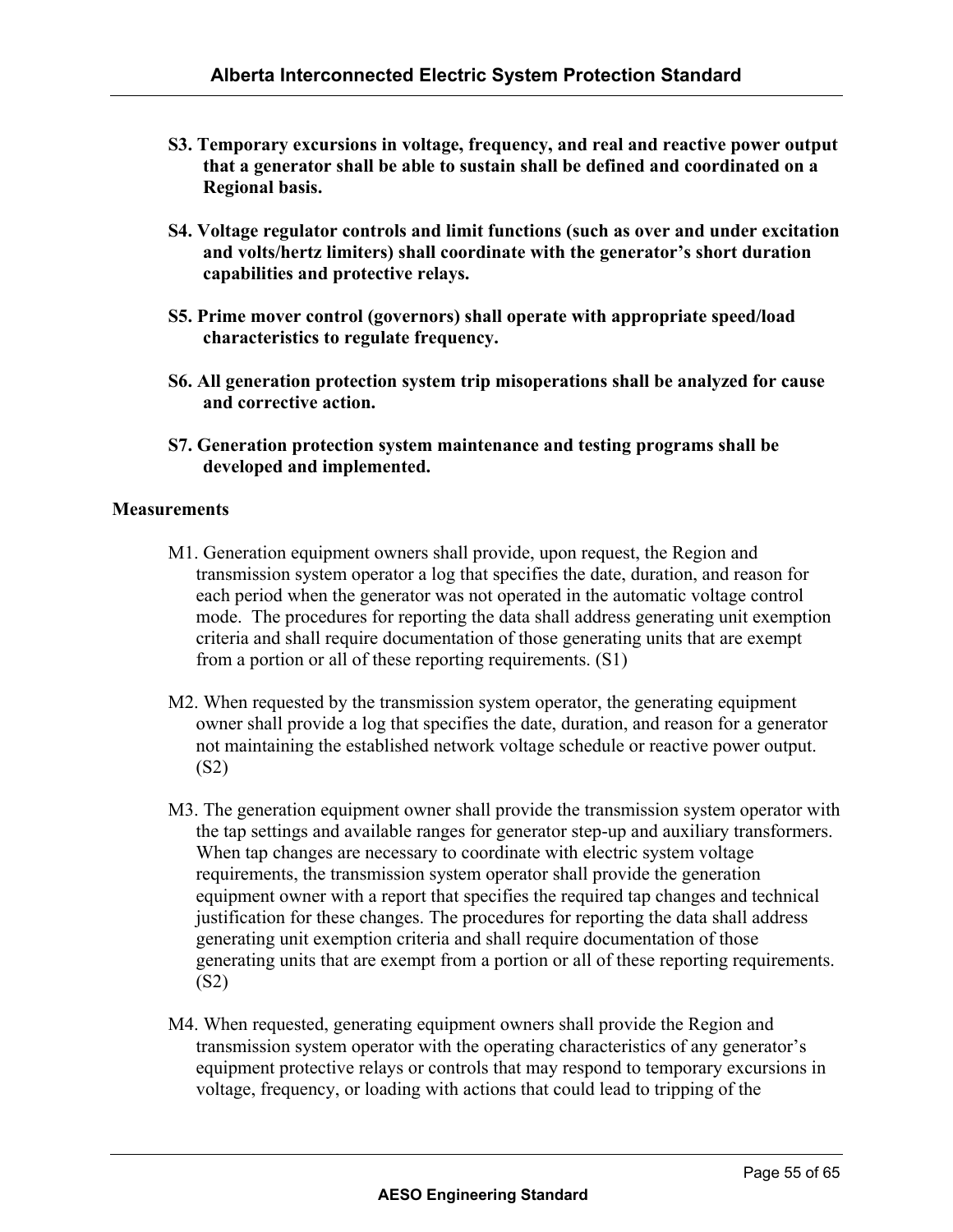generator. The more common protective relays include volts per hertz, loss of excitation, underfrequency, overspeed, and backup distance. (S3)

- M5. Upon request, generating equipment owners shall provide the Region and transmission system operator with information that describes how generator controls coordinate with the generator's short-term capabilities and protective relays. (S4)
- M6. Overexcitation limiters, when used, shall be coordinated with the thermal capability of the generator field winding. After allowing temporary field current overload, the limiter shall operate through the automatic ac voltage regulator to reduce field current to the continuous rating. Return to normal ac voltage regulation after current reduction shall be automatic. The overexcitation limiter shall be coordinated with overexcitation protection so that overexcitation protection only operates for failure of the voltage regulator/limiter. (S4)
- M7. Upon request, generating equipment owners shall provide the Region or transmission system operator with information that describes the characteristics of the speed/load governing system. Boiler or nuclear reactor control shall be coordinated to maintain the capability of the generator to aid control of system frequency during an electric system disturbance to the extent possible while meeting the safety requirements of the plant. Nonfunctioning or blocked speed/load governor controls shall be reported to the Region and transmission system operator. (S5)
- M8. Each Region shall have a process in place for the monitoring, notification, and analysis of all generation protection trip operations. Documentation of protection trip misoperations shall be provided to the affected Regions and NERC on request. (S6)
- M9. Generation equipment owners shall have a generation protection system maintenance and testing program in place. Documentation of the implementation of protection system maintenance and testing shall be provided to the appropriate Regions and NERC on request. (S7)

#### **Guides**

- G1. Power system stabilizers improve damping of generator rotor speed oscillations. They should be applied to a unit where studies have determined the possibility of unit or system instability and where the condition can be improved or corrected by the application of a power system stabilizer. Power system stabilizers should be designed and tuned to have a positive damping effect on local generator oscillations and on inter-area oscillations without deteriorating turbine/generator shaft torsional oscillation damping.
- G2. Generators and turbines should be designed and operated so that there is additional reactive power capability that can be automatically supplied to the system during a disturbance.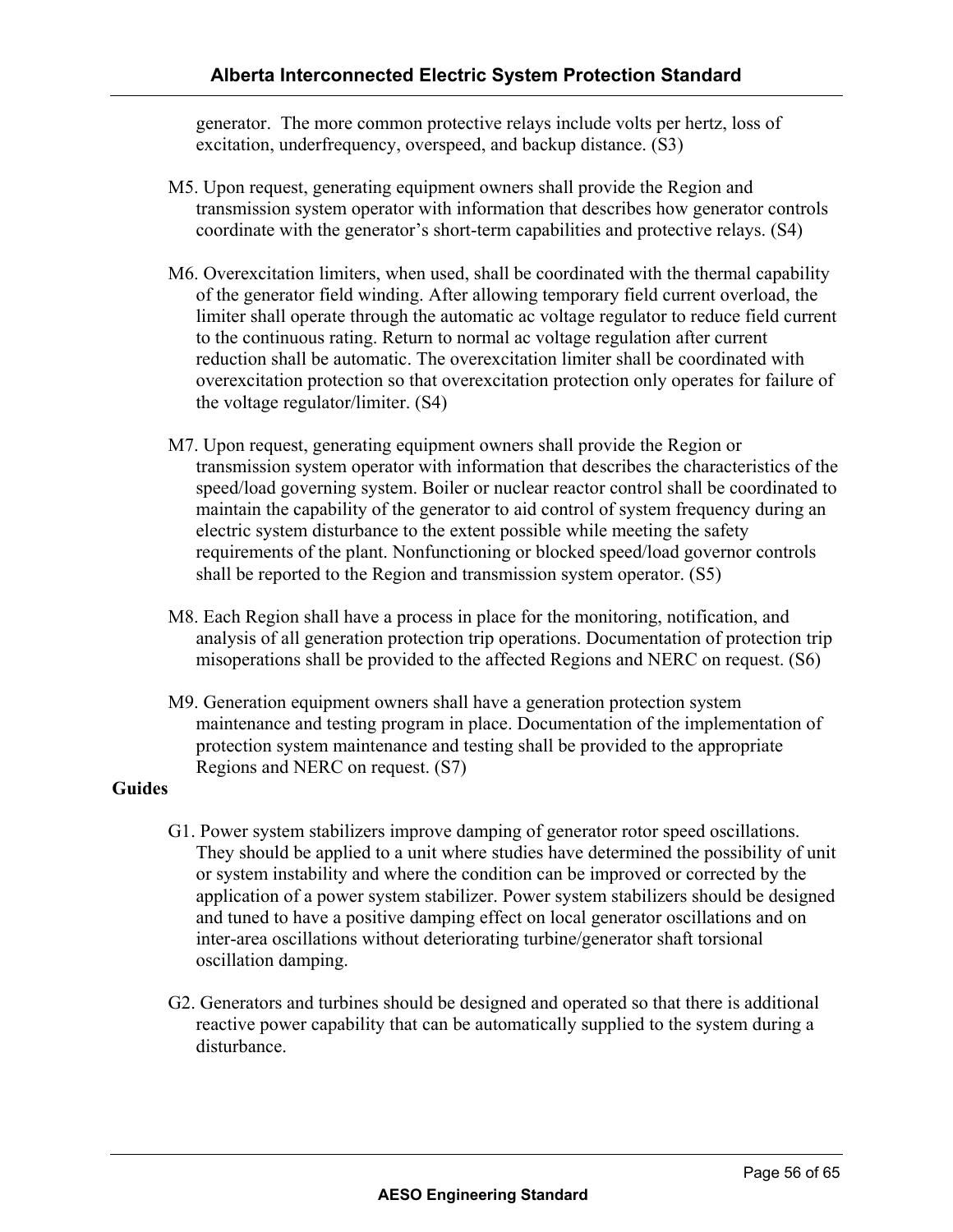- G3. Generator control and protection should be periodically tested to the extent practical to ensure the generator plant can provide the designed control, and operate without tripping for specified voltage, frequency, and load excursions. Control responses should be checked periodically to validate the model data used in simulation studies.
- G4. New or upgraded excitation equipment should consider high initial response, as inherent in brushless or static exciters.
- G5. Generator step-up transformer and auxiliary transformers should have tap settings that are coordinated with electric system voltage control requirements and which do not limit maximum use of the reactive capability (lead and lag) of the generators.
- G6. Prime mover control (governors) should operate freely to regulate frequency. In the absence of Regional requirements for the speed/load control characteristics, governor droop should generally be set at 5% and total governor deadband (intentional plus unintentional) should generally not exceed  $+/- 0.06\%$ . These characteristics should in most cases ensure a coordinated and balanced response to grid frequency disturbances. Prime movers operated with valves or gates wide open should control for overspeed/overfrequency.
- G7. Prime mover overspeed controls to the extent practical should be designed and adjusted to prevent boiler upsets and trips during partial load rejection characterized by abnormally high system frequency.
- G8. Generator voltage regulators to the extent practical should be tuned for fast response to step changes in terminal voltage or voltage reference. It is preferable to run the step change in voltage tests with the generator not connected to the system so as to eliminate the system effects on the generator voltage. Terminal voltage overshoot should generally not exceed 10% for an open circuit step change in voltage test.
- G9. New or upgraded excitation equipment to the extent practical should have an exciter ceiling voltage that is generally not less than 1.5 times the rated output field voltage. G10. Power plant auxiliary motors should not trip or stall for momentary undervoltage
- associated with the contingencies as defined in Categories A, B, and C of the I.A. Standards on Transmission Systems, unless the loss of the associated generating unit(s) would not cause a violation of the contingency performance requirements.

# **D. Underfrequency Load Shedding**

#### **Introduction**

A coordinated automatic underfrequency load shedding (UFLS) program is required to help preserve the security of the generation and interconnected transmission systems during major declining system frequency events. Such a program is essential to minimize the risk of total system collapse, protect generating equipment and transmission facilities against damage,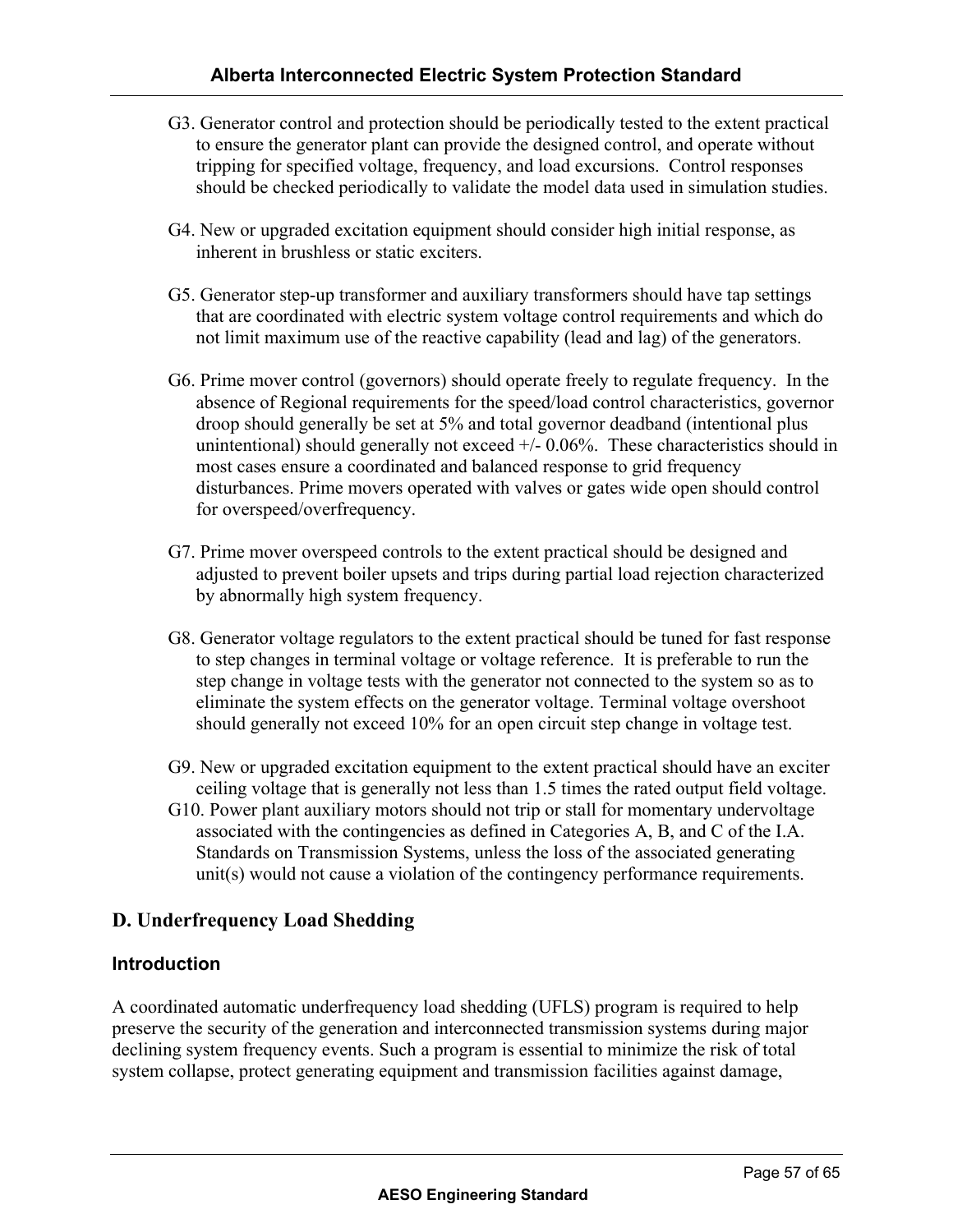provide for equitable load shedding (interruption of electric supply to customers), and help ensure the overall reliability of the interconnected systems.

Load shedding resulting from a system underfrequency event should be controlled so as to balance generation and customer demand (load), permit rapid restoration of electric service to customer demand that has been interrupted, and when necessary re-establish transmission interconnection ties.

## **Standards**

**S1. A Regional UFLS program shall be planned and implemented in coordination with other UFLS programs, if any, within the Region and, where appropriate, with neighboring Regions. The Regional UFLS program shall be coordinated with generation control and protection systems, undervoltage and other load shedding programs, Regional load restoration programs, and transmission protection and control systems.** 

#### **Measurements**

- M1. Each Region shall develop, coordinate, and document a Regional UFLS program, which shall include the following:
	- a. Requirements for coordination of UFLS programs within the subregions, Region, and, where appropriate, among Regions.
	- b. Design details including size of coordinated load shedding blocks (% of connected load), corresponding frequency set points, intentional delays, related generation protection, tie tripping schemes, islanding schemes, automatic load restoration schemes, or any other schemes that are part of or impact the UFLS programs.
	- c. A Regional UFLS program database. This database shall be updated as specified in the Regional program (but at least every five years) and shall include sufficient information to model the UFLS program in dynamic simulations of the interconnected transmission systems.
	- d. Technical assessment and documentation of the effectiveness of the design and implementation of the Regional UFLS program. This technical assessment shall be conducted periodically and shall (at least every five years or as required by changes in system conditions) include, but not be limited to:
		- 1. A review of the frequency set points and timing, and
		- 2. Dynamic simulation of possible disturbance that cause the Region or portions of the Region to experience the largest imbalance between demand (load) and generation.
	- e. Determination, as appropriate, of maintenance, testing, and calibration requirements by member systems.

Documentation of each Region's UFLS program and its database information shall be current and provided to NERC on request (within 30 days).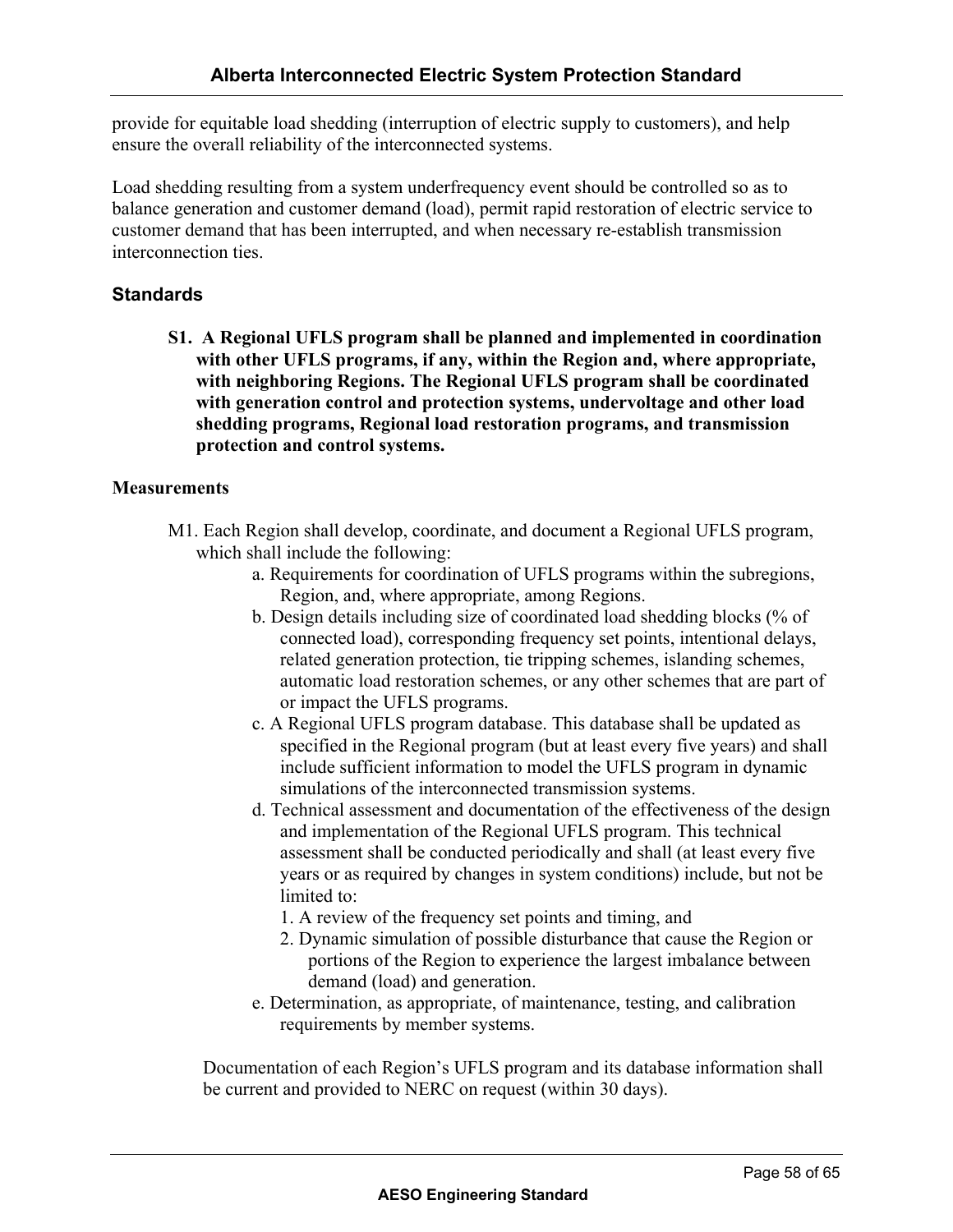Documentation of the current technical assessment of the UFLS program shall also be provided to NERC on request (within 30 days). (S1)

- M2. Those entities owning or operating an UFLS program shall ensure that their programs are consistent with Regional UFLS program requirements as specified in Measurement M1. Such entities shall provide and annually update their UFLS data as necessary for the Region to maintain and update and UFLS program as specified in Measurement M1. The documentation of an entity's UFLS program shall be provided to the Region on request (within 30 days). (S1)
- M3. UFLS equipment owners shall have an UFLS equipment maintenance and testing program in place. This program shall include UFLS equipment identification, the schedule for UFLS equipment testing, and the schedule for UFLS equipment maintenance. These programs shall be maintained and documented, and the results of implementation shall be provided to the Regions and NERC on request (within 30 days).
- M4. Those entities owning or operating UFLS programs shall analyze and document their UFLS program performance in accordance with Standard III.D. S1-S2, M1, including the performance of UFLS equipment and program effectiveness following system events resulting in system frequency excursions below the initializing set points of the UFLS program. The analysis shall include, but not be limited to:
	- 1. A description of the event including initiating conditions
	- 2. A review of the UFLS set points and tripping times
	- 3. A simulation of the event
	- 4. A summary of the findings

Documentation of the analysis shall be provided to the Regions and NERC on request 90 days after the system event.

#### **Guides**

- G1. The UFLS programs should occur in steps related to frequency or rate of frequency decay as determined from system simulation studies. These studies are critical to coordinate the amount of load shedding necessary to arrest frequency decay, minimize loss of load, and permit timely system restoration.
- G2. The UFLS programs should be coordinated with generation protection and control, undervoltage and other load shedding programs, Regional load restoration programs, and transmission protection and control.
- G3. The technical assessment of UFLS programs should include reviews of system design and dynamic simulations of disturbances that would cause the largest expected imbalances between customer demand and generation. Both peak and off-peak system demand levels should be considered. The assessments should predict voltage and power transients at a widespread number of locations as well as the rate of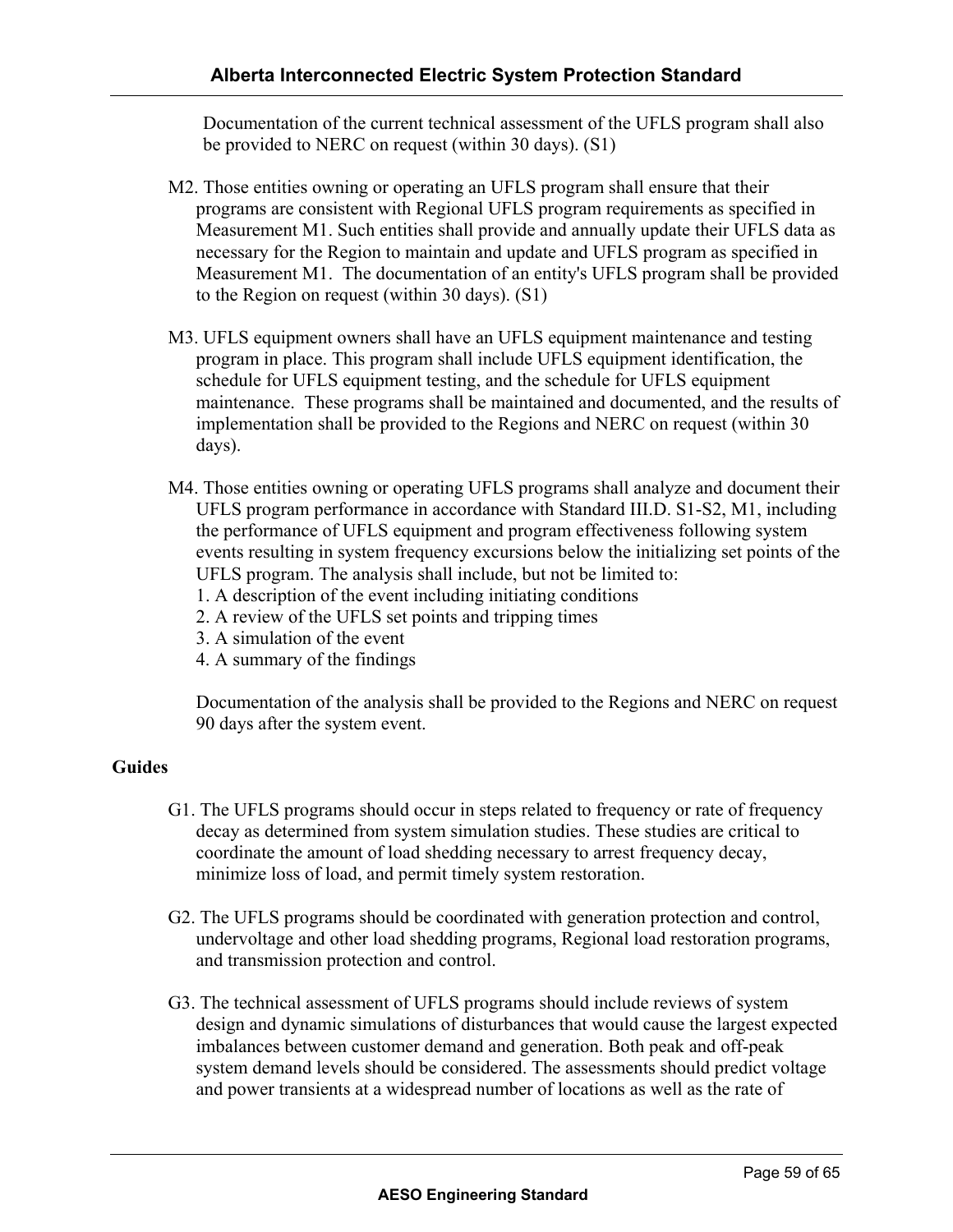frequency decline, and should reflect the operation of underfrequency sensing devices. Potential system separation points and resulting system islands should be determined.

- G4. Except for qualified automatic isolation plans, the opening of transmission interconnections by underfrequency relaying should be considered only after the coordinated load shedding program has failed to arrest system frequency decline and intolerable system conditions exist.
- G5. A generation-deficient entity may establish an automatic islanding plan in lieu of automatic load shedding, if by doing so it removes the burden it has imposed on the transmission systems. This islanding plan may be used only if it complies with the Regional UFLS program and leaves the remaining interconnected bulk electric systems intact, in demand and generation balance, and with no unacceptable high voltages.
- G6. In cases where area isolation with a large surplus of generation compared to demand can be anticipated, automatic generator tripping or other remedial measures should be considered to prevent excessive high frequency and resultant uncontrolled generator tripping and equipment damage.
- G7. UFLS relay settings and the underfrequency protection of generating units as well as any other manual or automatic actions that can be expected to occur under conditions of frequency decline should be coordinated.
- G8. The UFLS program should be separate, to the extent possible, from manual load shedding schemes such that the same loads are not shed by both schemes.
- G9. Generator underfrequency protection should not operate until the UFLS programs have operated and failed to maintain the system frequency at an operable level. This sequence of operation is necessary both to limit the amount of load shedding required and to help the systems avoid a complete collapse. Where this sequence is not possible, UFLS programs should consider and compensate for any generator whose underfrequency protection is required to operate before a portion of the UFLS program.
- G10. Plans to shed load automatically should be examined to determine if unacceptable overfrequency, overvoltage, or transmission overloads might result. Potential unacceptable conditions should be mitigated. If overfrequency is likely, the amount of load shed should be reduced or automatic overfrequency load restoration should be provided. If overvoltages are likely, the load shedding program should be modified (e.g., change the geographic distribution) or mitigation measures (e.g., coordinated tripping of shunt capacitors or reactors) should be implemented to minimize that probability. If transmission capabilities will likely be exceeded, the underfrequency relay settings (e.g., location, trip frequency, or time delay) should be altered or other actions taken to maintain transmission loadings within capabilities.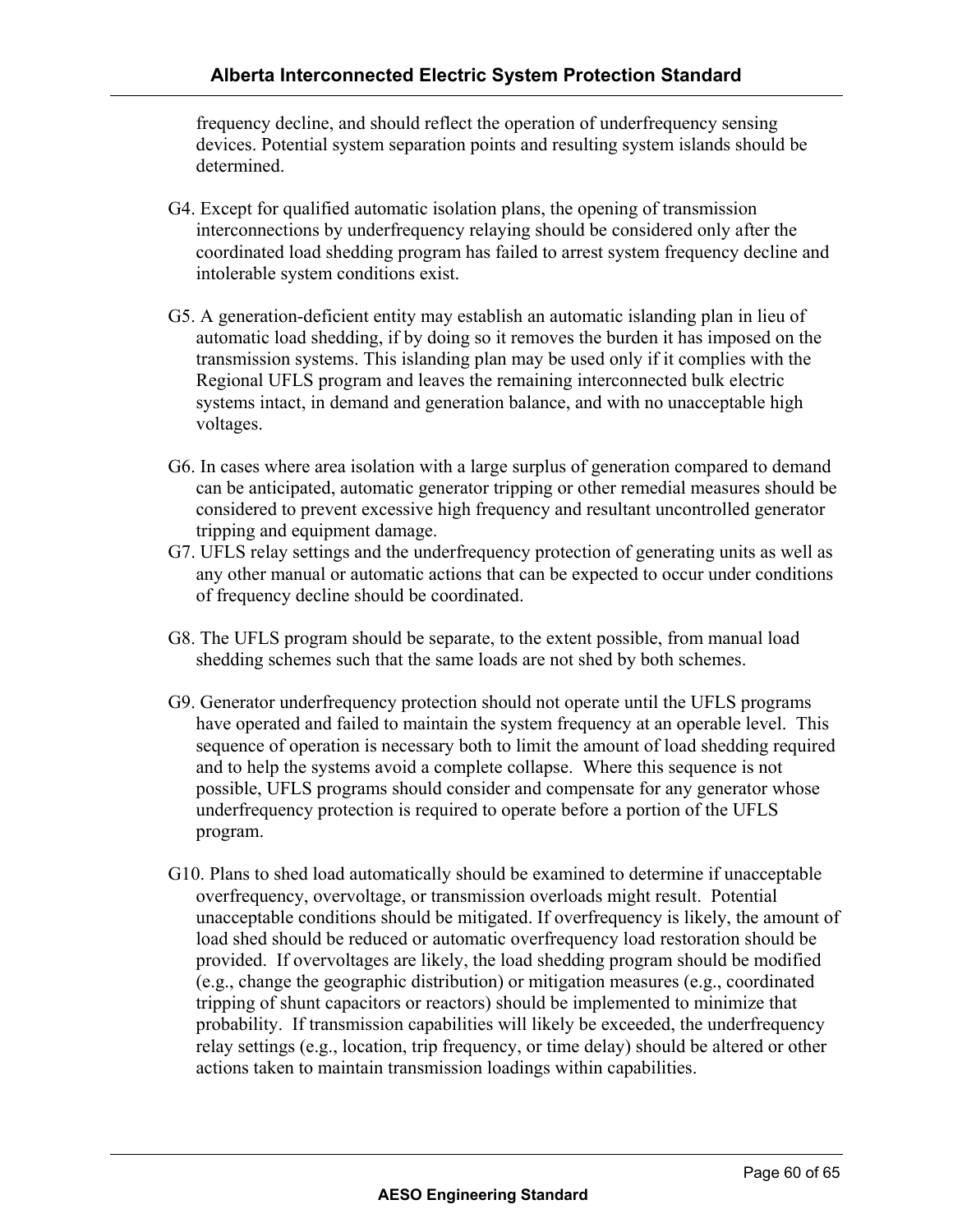G11. Where the UFLS program fails to arrest frequency decline, generators may be isolated with local load to minimize loss of generation and enable timely system restoration.

# **E. Undervoltage Load Shedding**

# **Introduction**

Electric systems that experience heavy loadings on transmission facilities with limited reactive power control can be vulnerable to voltage instability. Such instability can cause tripping of generators and transmission facilities resulting in loss of customer demand as well as system collapse. Since voltage collapse can occur suddenly, there may not be sufficient time for operator actions to stabilize the systems. Therefore, a load shedding scheme that is automatically activated as a result of undervoltage conditions in portions of a system can be an effective means to stabilize the interconnected systems and mitigate the effects of a voltage collapse. It is imperative that undervoltage relays be coordinated with other system protection and control devices used to interrupt electric supply to customers.

# **Standards**

- **S1. Automatic undervoltage load shedding (UVLS) programs shall be planned and implemented in coordination with other UVLS programs in the Region and, where appropriate, with neighboring Regions.**
- **S2. All UVLS programs shall be coordinated with generation control and protection systems, underfrequency load shedding programs, Regional load restoration programs, and transmission protection and control programs.**

# **Measurements**

M1. Those entities owning or operating UVLS programs shall coordinate and document their UVLS programs including descriptions of the following:

a. Coordination of UVLS programs within the subregions, the Region, and, where appropriate, among Regions.

b. Coordination of UVLS programs with generation protection and control, UFLS programs, Regional load restoration programs, and transmission protection and control programs.

c. Design details including size of customer demand (load) blocks (% of connected load), corresponding voltage set points, relay and breaker operating times, intentional delays, related generation protection, islanding schemes, automatic load restoration schemes, or any other schemes that are part of or impact the UVLS programs. Documentation of the UVLS programs shall be provided to the appropriate Regions and NERC on request. (S1, S2)

M2. Those entities owning or operating UVLS programs shall ensure that their programs are consistent with any Regional UVLS programs and that exist including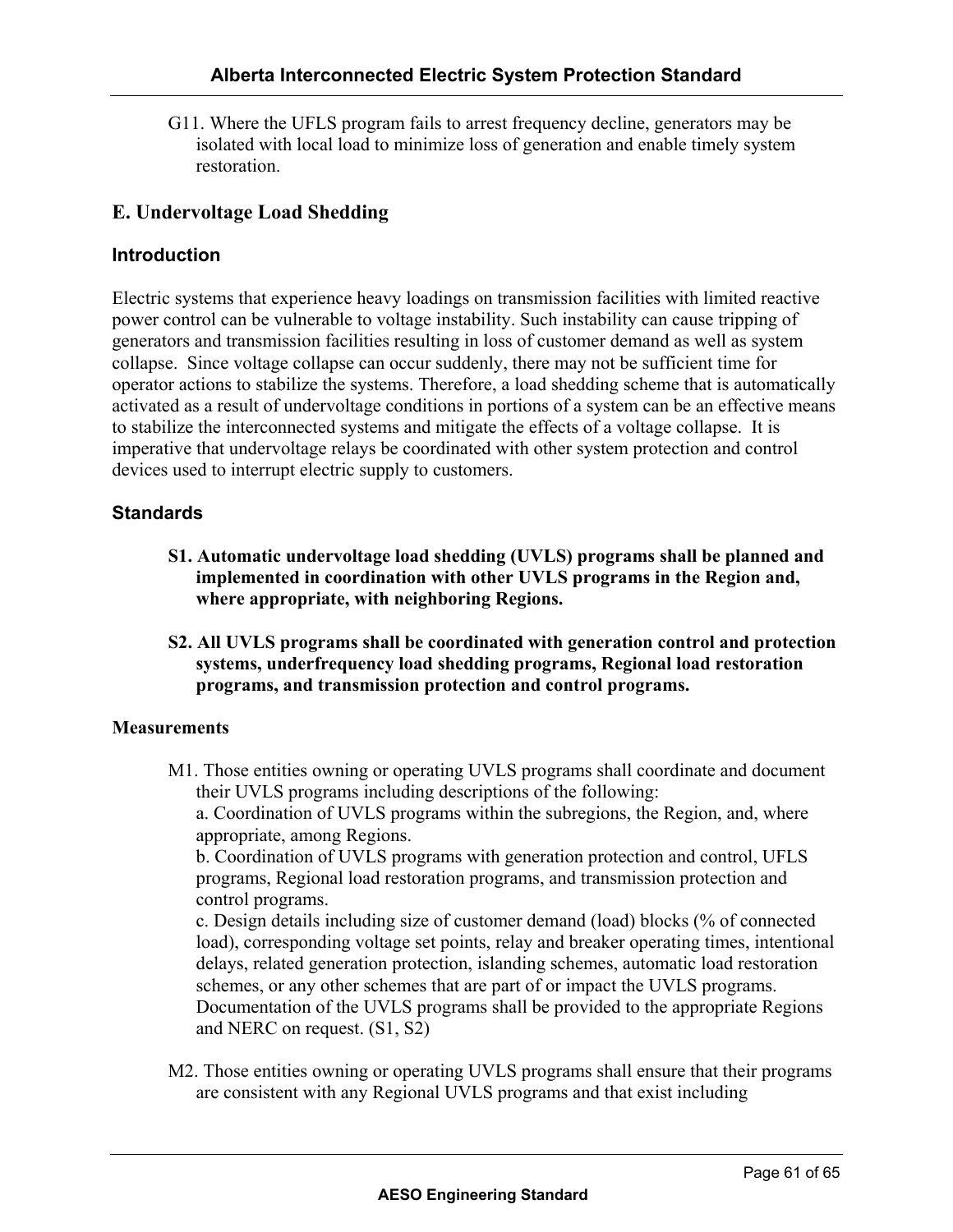automatically shedding load in the amounts and at locations, voltages, rates, and times consistent with any Regional requirements. (S1)

- M3. Each Region shall maintain and annually update an UVLS program database. This database shall include sufficient information to model the UVLS program in dynamic simulations of the interconnected transmission systems. (S1)
- M4. Those entities owning or operating UVLS programs shall periodically (at least every five years or as required by changes in system conditions) conduct and document a technical assessment of the effectiveness of the design and implementation of its UVLS program. Documentation of the UVLS technical assessment shall be provided to the appropriate Regions and NERC on request. (S1)
- M5. Those entities owning or operating UVLS programs shall have a maintenance program to test and calibrate their UVLS relays to ensure accuracy and reliable operation. Documentation of the implementation of the maintenance program shall be provided to the appropriate Regions and NERC on request. (S1)
- M6. Those entities owning or operating an UVLS program shall analyze and document all system undervoltage events below the initiating set points of their UVLS programs. Documentation of the analysis shall be provided to the appropriate Regions and NERC on request. (S1)

#### **Guides**

- G1. UVLS programs should be coordinated with other system protection and control programs (e.g., timing of line reclosing, tap changing, overexcitation limiting, capacitor bank switching, and other automatic switching schemes). G2. Automatic UVLS programs should be coordinated with manual load shedding programs.
- G3. Manual load shedding programs should not include, to the extent possible, customer demand that is part of an automatic UVLS program.
- G4. Assessments of UVLS programs should include system dynamic simulations that represent generator overexcitation limiters, load restoration dynamics (tap changing, motor dynamics), and shunt compensation switching.
- G5. Plans to shed load automatically should be examined to determine if acceptable overfrequency, overvoltage, or transmission overloads might result. Potential unacceptable conditions should be mitigated. If overfrequency is likely, the amount of load shed should be reduced or automatic overfrequency load restoration should be provided. If overvoltages are likely, the load shedding program should be modified (e.g., change the geographic distribution) or mitigation measures (e.g., coordinated tripping of shunt capacitors or reactors) should be implemented to minimize that probability. If transmission capabilities will likely be exceeded, the underfrequency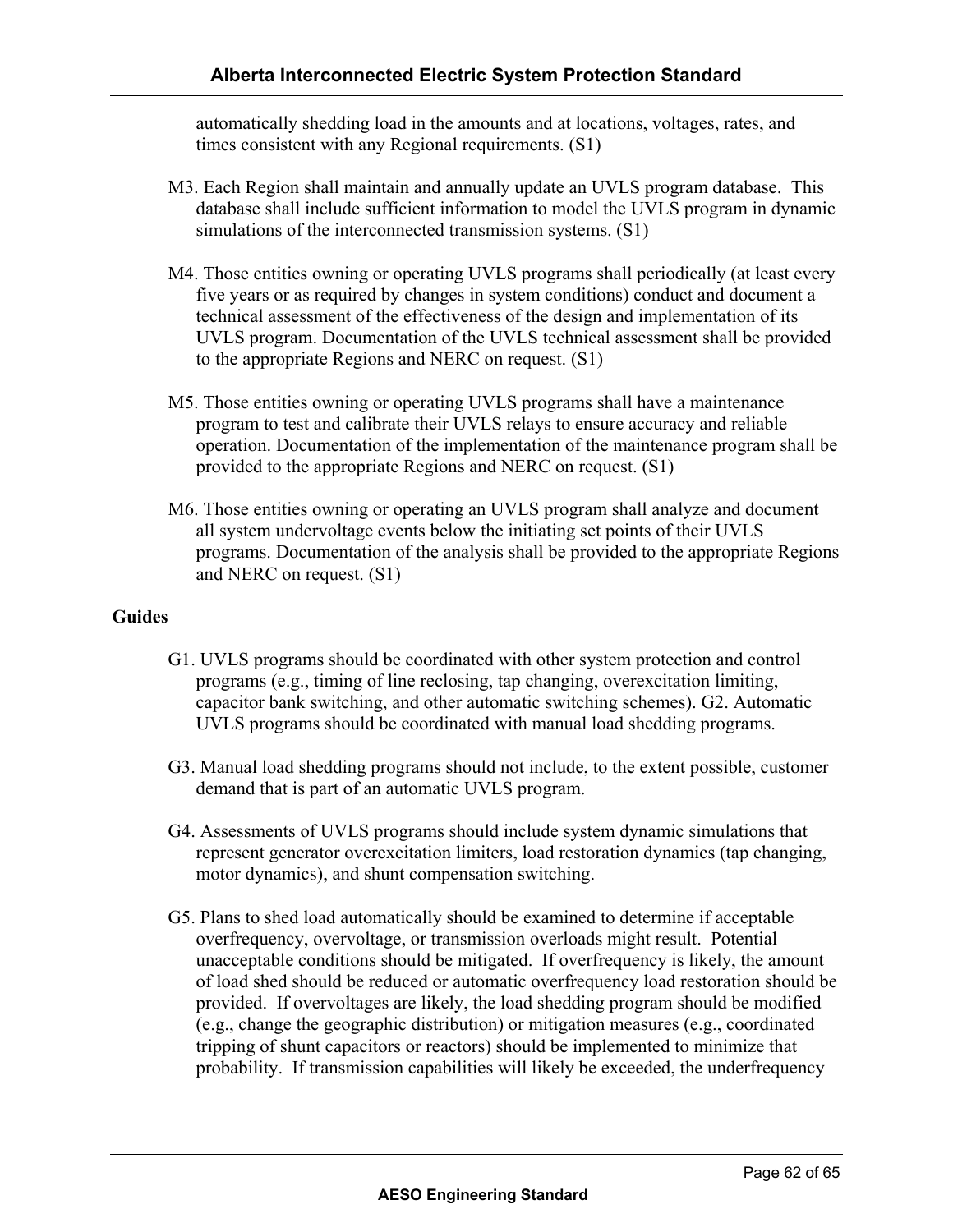relay settings (e.g., location, trip frequency, or time delay) should be altered or other actions taken to maintain transmission loadings within capabilities.

## **F. Special Protection Systems**

#### **Introduction**

A special protection system (SPS) or remedial action scheme (RAS) is designed to detect abnormal system conditions and take pre-planned, corrective action (other than the isolation of faulted elements) to provide acceptable system performance. SPS actions, include among others, changes in demand (e.g., load shedding), generation, or system configuration to maintain system stability, acceptable voltages, or acceptable facility loadings.

The use of an SPS is an acceptable practice to meet the system performance requirements as defined under Categories A, B, or C of Table I of the I.A. Standards on Transmission Systems. Electric systems that rely on an SPS to meet the performance levels specified by the **NERC Planning Standards** must ensure that the SPS is highly reliable.

Examples of SPS misoperation include, but are not limited to, the following:

- 1. The SPS does not operate as intended.
- 2. The SPS fails to operate when required.
- 3. The SPS operates when not required.

#### **Standards**

- **S1. An SPS shall be designed so that a single SPS component failure, when the SPS was intended to operate, does not prevent the interconnected transmission system from meeting the performance requirements defined under Categories A, B, or C of Table 1 of the I.A Standards on Transmission Systems.**
- **S2. The inadvertent operation of an SPS shall meet the same performance requirement (Category A, B, or C of Table I of the I.A. Standards on Transmission Systems) as that required of the contingency for which it was designed, and shall not exceed Category C.**
- **S3. SPS installations shall be coordinated with other protection and control systems.**
- **S4. All SPS misoperations shall be analyzed for cause and corrective action.**

#### **S5. SPS maintenance and testing programs shall be developed and implemented.**

#### **Measurements**

M1. Each Region whose members use or are planning to use an SPS shall have a documented Regional review procedure to ensure the SPS complies with Regional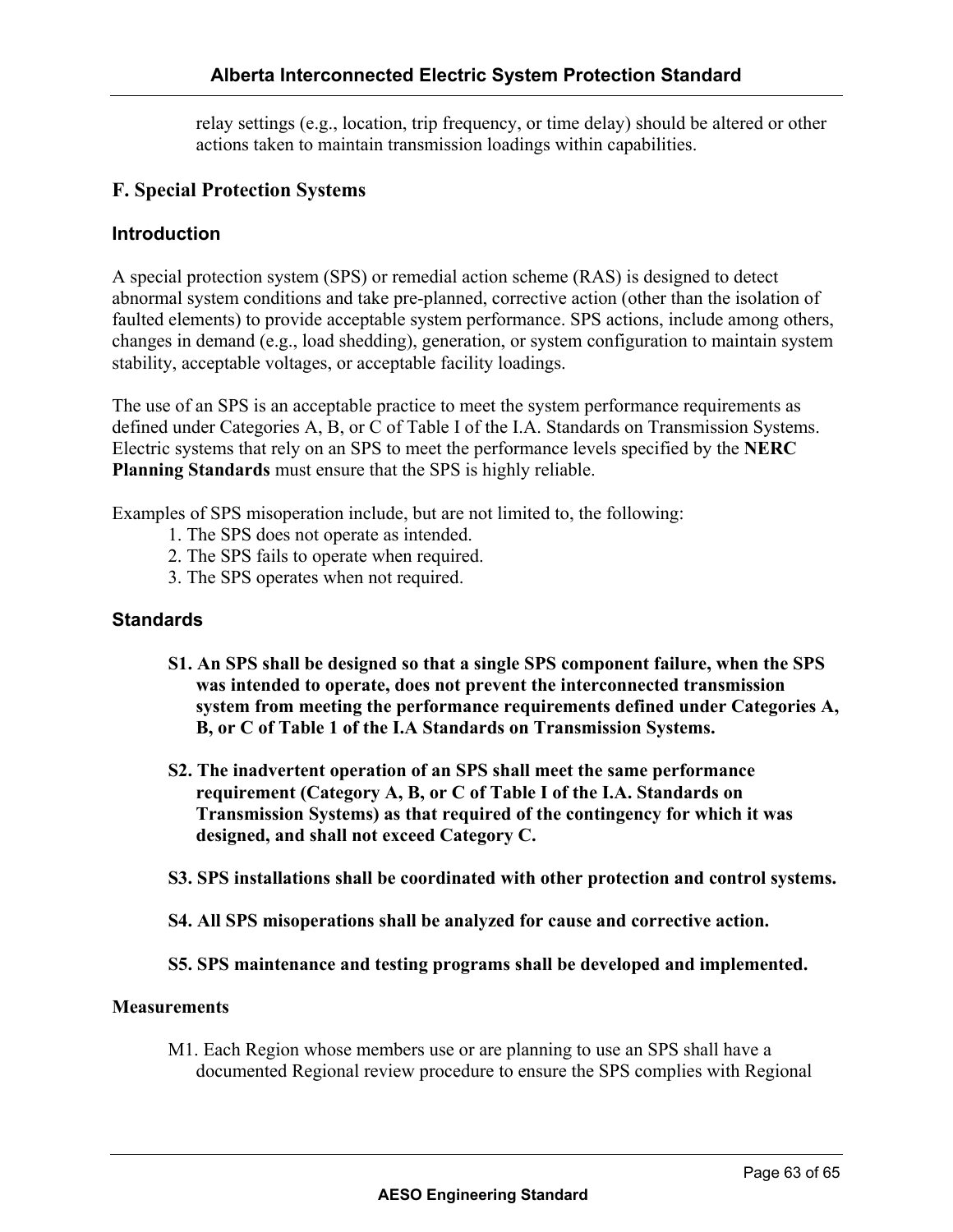criteria and guides and **NERC Planning Standards**. The Regional review procedure shall include:

1. Description of the process for submitting a proposed SPS for Regional review.

2. Requirements to provide data that describes design, operation, and modeling of an SPS.

3. Requirements to demonstrate that the SPS design will meet above SPS Standards S<sub>1</sub> and S<sub>2</sub>.

4. Requirements to demonstrate the proposed SPS will coordinate with other protection and control systems and applicable Regional emergency procedures.

5. Regional definition of misoperation.

6. Requirements for analysis and documentation of corrective action plans for all SPS misoperations.

7. Identification of the Regional group responsible for the Region's review procedure and the process for Regional approval of the procedure.

8. Determination, as appropriate, of maintenance and testing requirements.

Documentation of the Regional SPS review procedure shall be provided to affected Regions and NERC, on request (within 30 days). (S1, S2, S3, S4)

M2. A Region that has a member with an SPS installed shall maintain an SPS database. The database shall include the following types of information:

1. Design Objectives – Contingencies and system conditions for which the SPS was designed,

2. Operation – The actions taken by the SPS in response to disturbance conditions, and

3. Modeling – Information on detection logic or relay settings that control operation of the SPS.

Documentation of the Regional database or the information therein shall be provided to affected Regions and NERC, on request (within 30 days). (S1, S2, S3)

M3. A Region shall assess the operation, coordination, and effectiveness of all SPSs installed in the Region at least once every five years for compliance with NERC Planning Standards and Regional criteria. The Regions shall provide either a summary report or a detailed report of this assessment to affected Regions or NERC, on request (within 30 days). The documentation of the Regional SPS assessment shall include the following elements:

1. Identification of group conducting the assessment and the date the assessment was performed.

2. Study years, system conditions, and contingencies analyzed in the technical studies on which the assessment is based and when those technical studies were performed.

3. Identification of SPSs that were found not to comply with NERC Planning Standards and Regional criteria.

4. Discussion of any coordination problems found between an SPS and other protection and control systems.

5. Provide corrective action plans for non-compliant SPSs. (S1, S2, S3)